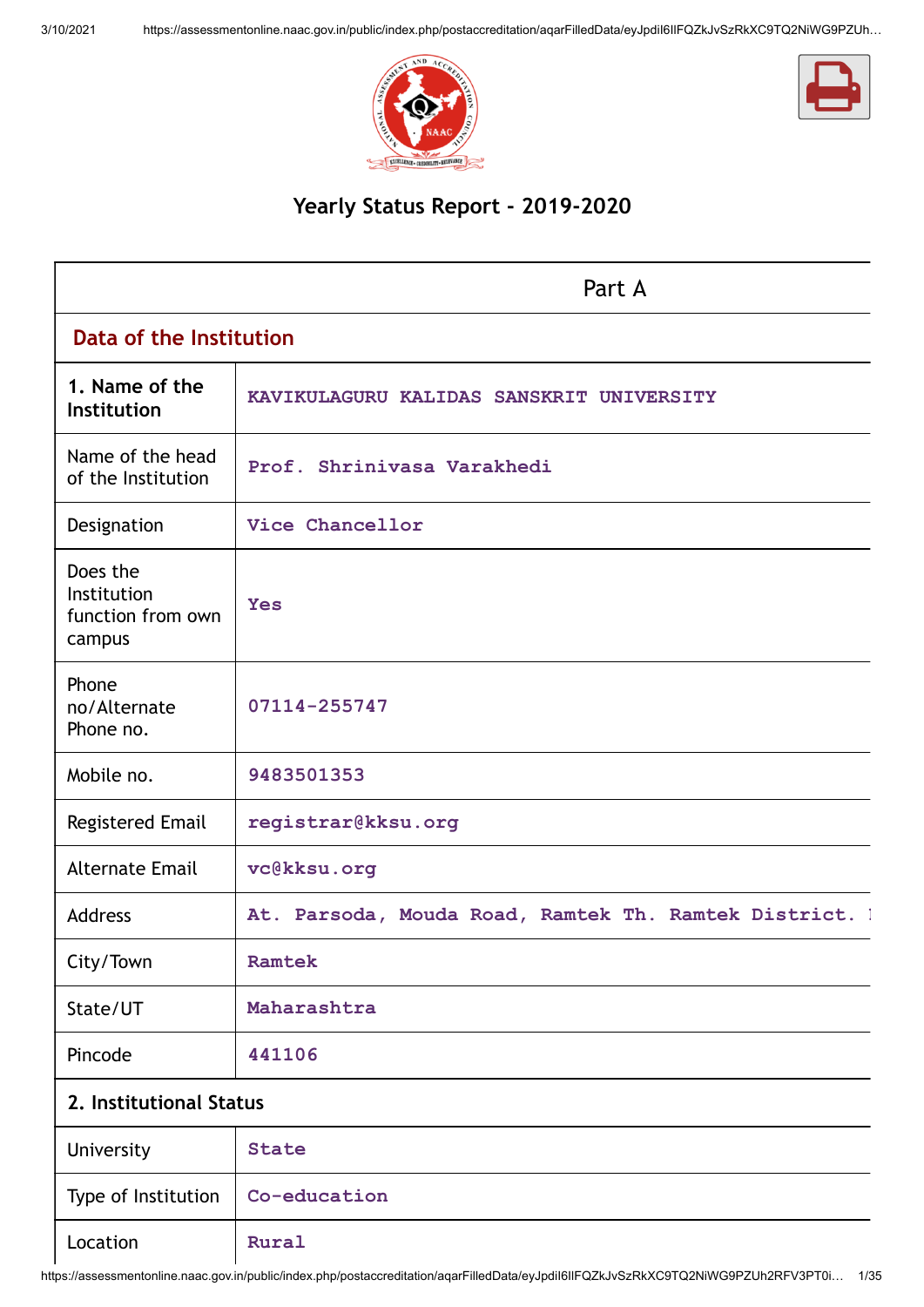| 10/2021                                                                        | https://assessmentonline.naac.gov.in/public/index.php/postaccreditation/aqarFilledData/eyJpdil6llFQZKJvSzRkXC9TQ2NiWG9PZUh… |
|--------------------------------------------------------------------------------|-----------------------------------------------------------------------------------------------------------------------------|
| <b>Financial Status</b>                                                        | state                                                                                                                       |
| Name of the IQAC<br>CO-<br>ordinator/Director                                  | Prof. Kavita Holey                                                                                                          |
| Phone<br>no/Alternate<br>Phone no.                                             | 07114255747                                                                                                                 |
| Mobile no.                                                                     | 7768060184                                                                                                                  |
| <b>Registered Email</b>                                                        | kksunaac@gmail.com                                                                                                          |
| <b>Alternate Email</b>                                                         | kavitah@kksu.org                                                                                                            |
| 3. Website Address                                                             |                                                                                                                             |
| Web-link of the<br><b>AQAR: (Previous</b><br>Academic Year)                    | https://kksu.co.in/site/igac-agar                                                                                           |
| 4. Whether<br>Academic<br>Calendar<br>prepared during<br>the year              | <b>Yes</b>                                                                                                                  |
| if yes, whether it<br>is uploaded in the<br>institutional<br>website: Weblink: | http://kksanskrituni.digitaluniversity.ac/WebFiles/Ac<br>20%20PGTD%20new.pdf                                                |

# **5. Accrediation Details**

|       | Grade | CGPA |                             |                    |
|-------|-------|------|-----------------------------|--------------------|
| Cycle |       |      | <b>Year of Accrediation</b> | <b>Period From</b> |
|       | $B++$ | 2.86 | 2016                        | $02 - Dec - 2016$  |

| 6. Date of                   |  |
|------------------------------|--|
| Establishment of 24-Mar-2014 |  |
| <b>IQAC</b>                  |  |

# **7. Internal Quality Assurance System**

| Quality initiatives by IQAC during the year for promoting quality of |                        |  |  |
|----------------------------------------------------------------------|------------------------|--|--|
| Item / Title of the quality initiative by IQAC                       | Date & Duration   Numl |  |  |
| IUMS training program                                                | $17 - Jul - 2019$      |  |  |
|                                                                      |                        |  |  |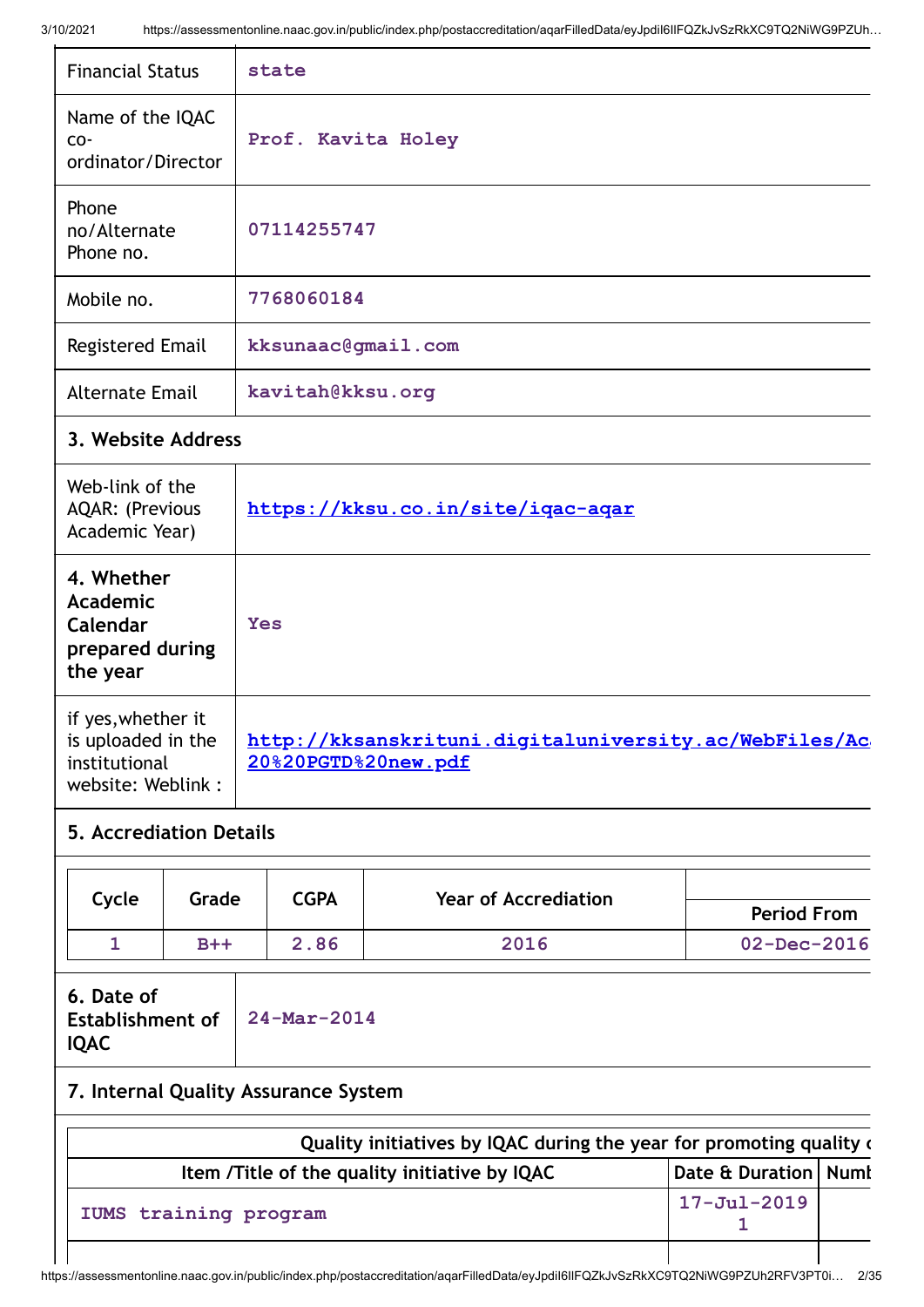| Three Day National Workshop on Indian Mathematics   09-Sep-2019 |                         |  |
|-----------------------------------------------------------------|-------------------------|--|
| National level online FDP                                       | $18 - Jun - 2020$<br>10 |  |
| Online National Shastrarth Sabha                                | $07 - Jun - 2020$       |  |
| <b>AIOC</b>                                                     | $10 - Jan - 2020$       |  |

# **View [File](https://assessmentonline.naac.gov.in/public/Postacc/Quality_Initiatives/9020_Quality_Initiatives.xlsx)**

**8. Provide the list of Special Status conferred by Central/ State Government- UGC/CSIR/ Bank/CPE of UGC etc.**

|                                                                                                                                | Institution/Department/Faculty | <b>Scheme</b> | <b>Funding Agency</b> | Year of awa |
|--------------------------------------------------------------------------------------------------------------------------------|--------------------------------|---------------|-----------------------|-------------|
|                                                                                                                                | Nil                            | <b>Nil</b>    | Nil                   |             |
|                                                                                                                                |                                |               | <b>View File</b>      |             |
| 9. Whether<br>composition of<br>IQAC as per<br>latest NAAC<br>guidelines:                                                      | <b>Yes</b>                     |               |                       |             |
| <b>Upload latest</b><br>notification of<br>formation of IQAC                                                                   | <b>View File</b>               |               |                       |             |
| 10. Number of<br><b>IQAC</b> meetings<br>held during the<br>year :                                                             | $\mathbf{1}$                   |               |                       |             |
| The minutes of<br>IQAC meeting and<br>compliances to<br>the decisions have<br>been uploaded on<br>the institutional<br>website | Yes                            |               |                       |             |
| Upload the<br>minutes of<br>meeting and<br>action taken<br>report                                                              | <b>View File</b>               |               |                       |             |
| 11. Whether                                                                                                                    | <b>No</b>                      |               |                       |             |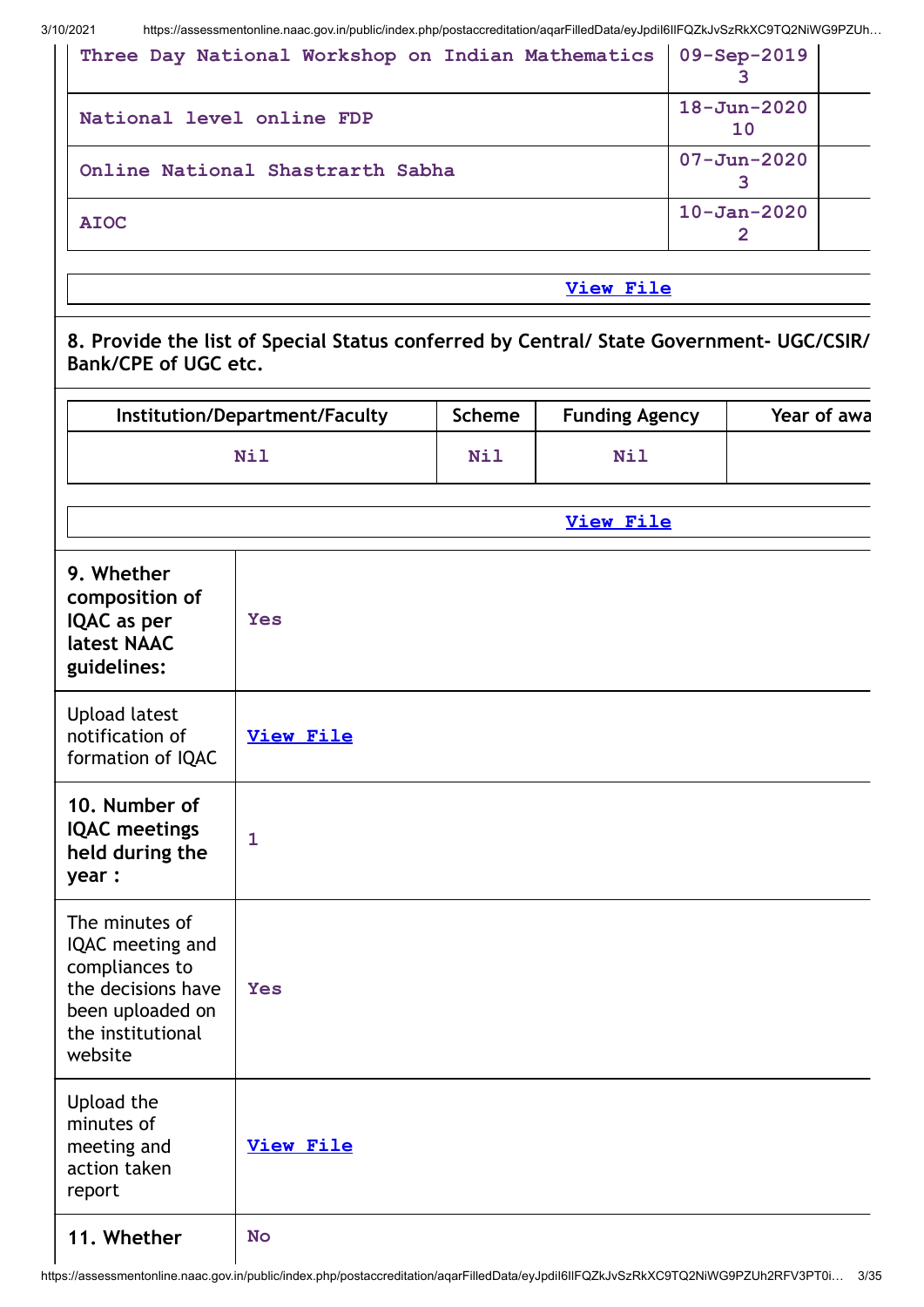**IQAC received funding from any of the funding agency to support its activities during the year?**

**12. Significant contributions made by IQAC during the current year(maximum five bullet**

**1) A workshop titled NAAC 20152020 process: An overview has been orga where explanation has been given about various parameters of NAAC cri to 7) . 2) Most of the faculty uses ICT.**

**No Files Uploaded !!!**

**13. Plan of action chalked out by the IQAC in the beginning of the academic year toward outcome achieved by the end of the academic year**

| <b>Plan of Action</b>                                                                                                                                                                     | Achivements/Outco                                                                                                                                                                                                          |  |
|-------------------------------------------------------------------------------------------------------------------------------------------------------------------------------------------|----------------------------------------------------------------------------------------------------------------------------------------------------------------------------------------------------------------------------|--|
| Modernize faculty profile by<br>participating in number of<br>Seminar, Workshop and<br>conference at<br>University, State, National and<br>International leve in their<br>respective area | All the faculties attended and prese<br>University, state and National level<br>Workshops. Eighty percent of teacher<br>and orientation course.                                                                            |  |
| To implement examination<br>reforms in order to enhance<br>capabilities and performance                                                                                                   | Continuous evaluation system was ada<br>each module, a test / home assignmer                                                                                                                                               |  |
| To implement online Students<br>feedback has to be done along<br>with its analysis                                                                                                        | Institute has exclusively designed i<br>IQAC with an independent facilitato:<br>from students on aspects like Teache<br>facilities, and Office functioning a<br>facilities. Team IQAC has taken foll<br>wherever necessary |  |
| Preparation of SSR                                                                                                                                                                        | SSR in the prescribed format of NAC(<br>submitted in February.                                                                                                                                                             |  |
| Preparation of IIQA                                                                                                                                                                       | IIQA in the prescribed format of NA(<br>submitted in January.                                                                                                                                                              |  |
| Preparation of AQAR                                                                                                                                                                       | AQAR in the prescribed format of NA(                                                                                                                                                                                       |  |
|                                                                                                                                                                                           | <b>View File</b>                                                                                                                                                                                                           |  |
| 14. Whether<br><b>AQAR was</b><br><b>Yes</b><br>placed before<br>statutory body?                                                                                                          |                                                                                                                                                                                                                            |  |

**Name of Statutory Body Meet**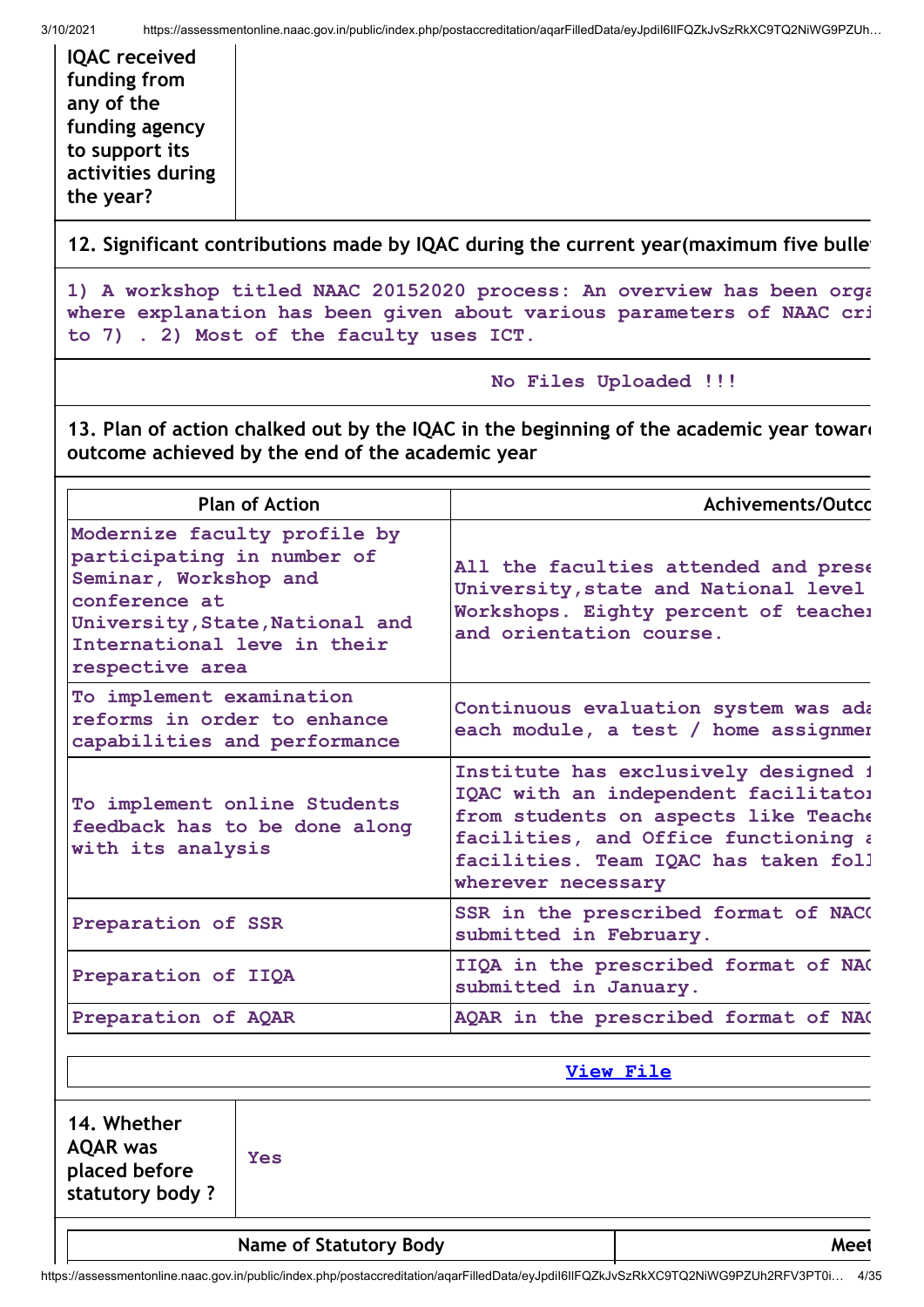words)

|                                                                                                                                                   | <b>IQAC Core Committee</b>                                             | $08-F$ |
|---------------------------------------------------------------------------------------------------------------------------------------------------|------------------------------------------------------------------------|--------|
| 15. Whether<br><b>NAAC/or any</b><br>other accredited<br>body(s) visited<br><b>IQAC or</b><br>interacted with<br>it to assess the<br>functioning? | <b>No</b>                                                              |        |
| 16. Whether<br>institutional<br>data submitted<br>to AISHE:                                                                                       | Yes                                                                    |        |
| Year of Submission                                                                                                                                | 2020                                                                   |        |
| Date of<br>Submission                                                                                                                             | $14 - Dec - 2020$                                                      |        |
| 17. Does the<br><b>Institution have</b><br>Management<br><b>Information</b><br>System?                                                            | <b>Yes</b>                                                             |        |
| If yes, give a brief<br>descripiton and a<br>list of modules<br>currently<br>operational<br>(maximum 500                                          | University adopted modules which currently operationa<br><b>System</b> |        |

|                                         | Part B                |                                                                                         |  |  |  |  |
|-----------------------------------------|-----------------------|-----------------------------------------------------------------------------------------|--|--|--|--|
| <b>CRITERION I - CURRICULAR ASPECTS</b> |                       |                                                                                         |  |  |  |  |
| 1.1 - Curriculum Design and Development |                       |                                                                                         |  |  |  |  |
|                                         |                       | 1.1.1 - Programmes for which syllabus revision was carried out during the Academic year |  |  |  |  |
| <b>Name of Programme</b>                | <b>Programme Code</b> | <b>Programme Specialization</b>                                                         |  |  |  |  |
| <b>MPhil</b>                            | <b>MPHIL</b>          | Education                                                                               |  |  |  |  |
| <b>MPhil</b>                            | <b>MPHIL</b>          | Sahitya                                                                                 |  |  |  |  |
| <b>MPhil</b>                            | <b>MPHIL</b>          | Darshana                                                                                |  |  |  |  |
| <b>MPhil</b>                            | <b>MPHIL</b>          | Vedang                                                                                  |  |  |  |  |
| <b>MPhil</b>                            | <b>MPHIL</b>          | Vyakarana                                                                               |  |  |  |  |
| <b>MPhil</b>                            | <b>MPHIL</b>          | Yoga                                                                                    |  |  |  |  |
| <b>MPhil</b>                            | <b>MPHIL</b>          | Veda                                                                                    |  |  |  |  |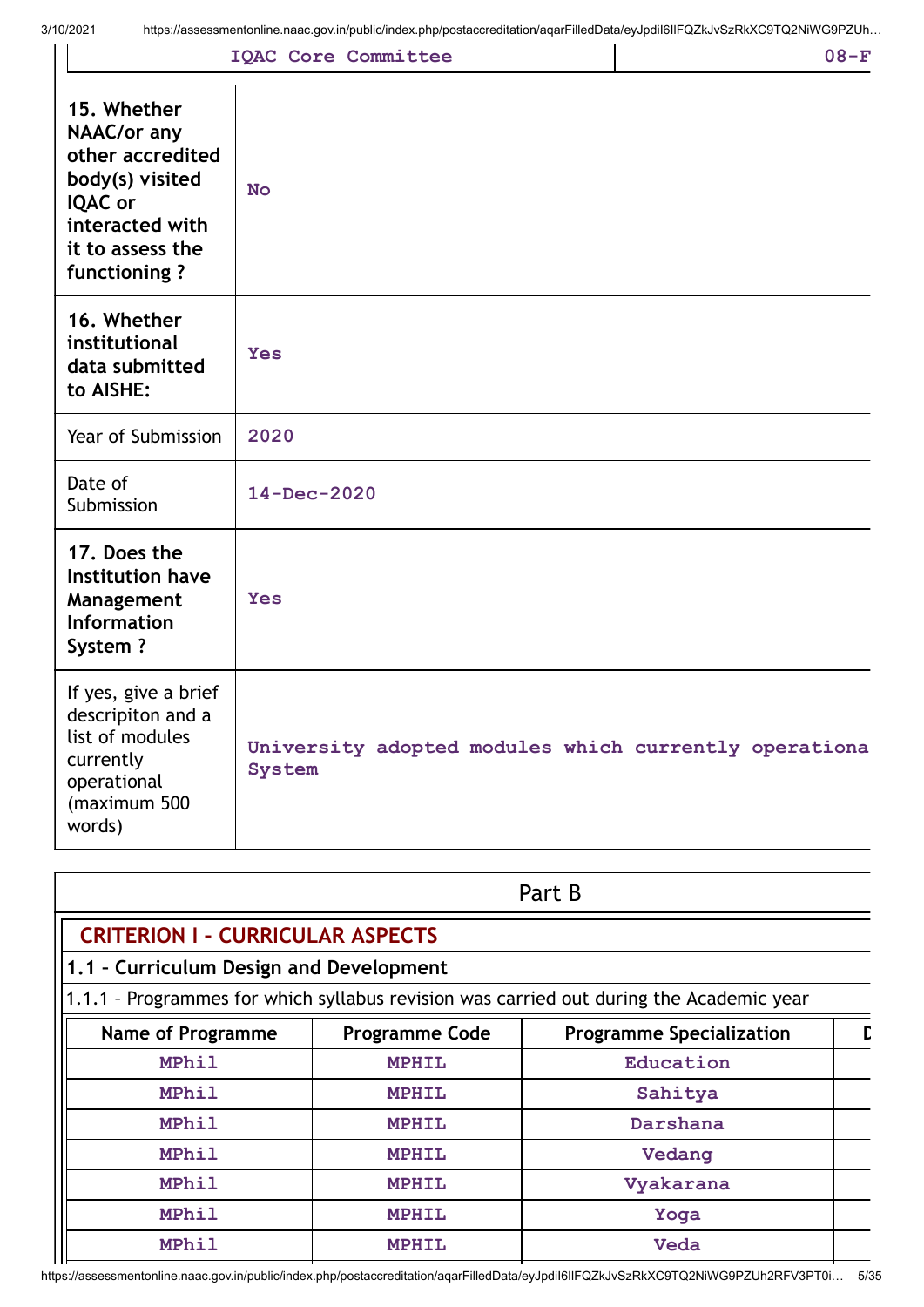| BA        | <b>SSVYA</b> | Vyakarana |  |
|-----------|--------------|-----------|--|
| <b>BA</b> | <b>SSSAH</b> | Sahitya   |  |
| <b>BA</b> | <b>SSV</b>   | Vedanta   |  |

# **[View](https://assessmentonline.naac.gov.in/public/Postacc/Syllabus_revision/9020_Syllabus_revision_1612420124.xlsx) File**

**[View](https://assessmentonline.naac.gov.in/public/Postacc/programmes_on_employability/9020_programmes_on_employability_1613972697.xlsx) File**

1.1.2 – Programmes/ courses focussed on employability/ entrepreneurship/ skill development du year

|    | $\parallel$ Programme with Code Programme Specialization Date of Introduction Course with Code Da |            |              |  |
|----|---------------------------------------------------------------------------------------------------|------------|--------------|--|
| BA | Sanskrit Visharad                                                                                 | 26/06/2019 | $BASVI-I-01$ |  |

# **1.2 – Academic Flexibility**

1.2.1 – New programmes/courses introduced during the Academic year

| <b>Programme/Course</b> | <b>Programme Specialization</b> | Dates o |
|-------------------------|---------------------------------|---------|
| <b>BA</b>               | Sammanita Shastri ( Veda)       | 15/     |
| <b>BA</b>               | Sammanita Shastri ( Darshan)    | 15/     |
| <b>MA</b>               | Sanskrit                        | 08/     |
| Acharya                 | Veda                            | 15/     |
| Acharya                 | Darshan                         | 15/     |

## **[View](https://assessmentonline.naac.gov.in/public/Postacc/Program_introduced/9020_Program_introduced_1614146417.xlsx) File**

1.2.2 – Programmes in which Choice Based Credit System (CBCS)/Elective Course System implem University level during the Academic year.

| Name of programmes adopting<br><b>CBCS</b> | Programme<br>Specialization | Date of implementation of CBCS<br>System |
|--------------------------------------------|-----------------------------|------------------------------------------|
| <b>BA</b>                                  | <b>BASV</b>                 | 27/07/2019                               |
| <b>BBA</b>                                 | <b>BBA</b>                  | 22/07/2019                               |
| Acharya                                    | <b>ACD</b>                  | 27/07/2019                               |
| Shastri                                    | <b>SSV</b>                  | 27/07/2019                               |
| Shastri                                    | <b>SSD</b>                  | 27/07/2019                               |
| <b>BCA</b>                                 | <b>BCA</b>                  | 27/07/2019                               |

# **1.3 – Curriculum Enrichment**

1.3.1 – Value-added courses imparting transferable and life skills offered during the year

| <b>Value Added Courses</b>  | Date of Introduction | Number of Stu |
|-----------------------------|----------------------|---------------|
| Diploma in Sanskrit Prakrit | 16/07/2019           |               |
| Diploma in Vastushastra     | 16/07/2019           |               |
| Diploma in Sanskrit Agam    | 16/07/2019           |               |
| Diploma in Library Science  | 16/07/2019           |               |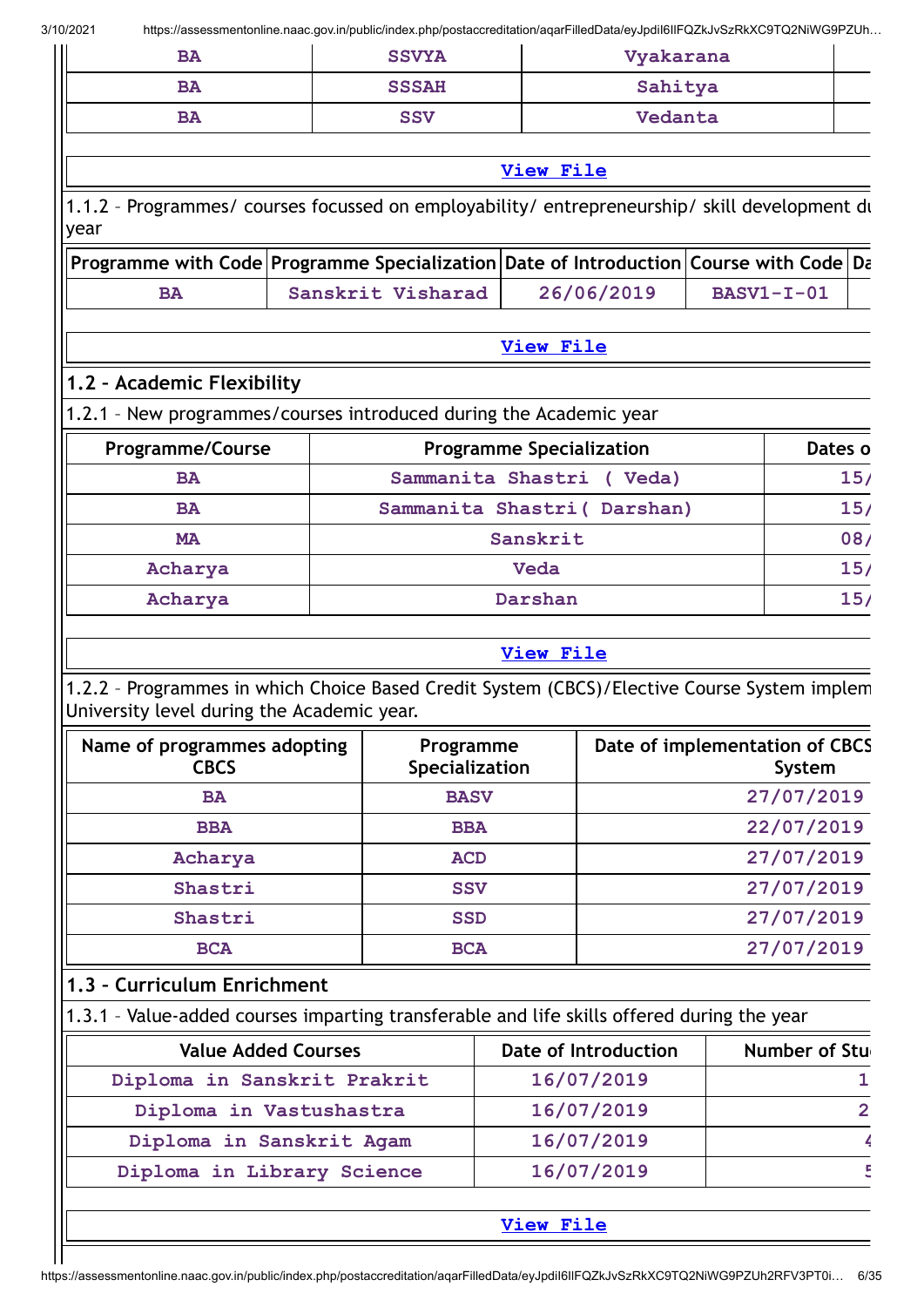1.3.2 – Field Projects / Internships under taken during the year

|           |             | Project/Programme Title   Programme Specialization   No. of students enrolled for Field Proj |
|-----------|-------------|----------------------------------------------------------------------------------------------|
| MEd       | <b>MED</b>  |                                                                                              |
| <b>MA</b> | <b>MASG</b> |                                                                                              |
| Shastri   | SS          | 49                                                                                           |

**[View](https://assessmentonline.naac.gov.in/public/Postacc/Projects_undertaken/9020_Projects_undertaken_1612423705.xlsx) File**

# **1.4 – Feedback System**

1.4.1 – Whether structured feedback received from all the stakeholders.

**Students** 

**Teachers** 

Employers

Alumni

Parents

1.4.2 – How the feedback obtained is being analyzed and utilized for overall development of the (maximum 500 words)

## **Feedback Obtained**

**The University has introduced both the formal and informal feedback academic domain for the better management and to make the teaching l process more effective. P.G Teaching Departments have brought this regular practice.University Teaching Departments collect feedback fr holders in a structured format prepared by the University.Students , Alumni and Parents are the stake holders from whom feedbacks are col year. Feedbacks collected are put forth the committee formed by th Teaching Department where HoD presides over. Dean of the Faculty p of Advisor in the committee. All other faculty members attend the members. Each and every point of the Feedbacks collected are discu analysed seriously in the presence of all members. Every member of committee take part in the dicussion actively comments on the feedba suggestions given by the committee members get screened by the Board Screened important feedback points are conveyed to the concerned dep execution to provide a healthy academic atmosphere and better manage University in general and in the teaching departments in particular. suggestions are discussed in Simhavalokan meeting at the beginning o academic session every year under the chairmanship of honble Vicechancellor.Student representative, teacher representative and al representative in almost all Board of Studies of the university is i officially which is another important step taken by the university i regard.Shifting of Sanskrit literature as an elective subject from c subject in B.A Civil Services program is a result of execution of fe received from the stake holders. Geography and Marathi literature in elective courses in the said program is the result of feedback syste Revision of Prak-Shastri syllabus to improve language proficiency in another example of successful execution of feedback system to streng curricular aspect. Apart from these, the Teaching Departments have pattern of receiving feedbacks from Students and parents in regular conducting teachers - Parents meet and Students Counselling through Mentor - Mentee system adopted by the Teaching Departments also he**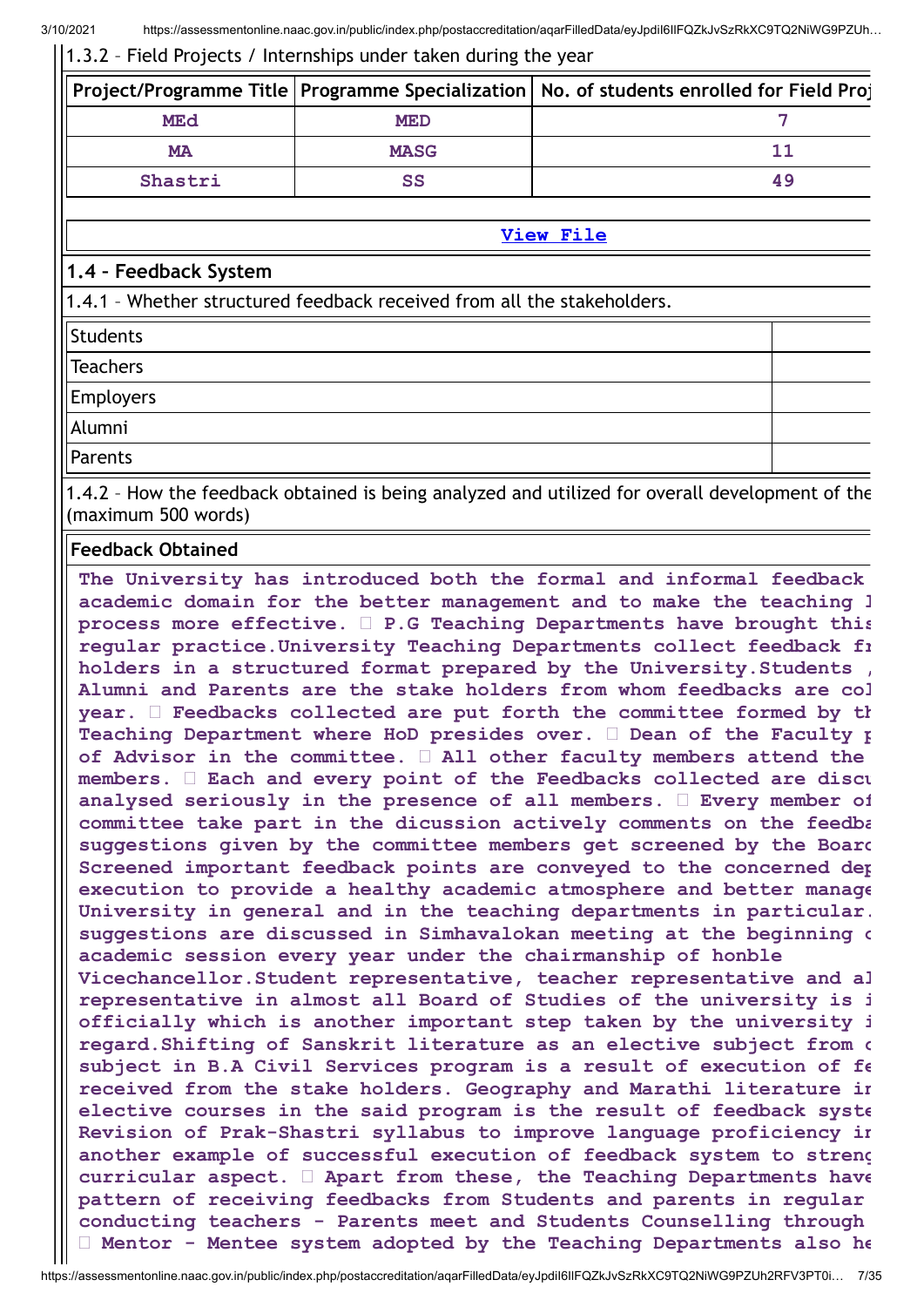**receive valuable feedbacks from the Students also. With the help o of feedback , University Teaching Departments have established an ex Academic atmosphere in the University.**

# **CRITERION II – TEACHING- LEARNING AND EVALUATION**

# **2.1 – Student Enrolment and Profile**

# 2.1.1 – Demand Ratio during the year

| Name of the<br>Programme | <b>Programme Specialization</b>      | Number of seats<br>available | <b>Number of Applicat</b><br>received |  |
|--------------------------|--------------------------------------|------------------------------|---------------------------------------|--|
| <b>MA</b>                | Public Administration                | 40                           | 17                                    |  |
| <b>MEd</b>               | <b>NO</b>                            | 50                           | 3                                     |  |
| <b>BBA</b>               | <b>NO</b>                            | 40                           | 26                                    |  |
| <b>BCA</b>               | <b>NO</b>                            | 42                           | 65                                    |  |
| Acharya                  | (M.A) Daarshan                       | 10                           | $\overline{2}$                        |  |
| <b>BA</b>                | (Hon.) Sammanit Shastri<br>(Vyakran) | 30                           | 3                                     |  |
| <b>BA</b>                | (Hon.) Sammanit Shastri<br>(Veda)    | 30                           | 3                                     |  |
| <b>BA</b>                | (Hon.) Sammanit Shastri<br>(Darshan) | 30                           | 3                                     |  |
| <b>BA</b>                | (Hon.) Sammanit Shastri<br>(Jyotish) | 30                           |                                       |  |

|--|

|        | 2.2 - Catering to Student Diversity                           |                                                                                 |                                                                                                          |                                                                                                   |  |  |  |
|--------|---------------------------------------------------------------|---------------------------------------------------------------------------------|----------------------------------------------------------------------------------------------------------|---------------------------------------------------------------------------------------------------|--|--|--|
|        | 2.2.1 - Student - Full time teacher ratio (current year data) |                                                                                 |                                                                                                          |                                                                                                   |  |  |  |
| I Year | Number of<br>students<br>enrolled in the                      | Number of<br>students<br>enrolled in the<br>institution $(UG)$ institution (PG) | <b>Number of fulltime</b><br>teachers available in the<br>institution teaching only<br><b>UG</b> courses | Number of fulltime<br>teachers available in the<br>institution teaching only<br><b>PG</b> courses |  |  |  |
| 2019   | 164                                                           | 181                                                                             |                                                                                                          |                                                                                                   |  |  |  |

# **2.3 – Teaching - Learning Process**

2.3.1 - Percentage of teachers using ICT for effective teaching with Learning Management Syster learning resources etc. (current year data)

| Number of   | Number of teachers | <b>ICT Tools and</b> | Number of ICT     | <b>Numberof</b> |
|-------------|--------------------|----------------------|-------------------|-----------------|
| Teachers on | using ICT (LMS, e- | resources            | enabled           | smart           |
| Roll        | Resources)         | available            | <b>Classrooms</b> | classrooms      |
| 42          | 32                 |                      |                   |                 |

**View File of ICT Tools and [resources](https://assessmentonline.naac.gov.in/public/Postacc/ict_tools/9020_ict_tools_1613971992.xlsx)**

**View File of [E-resources](https://assessmentonline.naac.gov.in/public/Postacc/e_resource/9020_e_resource_1613971975.xlsx) and techniques used**

2.3.2 – Students mentoring system available in the institution? Give details. (maximum 500 word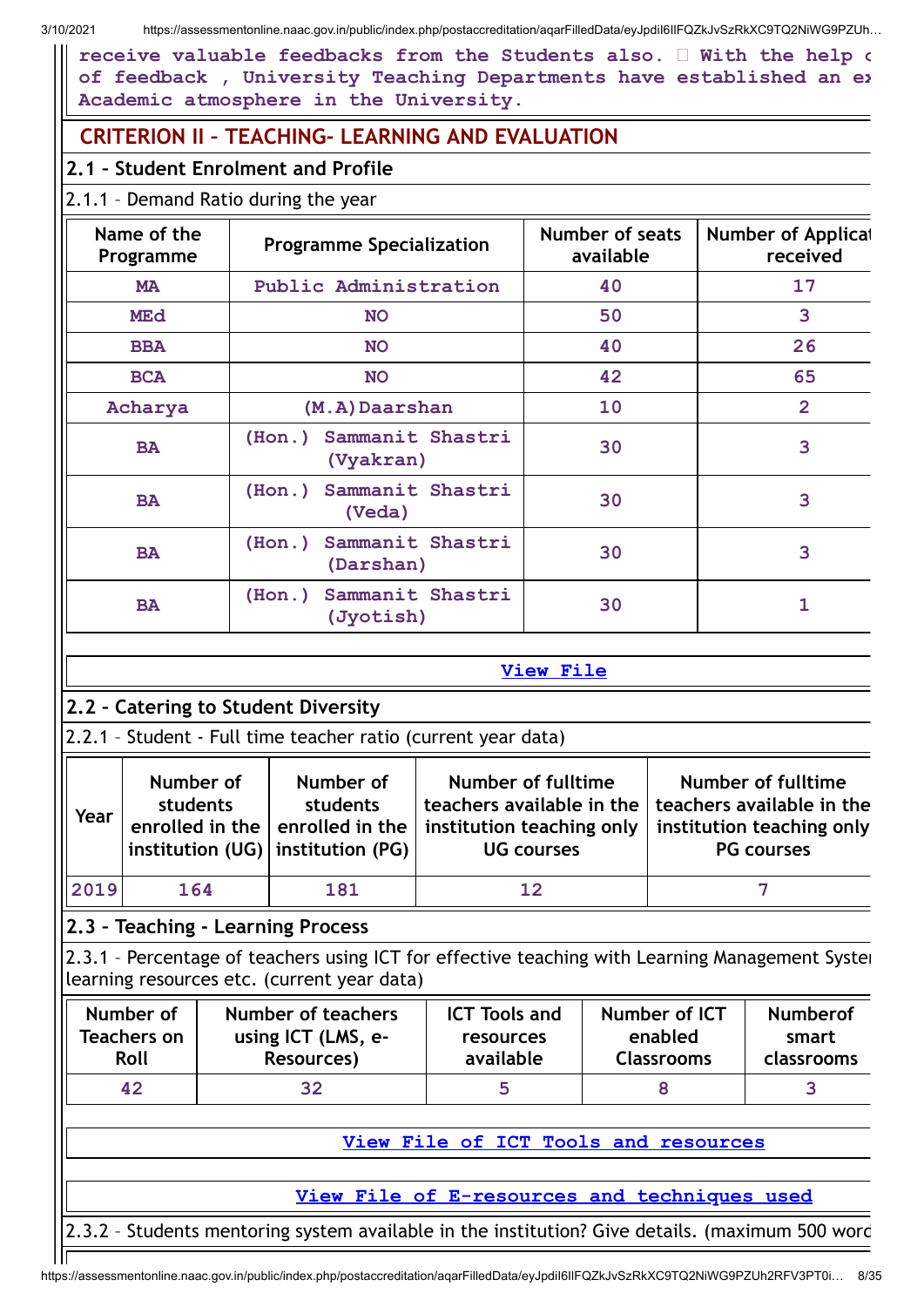YES Mentoring of students is an essential feature to render equitable service to all our studen background. Studentmentorship has the following aims: To enhance teacherstudent contact h students' academic performance and attendance. To minimise student dropout rates. To identi the status of slow learners and encourage advanced learners. To render equitable service to Implementation: The IQAC had taken the initiative of implementing the mentoring of studen categorized based on the streams of studies and also according to their core subjects. They groups of 10 to 12 depending on the number of students. Each group is assigned a teacherme perform mentoring duties. A Mentoring Format with Guidelines is prepared by the IQAC to ens Mentors maintain and update the Mentoring Format which contains space for entering pa performance of students (class tests, monthly attendance records, etc.) b. After collecting information, Mentors are expected to offer guidance and counselling, as and when required. c of Mentors to meet students individually or in groups. d. In isolated cases parents are counselling/special meetings with the Principal at the suggestion of the Mentor. e. If a studen having weakness in particular subject, it is the duty of the Mentor to apprise the concerned still

| Number of students enrolled in the institution | Number of fulltime teachers | Mento |
|------------------------------------------------|-----------------------------|-------|
| 365                                            |                             |       |

# **2.4 – Teacher Profile and Quality**

2.4.1 – Number of full time teachers appointed during the year

| No. of sanctioned | No. of filled | Vacant    | Positions filled during the | N |
|-------------------|---------------|-----------|-----------------------------|---|
| positions         | positions     | positions | current year                |   |
| 35                | 19            | 16        | Nill                        |   |

2.4.2 – Honours and recognition received by teachers (received awards, recognition, fellowships International level from Government, recognised bodies during the year )

| Year<br>of<br>Award | Name of full time teachers receiving awards<br>from state level, national level,<br>international level | Designation            | Name of the award, fell<br>from Government or re            |
|---------------------|---------------------------------------------------------------------------------------------------------|------------------------|-------------------------------------------------------------|
| 2020                | Prof.Vijayakumar C.G                                                                                    | Professor              | Best Academici                                              |
| 2020                | Prof. Krishnakumar Pandey                                                                               |                        | Jyotish Ratna a<br>Professor Triskandha Jyotish<br>Maharash |
| 2020                | Prof. Krishnakumar Pandey                                                                               | Professor              | Samaj Bhushan a<br>Internation Bra                          |
| 2020                | Prof. Kavita Holey                                                                                      | Professor              | HoD of the Year 202<br><b>Today Research Med</b>            |
| 2020                | Dr. Parag Joshi                                                                                         | Assistant<br>Professor | Vyasa Kavi P                                                |
| 2020                | Dr.Madhusudan Penna                                                                                     | Professor              | D.Litt                                                      |

# **[View](https://assessmentonline.naac.gov.in/public/Postacc/Honours_recieved/9020_Honours_recieved_1612746919.xlsx) File**

# **2.5 – Evaluation Process and Reforms**

Ш

2.5.1 - Number of days from the date of semester-end/ year- end examination till the declaration the year

| Name  | Programme Programme Semester/ <br>Code | vear | Last date of the last semester-<br>end/ year-end examination | Date of declaratio<br>semester-end/ year- |
|-------|----------------------------------------|------|--------------------------------------------------------------|-------------------------------------------|
| MPhil | <b>MPHIL</b>                           | II   | 26/12/2019                                                   | 26/01/2                                   |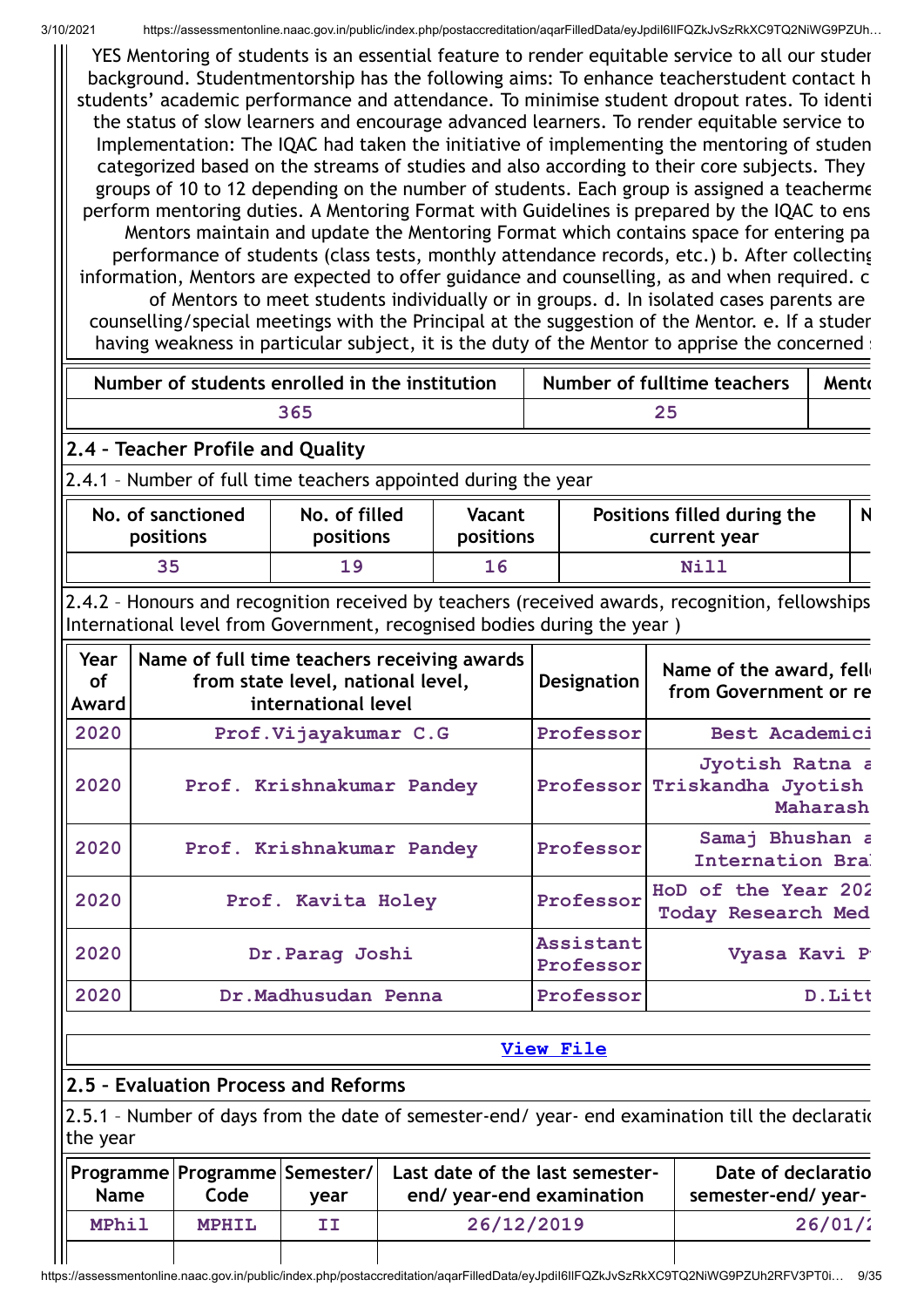$\mathbf{\mathbf{\mathsf{III}}}$ 

| 23/12/2<br>25/11/2019<br><b>BASV</b><br>VI<br><b>BA</b><br><b>View File</b><br>2.5.2 - Average percentage of Student complaints/grievances about evaluation against total nun<br>the examinations during the year<br>Number of complaints or grievances about<br>Total number of students appeared in t<br>evaluation<br>examination<br>365<br>5<br>2.6 - Student Performance and Learning Outcomes<br>2.6.1 - Program outcomes, program specific outcomes and course outcomes for all programs offer<br>institution are stated and displayed in website of the institution (to provide the weblink)<br>https://kksu.co.in/site/admission-program<br>2.6.2 - Pass percentage of students<br>Number of studer<br>Programme<br>Number of students appeared<br>Programme Programme<br>passed in final ye<br>in the final year examination<br>Code<br><b>Name</b><br>Specialization<br>examination<br><b>MPhil</b><br>Darshan<br><b>MPHIL</b><br>$\mathbf{1}$<br>1<br>21<br>21<br>Yogashastra<br><b>MAY</b><br><b>MA</b><br><b>MPhil</b><br>1<br>$\mathbf{1}$<br><b>MPY</b><br>Yoga<br>Acharya<br>$\overline{2}$<br>$\mathbf{1}$<br><b>ACD</b><br>Acharya<br>Darshan<br>Acharya<br>$\overline{2}$<br>$\overline{2}$<br><b>ACV</b><br>Acharya<br>Vedanta<br><b>View File</b><br>2.7 - Student Satisfaction Survey<br>2.7.1 - Student Satisfaction Survey (SSS) on overall institutional performance (Institution may de<br>questionnaire) (results and details be provided as weblink)<br>https://docs.google.com/forms/d/1tAMkKlWmrTsUJJZE9LUiZOO0yJ6ntTdkTDM<br><b>CRITERION III - RESEARCH, INNOVATIONS AND EXTENSION</b><br>3.1 - Promotion of Research and Facilities<br>3.1.1 - Teachers awarded National/International fellowship for advanced studies/ research durir<br>Name of the award<br>Date of award<br><b>Type</b><br>Name of the teacher awarded the fellowship<br><b>Nill</b><br>Nill<br><b>NA</b><br><b>NA</b><br><b>View File</b><br>3.1.2 - Number of JRFs, SRFs, Post Doctoral Fellows, Research Associates and other fellows in th<br>enrolled during the year<br>Name of Research fellowship<br>Duration of the fellowship<br>730<br>Gaurav Kadlag | <b>MA</b> | <b>MAY</b> | 30/11/2019<br>IV |  |  |  | 03/01/2 |  |    |
|-----------------------------------------------------------------------------------------------------------------------------------------------------------------------------------------------------------------------------------------------------------------------------------------------------------------------------------------------------------------------------------------------------------------------------------------------------------------------------------------------------------------------------------------------------------------------------------------------------------------------------------------------------------------------------------------------------------------------------------------------------------------------------------------------------------------------------------------------------------------------------------------------------------------------------------------------------------------------------------------------------------------------------------------------------------------------------------------------------------------------------------------------------------------------------------------------------------------------------------------------------------------------------------------------------------------------------------------------------------------------------------------------------------------------------------------------------------------------------------------------------------------------------------------------------------------------------------------------------------------------------------------------------------------------------------------------------------------------------------------------------------------------------------------------------------------------------------------------------------------------------------------------------------------------------------------------------------------------------------------------------------------------------------------------------------------------------------------------------------------------------------------------------------------------|-----------|------------|------------------|--|--|--|---------|--|----|
|                                                                                                                                                                                                                                                                                                                                                                                                                                                                                                                                                                                                                                                                                                                                                                                                                                                                                                                                                                                                                                                                                                                                                                                                                                                                                                                                                                                                                                                                                                                                                                                                                                                                                                                                                                                                                                                                                                                                                                                                                                                                                                                                                                       |           |            |                  |  |  |  |         |  |    |
|                                                                                                                                                                                                                                                                                                                                                                                                                                                                                                                                                                                                                                                                                                                                                                                                                                                                                                                                                                                                                                                                                                                                                                                                                                                                                                                                                                                                                                                                                                                                                                                                                                                                                                                                                                                                                                                                                                                                                                                                                                                                                                                                                                       |           |            |                  |  |  |  |         |  |    |
|                                                                                                                                                                                                                                                                                                                                                                                                                                                                                                                                                                                                                                                                                                                                                                                                                                                                                                                                                                                                                                                                                                                                                                                                                                                                                                                                                                                                                                                                                                                                                                                                                                                                                                                                                                                                                                                                                                                                                                                                                                                                                                                                                                       |           |            |                  |  |  |  |         |  |    |
|                                                                                                                                                                                                                                                                                                                                                                                                                                                                                                                                                                                                                                                                                                                                                                                                                                                                                                                                                                                                                                                                                                                                                                                                                                                                                                                                                                                                                                                                                                                                                                                                                                                                                                                                                                                                                                                                                                                                                                                                                                                                                                                                                                       |           |            |                  |  |  |  |         |  |    |
|                                                                                                                                                                                                                                                                                                                                                                                                                                                                                                                                                                                                                                                                                                                                                                                                                                                                                                                                                                                                                                                                                                                                                                                                                                                                                                                                                                                                                                                                                                                                                                                                                                                                                                                                                                                                                                                                                                                                                                                                                                                                                                                                                                       |           |            |                  |  |  |  |         |  |    |
|                                                                                                                                                                                                                                                                                                                                                                                                                                                                                                                                                                                                                                                                                                                                                                                                                                                                                                                                                                                                                                                                                                                                                                                                                                                                                                                                                                                                                                                                                                                                                                                                                                                                                                                                                                                                                                                                                                                                                                                                                                                                                                                                                                       |           |            |                  |  |  |  |         |  |    |
|                                                                                                                                                                                                                                                                                                                                                                                                                                                                                                                                                                                                                                                                                                                                                                                                                                                                                                                                                                                                                                                                                                                                                                                                                                                                                                                                                                                                                                                                                                                                                                                                                                                                                                                                                                                                                                                                                                                                                                                                                                                                                                                                                                       |           |            |                  |  |  |  |         |  |    |
|                                                                                                                                                                                                                                                                                                                                                                                                                                                                                                                                                                                                                                                                                                                                                                                                                                                                                                                                                                                                                                                                                                                                                                                                                                                                                                                                                                                                                                                                                                                                                                                                                                                                                                                                                                                                                                                                                                                                                                                                                                                                                                                                                                       |           |            |                  |  |  |  |         |  |    |
|                                                                                                                                                                                                                                                                                                                                                                                                                                                                                                                                                                                                                                                                                                                                                                                                                                                                                                                                                                                                                                                                                                                                                                                                                                                                                                                                                                                                                                                                                                                                                                                                                                                                                                                                                                                                                                                                                                                                                                                                                                                                                                                                                                       |           |            |                  |  |  |  |         |  |    |
|                                                                                                                                                                                                                                                                                                                                                                                                                                                                                                                                                                                                                                                                                                                                                                                                                                                                                                                                                                                                                                                                                                                                                                                                                                                                                                                                                                                                                                                                                                                                                                                                                                                                                                                                                                                                                                                                                                                                                                                                                                                                                                                                                                       |           |            |                  |  |  |  |         |  |    |
|                                                                                                                                                                                                                                                                                                                                                                                                                                                                                                                                                                                                                                                                                                                                                                                                                                                                                                                                                                                                                                                                                                                                                                                                                                                                                                                                                                                                                                                                                                                                                                                                                                                                                                                                                                                                                                                                                                                                                                                                                                                                                                                                                                       |           |            |                  |  |  |  |         |  |    |
|                                                                                                                                                                                                                                                                                                                                                                                                                                                                                                                                                                                                                                                                                                                                                                                                                                                                                                                                                                                                                                                                                                                                                                                                                                                                                                                                                                                                                                                                                                                                                                                                                                                                                                                                                                                                                                                                                                                                                                                                                                                                                                                                                                       |           |            |                  |  |  |  |         |  |    |
|                                                                                                                                                                                                                                                                                                                                                                                                                                                                                                                                                                                                                                                                                                                                                                                                                                                                                                                                                                                                                                                                                                                                                                                                                                                                                                                                                                                                                                                                                                                                                                                                                                                                                                                                                                                                                                                                                                                                                                                                                                                                                                                                                                       |           |            |                  |  |  |  |         |  |    |
|                                                                                                                                                                                                                                                                                                                                                                                                                                                                                                                                                                                                                                                                                                                                                                                                                                                                                                                                                                                                                                                                                                                                                                                                                                                                                                                                                                                                                                                                                                                                                                                                                                                                                                                                                                                                                                                                                                                                                                                                                                                                                                                                                                       |           |            |                  |  |  |  |         |  |    |
|                                                                                                                                                                                                                                                                                                                                                                                                                                                                                                                                                                                                                                                                                                                                                                                                                                                                                                                                                                                                                                                                                                                                                                                                                                                                                                                                                                                                                                                                                                                                                                                                                                                                                                                                                                                                                                                                                                                                                                                                                                                                                                                                                                       |           |            |                  |  |  |  |         |  |    |
|                                                                                                                                                                                                                                                                                                                                                                                                                                                                                                                                                                                                                                                                                                                                                                                                                                                                                                                                                                                                                                                                                                                                                                                                                                                                                                                                                                                                                                                                                                                                                                                                                                                                                                                                                                                                                                                                                                                                                                                                                                                                                                                                                                       |           |            |                  |  |  |  |         |  |    |
|                                                                                                                                                                                                                                                                                                                                                                                                                                                                                                                                                                                                                                                                                                                                                                                                                                                                                                                                                                                                                                                                                                                                                                                                                                                                                                                                                                                                                                                                                                                                                                                                                                                                                                                                                                                                                                                                                                                                                                                                                                                                                                                                                                       |           |            |                  |  |  |  |         |  |    |
|                                                                                                                                                                                                                                                                                                                                                                                                                                                                                                                                                                                                                                                                                                                                                                                                                                                                                                                                                                                                                                                                                                                                                                                                                                                                                                                                                                                                                                                                                                                                                                                                                                                                                                                                                                                                                                                                                                                                                                                                                                                                                                                                                                       |           |            |                  |  |  |  |         |  |    |
|                                                                                                                                                                                                                                                                                                                                                                                                                                                                                                                                                                                                                                                                                                                                                                                                                                                                                                                                                                                                                                                                                                                                                                                                                                                                                                                                                                                                                                                                                                                                                                                                                                                                                                                                                                                                                                                                                                                                                                                                                                                                                                                                                                       |           |            |                  |  |  |  |         |  |    |
|                                                                                                                                                                                                                                                                                                                                                                                                                                                                                                                                                                                                                                                                                                                                                                                                                                                                                                                                                                                                                                                                                                                                                                                                                                                                                                                                                                                                                                                                                                                                                                                                                                                                                                                                                                                                                                                                                                                                                                                                                                                                                                                                                                       |           |            |                  |  |  |  |         |  |    |
|                                                                                                                                                                                                                                                                                                                                                                                                                                                                                                                                                                                                                                                                                                                                                                                                                                                                                                                                                                                                                                                                                                                                                                                                                                                                                                                                                                                                                                                                                                                                                                                                                                                                                                                                                                                                                                                                                                                                                                                                                                                                                                                                                                       |           |            |                  |  |  |  |         |  |    |
|                                                                                                                                                                                                                                                                                                                                                                                                                                                                                                                                                                                                                                                                                                                                                                                                                                                                                                                                                                                                                                                                                                                                                                                                                                                                                                                                                                                                                                                                                                                                                                                                                                                                                                                                                                                                                                                                                                                                                                                                                                                                                                                                                                       |           |            |                  |  |  |  |         |  |    |
|                                                                                                                                                                                                                                                                                                                                                                                                                                                                                                                                                                                                                                                                                                                                                                                                                                                                                                                                                                                                                                                                                                                                                                                                                                                                                                                                                                                                                                                                                                                                                                                                                                                                                                                                                                                                                                                                                                                                                                                                                                                                                                                                                                       |           |            |                  |  |  |  |         |  |    |
|                                                                                                                                                                                                                                                                                                                                                                                                                                                                                                                                                                                                                                                                                                                                                                                                                                                                                                                                                                                                                                                                                                                                                                                                                                                                                                                                                                                                                                                                                                                                                                                                                                                                                                                                                                                                                                                                                                                                                                                                                                                                                                                                                                       |           |            |                  |  |  |  |         |  |    |
|                                                                                                                                                                                                                                                                                                                                                                                                                                                                                                                                                                                                                                                                                                                                                                                                                                                                                                                                                                                                                                                                                                                                                                                                                                                                                                                                                                                                                                                                                                                                                                                                                                                                                                                                                                                                                                                                                                                                                                                                                                                                                                                                                                       |           |            |                  |  |  |  |         |  |    |
|                                                                                                                                                                                                                                                                                                                                                                                                                                                                                                                                                                                                                                                                                                                                                                                                                                                                                                                                                                                                                                                                                                                                                                                                                                                                                                                                                                                                                                                                                                                                                                                                                                                                                                                                                                                                                                                                                                                                                                                                                                                                                                                                                                       |           |            |                  |  |  |  |         |  |    |
|                                                                                                                                                                                                                                                                                                                                                                                                                                                                                                                                                                                                                                                                                                                                                                                                                                                                                                                                                                                                                                                                                                                                                                                                                                                                                                                                                                                                                                                                                                                                                                                                                                                                                                                                                                                                                                                                                                                                                                                                                                                                                                                                                                       |           |            |                  |  |  |  |         |  |    |
|                                                                                                                                                                                                                                                                                                                                                                                                                                                                                                                                                                                                                                                                                                                                                                                                                                                                                                                                                                                                                                                                                                                                                                                                                                                                                                                                                                                                                                                                                                                                                                                                                                                                                                                                                                                                                                                                                                                                                                                                                                                                                                                                                                       |           |            |                  |  |  |  |         |  | F١ |
|                                                                                                                                                                                                                                                                                                                                                                                                                                                                                                                                                                                                                                                                                                                                                                                                                                                                                                                                                                                                                                                                                                                                                                                                                                                                                                                                                                                                                                                                                                                                                                                                                                                                                                                                                                                                                                                                                                                                                                                                                                                                                                                                                                       |           |            |                  |  |  |  |         |  |    |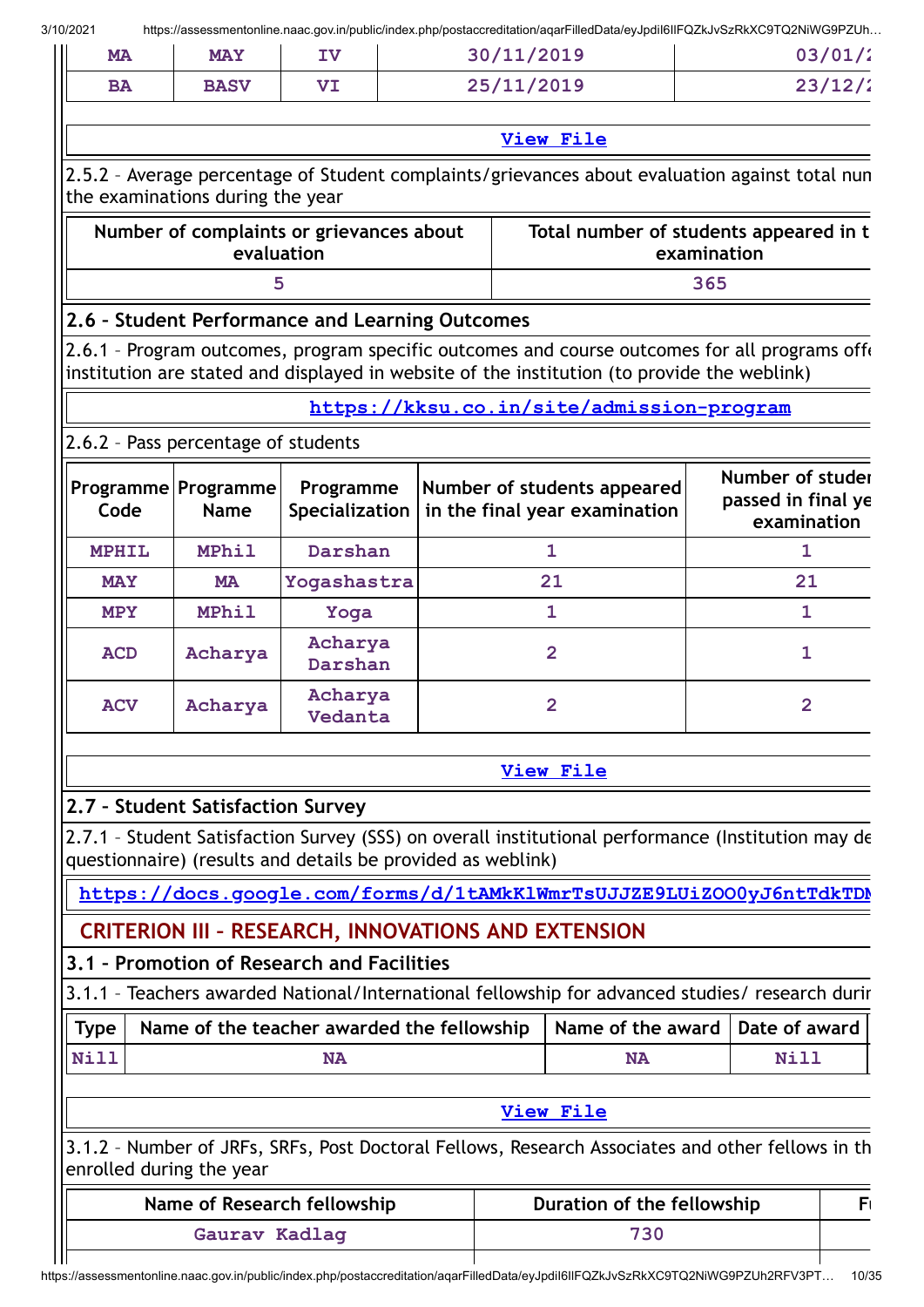| 3.2 - Resource Mobilization for Research<br>3.2.1 - Research funds sanctioned and received from various agencies, industry and other organi |                                                                                                                    |                           | <b>View File</b>                          |                  |                           |              |             |  |
|---------------------------------------------------------------------------------------------------------------------------------------------|--------------------------------------------------------------------------------------------------------------------|---------------------------|-------------------------------------------|------------------|---------------------------|--------------|-------------|--|
|                                                                                                                                             |                                                                                                                    |                           |                                           |                  |                           |              |             |  |
|                                                                                                                                             |                                                                                                                    |                           |                                           |                  |                           |              |             |  |
|                                                                                                                                             |                                                                                                                    |                           |                                           |                  |                           |              |             |  |
| Project                                                                                                                                     | Nature of the<br><b>Total grant</b><br><b>Amour</b><br><b>Duration</b><br>Name of the funding agency<br>sanctioned |                           |                                           |                  |                           |              |             |  |
| Any Other<br>(Specify)                                                                                                                      | Rashtriya Sanskrit<br>1.25<br>365<br>Sansthan, New Delhi                                                           |                           |                                           |                  |                           |              |             |  |
| Any Other<br>(Specify)                                                                                                                      | 365                                                                                                                |                           | Rashtriya Sanskrit<br>Sansthan, New Delhi |                  | 1.25                      |              |             |  |
| Any Other<br>(Specify)                                                                                                                      | 365                                                                                                                |                           | Rashtriya                                 |                  | 1.5                       |              |             |  |
|                                                                                                                                             |                                                                                                                    |                           |                                           | <b>View File</b> |                           |              |             |  |
| 3.3 - Innovation Ecosystem                                                                                                                  |                                                                                                                    |                           |                                           |                  |                           |              |             |  |
| 3.3.1 - Workshops/Seminars Conducted on Intellectual Property Rights (IPR) and Industry-Acader<br>practices during the year                 |                                                                                                                    |                           |                                           |                  |                           |              |             |  |
|                                                                                                                                             |                                                                                                                    | Title of workshop/seminar |                                           |                  | Name of the Dept.         |              |             |  |
|                                                                                                                                             |                                                                                                                    | <b>NA</b>                 |                                           |                  | <b>NA</b>                 |              |             |  |
|                                                                                                                                             |                                                                                                                    |                           |                                           | <b>View File</b> |                           |              |             |  |
| 3.3.2 - Awards for Innovation won by Institution/Teachers/Research scholars/Students during the                                             |                                                                                                                    |                           |                                           |                  |                           |              |             |  |
| Title of the innovation                                                                                                                     |                                                                                                                    |                           | <b>Name of Awardee</b>                    |                  | <b>Awarding Agency</b>    |              | Date of awa |  |
| Auropath Global Award                                                                                                                       |                                                                                                                    |                           | <b>KKSU</b>                               |                  | Auropath, Delhi           |              | 02/11/201   |  |
|                                                                                                                                             |                                                                                                                    |                           |                                           | <b>View File</b> |                           |              |             |  |
| 3.3.3 - No. of Incubation centre created, start-ups incubated on campus during the year                                                     |                                                                                                                    |                           |                                           |                  |                           |              |             |  |
| <b>Incubation Center</b>                                                                                                                    | Name                                                                                                               | Sponsered By              | Name of the Start-up                      |                  | <b>Nature of Start-up</b> |              | Date o      |  |
| <b>NA</b>                                                                                                                                   | <b>NA</b>                                                                                                          | <b>NA</b>                 | <b>NA</b>                                 |                  | <b>NA</b>                 |              |             |  |
|                                                                                                                                             |                                                                                                                    |                           |                                           | <b>View File</b> |                           |              |             |  |
| 3.4 - Research Publications and Awards                                                                                                      |                                                                                                                    |                           |                                           |                  |                           |              |             |  |
| 3.4.1 - Ph. Ds awarded during the year                                                                                                      |                                                                                                                    |                           |                                           |                  |                           |              |             |  |
|                                                                                                                                             |                                                                                                                    | Name of the Department    |                                           |                  | Number of PhD's Award     |              |             |  |
|                                                                                                                                             |                                                                                                                    | Vedang Jyotish            |                                           |                  |                           | 4            |             |  |
|                                                                                                                                             | Education                                                                                                          |                           |                                           |                  |                           | 3            |             |  |
|                                                                                                                                             |                                                                                                                    | Sanskrit Sahitya          |                                           |                  |                           | 3            |             |  |
|                                                                                                                                             | Yogashastra                                                                                                        |                           |                                           |                  |                           | 4            |             |  |
|                                                                                                                                             |                                                                                                                    | Ved and Vyakaran          |                                           |                  |                           | $\mathbf{1}$ |             |  |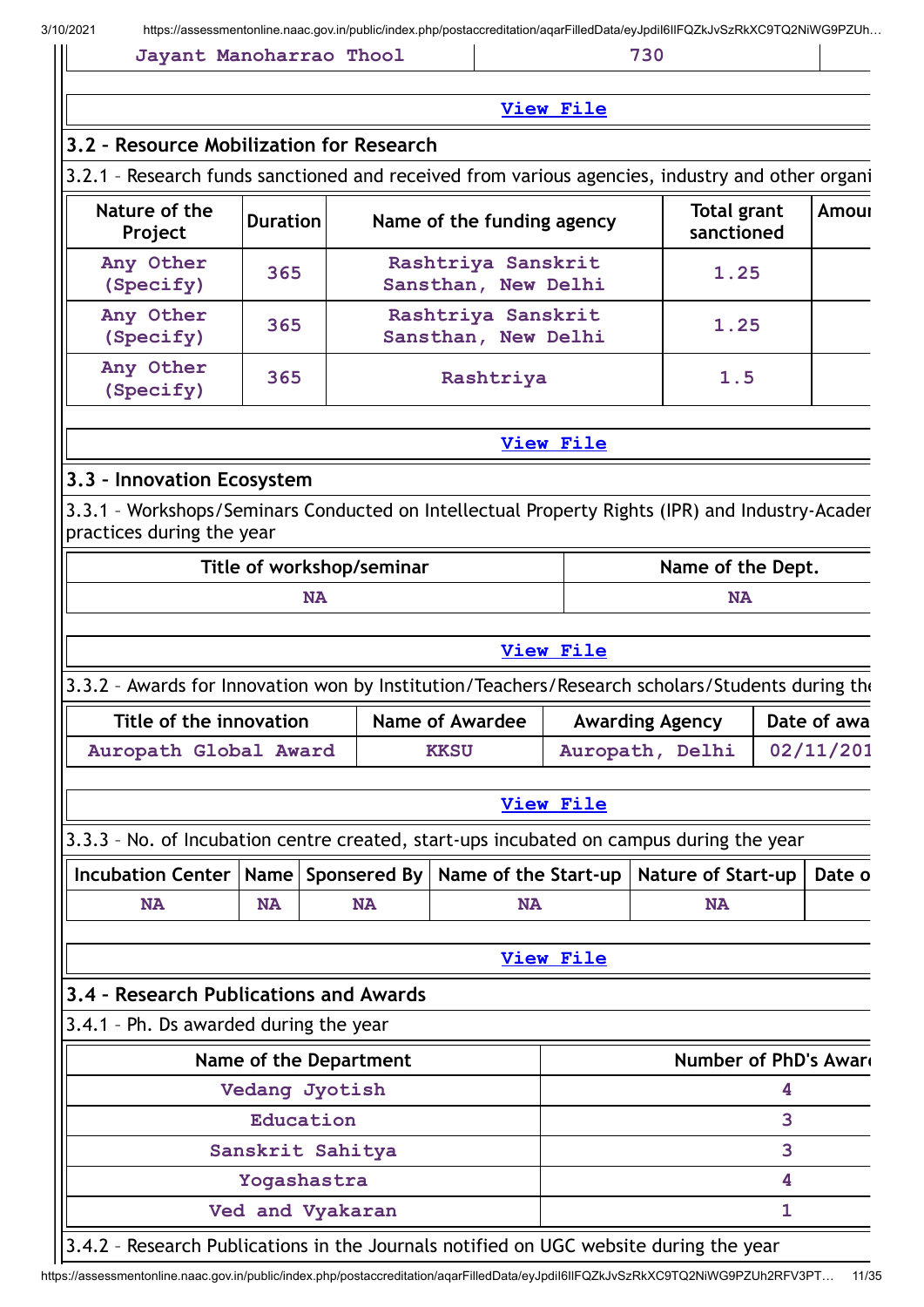| <b>Type</b>                             |                            |                          | <b>Department</b>                                         |                             | <b>Number of Publication</b> |                            |                                                                                                    | Average Impac        |                              |
|-----------------------------------------|----------------------------|--------------------------|-----------------------------------------------------------|-----------------------------|------------------------------|----------------------------|----------------------------------------------------------------------------------------------------|----------------------|------------------------------|
| International                           |                            |                          | Education                                                 |                             | 6                            |                            |                                                                                                    |                      | 5                            |
| International                           |                            |                          | Veda and Vyakaran                                         |                             | 3                            |                            |                                                                                                    |                      | 5                            |
|                                         |                            |                          |                                                           |                             | <b>View File</b>             |                            |                                                                                                    |                      |                              |
|                                         |                            |                          |                                                           |                             |                              |                            | 3.4.3 - Books and Chapters in edited Volumes / Books published, and papers in National/Internat    |                      |                              |
| Proceedings per Teacher during the year |                            |                          |                                                           |                             |                              |                            |                                                                                                    |                      |                              |
|                                         |                            |                          | <b>Department</b>                                         |                             |                              |                            |                                                                                                    |                      | Number of                    |
|                                         |                            |                          | Sanskrit Bhasha tatha Sahitya Vibhag                      |                             |                              |                            |                                                                                                    |                      |                              |
|                                         |                            |                          | Education                                                 |                             |                              |                            |                                                                                                    |                      |                              |
|                                         |                            |                          | Vedang Jyotish                                            |                             |                              |                            |                                                                                                    |                      |                              |
|                                         |                            |                          |                                                           |                             | <b>View File</b>             |                            |                                                                                                    |                      |                              |
|                                         |                            |                          | 3.4.4 - Patents published/awarded/applied during the year |                             |                              |                            |                                                                                                    |                      |                              |
|                                         |                            |                          | <b>Patent Details</b>                                     |                             |                              |                            | Patent<br>status                                                                                   |                      | <b>Patent Numt</b>           |
|                                         |                            |                          | Copy Right-Dhawani and Vakrokti                           |                             |                              |                            | Published                                                                                          |                      | $L -$<br>952337/20           |
|                                         |                            |                          | Kalidas Samagra Vanjnay Prakashanmala (Vol. 1 to<br>7)    |                             |                              |                            | Published                                                                                          |                      | $L-95057/20$                 |
|                                         |                            |                          | PASHCHYATYA TARKSHASTRAM                                  |                             |                              |                            |                                                                                                    | Published L-98425/20 |                              |
|                                         |                            |                          |                                                           |                             | <b>View File</b>             |                            |                                                                                                    |                      |                              |
|                                         |                            |                          |                                                           |                             |                              |                            |                                                                                                    |                      |                              |
|                                         |                            |                          | Web of Science or PubMed/ Indian Citation Index           |                             |                              |                            | 3.4.5 - Bibliometrics of the publications during the last academic year based on average citation  |                      |                              |
| <b>Title of</b>                         | Name of                    | <b>Title of</b>          | Year of                                                   | <b>Citation</b>             |                              |                            | Institutional affiliation as                                                                       |                      | <b>Num</b>                   |
| the Paper<br><b>NA</b>                  | <b>Author</b><br><b>NA</b> | journal<br><b>NA</b>     | publication<br>2020                                       | <b>Index</b><br>$\mathbf 0$ |                              |                            | mentioned in the publication<br><b>NA</b>                                                          |                      | exclu                        |
|                                         |                            |                          |                                                           |                             |                              |                            |                                                                                                    |                      |                              |
|                                         |                            |                          |                                                           |                             | <b>View File</b>             |                            |                                                                                                    |                      |                              |
|                                         |                            |                          |                                                           |                             |                              |                            | 3.4.6 - h-Index of the Institutional Publications during the year. (based on Scopus/ Web of sciend |                      |                              |
| <b>Title of</b><br>the Paper            | Name of<br>Author          | Title of<br>journal      | Year of<br>publication index                              | h-                          |                              | <b>Number of citations</b> | excluding self citation                                                                            |                      | Institutiona<br>mentioned in |
| <b>NA</b>                               | <b>NA</b>                  | <b>NA</b>                | 2020                                                      | <b>Nill</b>                 |                              | Nill                       |                                                                                                    |                      |                              |
|                                         |                            |                          |                                                           |                             | <b>View File</b>             |                            |                                                                                                    |                      |                              |
|                                         |                            |                          |                                                           |                             |                              |                            | 3.4.7 - Faculty participation in Seminars/Conferences and Symposia during the year                 |                      |                              |
|                                         |                            | <b>Number of Faculty</b> |                                                           |                             |                              |                            | International                                                                                      |                      | <b>National</b>              |
|                                         |                            |                          | Attended/Seminars/Workshops                               |                             |                              |                            | 23                                                                                                 |                      | 35                           |
|                                         |                            | Presented papers         |                                                           |                             |                              |                            | 4                                                                                                  |                      | 24                           |
|                                         |                            | Resource persons         |                                                           |                             |                              |                            | 21                                                                                                 |                      | 48                           |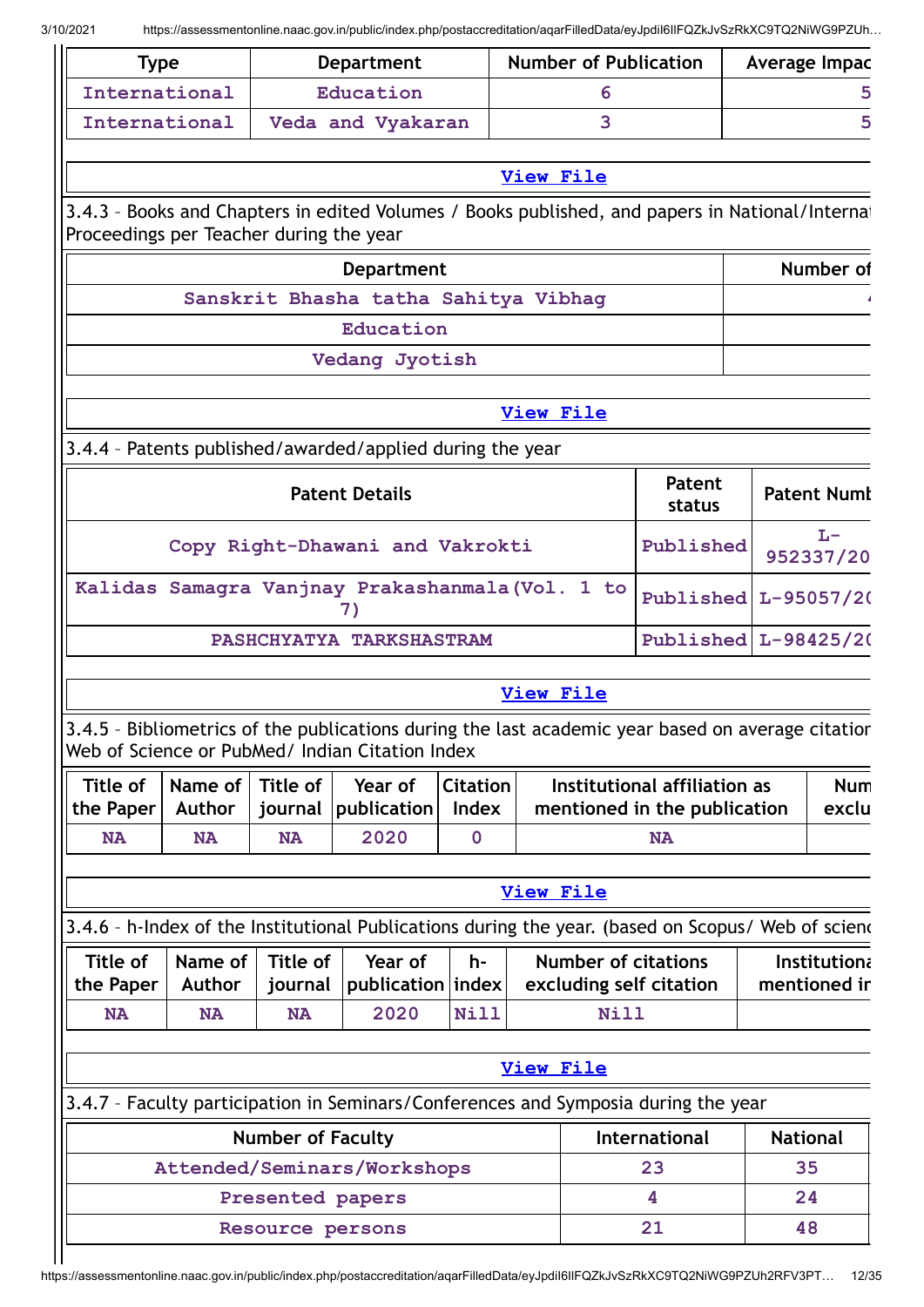|                                                                                                                                                                                                  |                                                 | View File                                                |                                         |                         |    |
|--------------------------------------------------------------------------------------------------------------------------------------------------------------------------------------------------|-------------------------------------------------|----------------------------------------------------------|-----------------------------------------|-------------------------|----|
| 3.5 - Consultancy                                                                                                                                                                                |                                                 |                                                          |                                         |                         |    |
| 3.5.1 - Revenue generated from Consultancy during the year                                                                                                                                       |                                                 |                                                          |                                         |                         |    |
| Name of the Consultan(s)<br>department                                                                                                                                                           | Name of consultancy<br>project                  |                                                          | <b>Consulting/Sponsoring</b><br>Agency  | Revenue gen             | r  |
| SanskritBhasha and<br>Sahitya                                                                                                                                                                    | language<br>Consultancy                         |                                                          | Others                                  |                         |    |
|                                                                                                                                                                                                  |                                                 | <b>View File</b>                                         |                                         |                         |    |
| 3.5.2 - Revenue generated from Corporate Training by the institution during the year                                                                                                             |                                                 |                                                          |                                         |                         |    |
| Name of the Consultan(s)<br>department                                                                                                                                                           | Title of the<br>programme                       | Agency seeking /<br>training                             | Revenue generated (amou                 | in rupees)              |    |
| <b>NA</b>                                                                                                                                                                                        | <b>NA</b>                                       | <b>NA</b>                                                |                                         | $\mathbf 0$             |    |
|                                                                                                                                                                                                  |                                                 | <b>View File</b>                                         |                                         |                         |    |
| 3.6 - Extension Activities                                                                                                                                                                       |                                                 |                                                          |                                         |                         |    |
| 3.6.1 - Number of extension and outreach programmes conducted in collaboration with industry,<br>Non- Government Organisations through NSS/NCC/Red cross/Youth Red Cross (YRC) etc., during      |                                                 |                                                          |                                         |                         |    |
| Title of the activities                                                                                                                                                                          | Organising unit/agency/<br>collaborating agency | Number of teachers<br>participated in such<br>activities |                                         | <b>Numbe</b><br>partici | a  |
| 7 days Yoga Camp                                                                                                                                                                                 | <b>KKSu</b>                                     | 3                                                        |                                         |                         |    |
| State Level Yoga<br>Competition                                                                                                                                                                  | <b>KKSU</b>                                     | $\overline{2}$                                           |                                         |                         |    |
| <b>Blood Donation</b><br>Camp                                                                                                                                                                    | <b>KKSU</b>                                     | 4                                                        |                                         |                         |    |
| Fit India Plog<br>Run                                                                                                                                                                            | <b>KKSU</b>                                     | 13                                                       |                                         |                         |    |
|                                                                                                                                                                                                  |                                                 | <b>View File</b>                                         |                                         |                         |    |
| 3.6.2 - Awards and recognition received for extension activities from Government and other reco<br>during the year                                                                               |                                                 |                                                          |                                         |                         |    |
| Name of the activity                                                                                                                                                                             | Award/Recognition                               |                                                          | <b>Awarding Bodies</b>                  |                         | Nι |
| Beauty parlor Training<br>for Womens                                                                                                                                                             | Award                                           |                                                          | GramPanchayat Shitalwadi                |                         |    |
| Employment Training                                                                                                                                                                              | Award                                           |                                                          | GramPanchayat Chinchala (<br>Hamalpuri) |                         |    |
|                                                                                                                                                                                                  |                                                 | <b>View File</b>                                         |                                         |                         |    |
| 3.6.3 - Students participating in extension activities with Government Organisations, Non-Gover<br>Organisations and programmes such as Swachh Bharat, Aids Awareness, Gender Issue, etc. during |                                                 |                                                          |                                         |                         |    |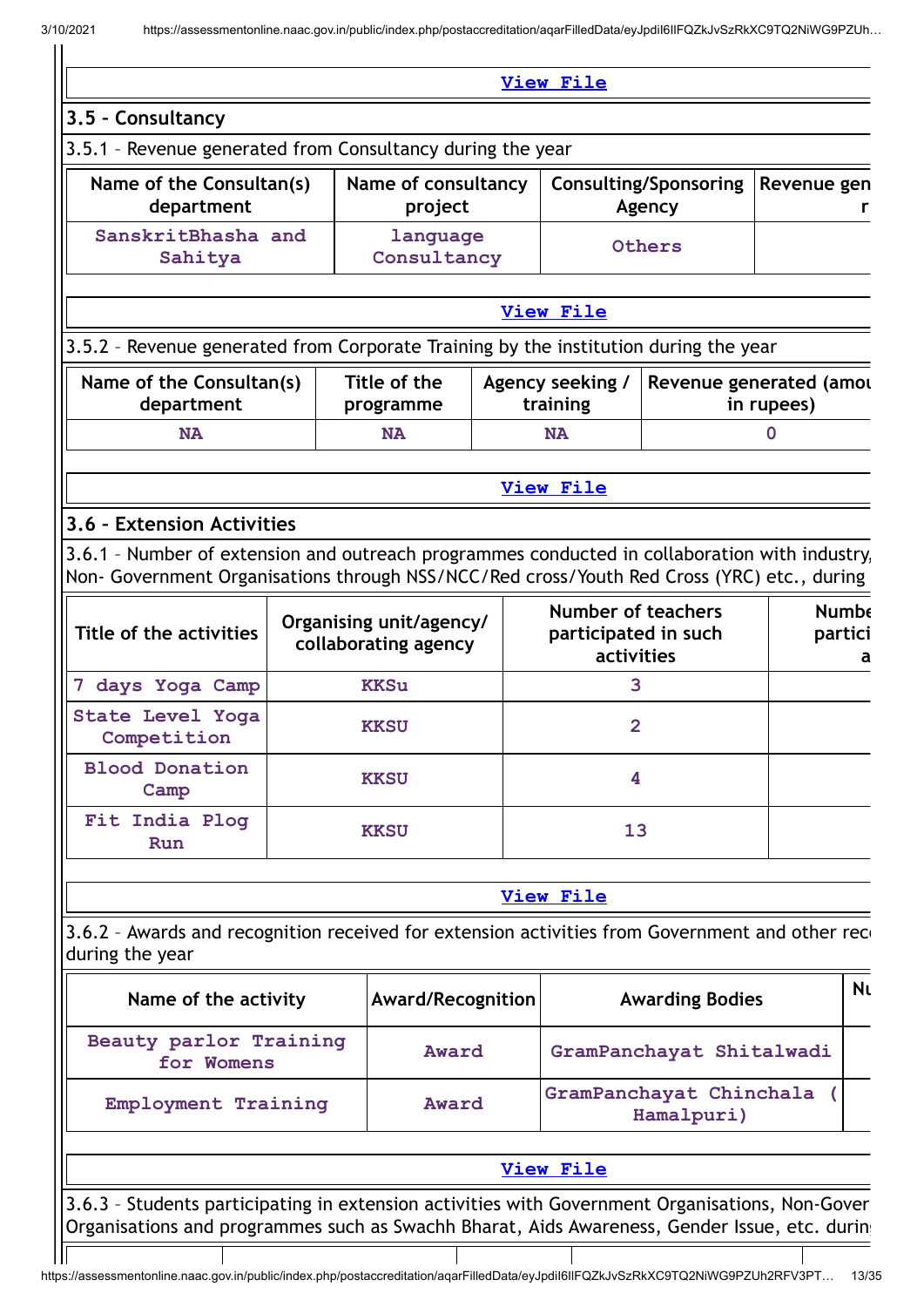|                                 | Name of the<br>Name of the<br>Organising<br>Number of teachers<br>unit/Agency/collaborating<br>participated in such<br>scheme<br>activity<br>activites<br>agency |                                                  |                              |             |                       |  |                                                                                                      |                         |             | <b>Num</b><br>parti |
|---------------------------------|------------------------------------------------------------------------------------------------------------------------------------------------------------------|--------------------------------------------------|------------------------------|-------------|-----------------------|--|------------------------------------------------------------------------------------------------------|-------------------------|-------------|---------------------|
| Health                          |                                                                                                                                                                  |                                                  | Fit India                    |             |                       |  |                                                                                                      |                         |             |                     |
| <b>Awareness</b>                |                                                                                                                                                                  |                                                  | <b>NSS</b>                   |             | Plog Run              |  | 3                                                                                                    |                         |             |                     |
| Program                         |                                                                                                                                                                  |                                                  |                              |             |                       |  |                                                                                                      |                         |             |                     |
| Health                          |                                                                                                                                                                  |                                                  |                              |             | <b>Blood</b>          |  |                                                                                                      |                         |             |                     |
| <b>Awareness</b>                |                                                                                                                                                                  |                                                  | <b>NSS</b>                   |             | Donation              |  | $\overline{2}$                                                                                       |                         |             |                     |
| Program                         |                                                                                                                                                                  |                                                  |                              |             |                       |  |                                                                                                      |                         |             |                     |
|                                 |                                                                                                                                                                  |                                                  |                              |             |                       |  | <b>View File</b>                                                                                     |                         |             |                     |
| 3.7 - Collaborations            |                                                                                                                                                                  |                                                  |                              |             |                       |  |                                                                                                      |                         |             |                     |
|                                 |                                                                                                                                                                  |                                                  |                              |             |                       |  | 3.7.1 - Number of Collaborative activities for research, faculty exchange, student exchange duri     |                         |             |                     |
|                                 |                                                                                                                                                                  | <b>Nature of activity</b>                        |                              | Participant |                       |  | Source of financial support                                                                          |                         |             |                     |
|                                 | Yoga Camp                                                                                                                                                        |                                                  |                              | 1498        |                       |  | <b>KKSU</b>                                                                                          |                         |             |                     |
|                                 |                                                                                                                                                                  |                                                  |                              |             |                       |  |                                                                                                      |                         |             |                     |
|                                 |                                                                                                                                                                  |                                                  |                              |             |                       |  | <b>View File</b>                                                                                     |                         |             |                     |
| facilities etc. during the year |                                                                                                                                                                  |                                                  |                              |             |                       |  | 3.7.2 - Linkages with institutions/industries for internship, on-the- job training, project work, sh |                         |             |                     |
| Nature of<br>linkage            |                                                                                                                                                                  | Title of the<br>linkage                          |                              |             |                       |  | Name of the partnering institution/ industry<br>/research lab with contact details                   | <b>Duration</b><br>From |             | Du                  |
| <b>NA</b>                       |                                                                                                                                                                  | <b>NA</b>                                        |                              |             | <b>NA</b>             |  | <b>Nill</b><br>Þ                                                                                     |                         |             |                     |
|                                 |                                                                                                                                                                  |                                                  |                              |             |                       |  | <b>View File</b>                                                                                     |                         |             |                     |
|                                 |                                                                                                                                                                  |                                                  |                              |             |                       |  |                                                                                                      |                         |             |                     |
| houses etc. during the year     |                                                                                                                                                                  |                                                  |                              |             |                       |  | 3.7.3 - MoUs signed with institutions of national, international importance, other universities, in  |                         |             |                     |
|                                 |                                                                                                                                                                  | Organisation                                     |                              |             | Date of MoU<br>signed |  | <b>Purpose/Activities</b>                                                                            | Number of st            | participate |                     |
|                                 |                                                                                                                                                                  | Maharashtra National Law<br>University, Nagpur   |                              |             | 16/02/2019            |  | <b>Teachers</b><br><b>Training, Research</b>                                                         |                         |             |                     |
|                                 |                                                                                                                                                                  |                                                  |                              |             |                       |  | <b>View File</b>                                                                                     |                         |             |                     |
|                                 |                                                                                                                                                                  |                                                  |                              |             |                       |  | <b>CRITERION IV - INFRASTRUCTURE AND LEARNING RESOURCES</b>                                          |                         |             |                     |
| 4.1 - Physical Facilities       |                                                                                                                                                                  |                                                  |                              |             |                       |  |                                                                                                      |                         |             |                     |
|                                 |                                                                                                                                                                  |                                                  |                              |             |                       |  | 4.1.1 - Budget allocation, excluding salary for infrastructure augmentation during the year          |                         |             |                     |
|                                 |                                                                                                                                                                  | Budget allocated for infrastructure augmentation |                              |             |                       |  | <b>Budget utilized for infrastructur</b>                                                             |                         |             |                     |
|                                 |                                                                                                                                                                  | 42950000                                         |                              |             |                       |  |                                                                                                      | 33704243                |             |                     |
|                                 |                                                                                                                                                                  |                                                  |                              |             |                       |  | 4.1.2 - Details of augmentation in infrastructure facilities during the year                         |                         |             |                     |
|                                 |                                                                                                                                                                  |                                                  |                              |             |                       |  |                                                                                                      |                         |             |                     |
|                                 |                                                                                                                                                                  |                                                  |                              |             | <b>Facilities</b>     |  |                                                                                                      |                         |             |                     |
|                                 |                                                                                                                                                                  |                                                  | Classrooms with Wi-Fi OR LAN |             |                       |  |                                                                                                      |                         |             |                     |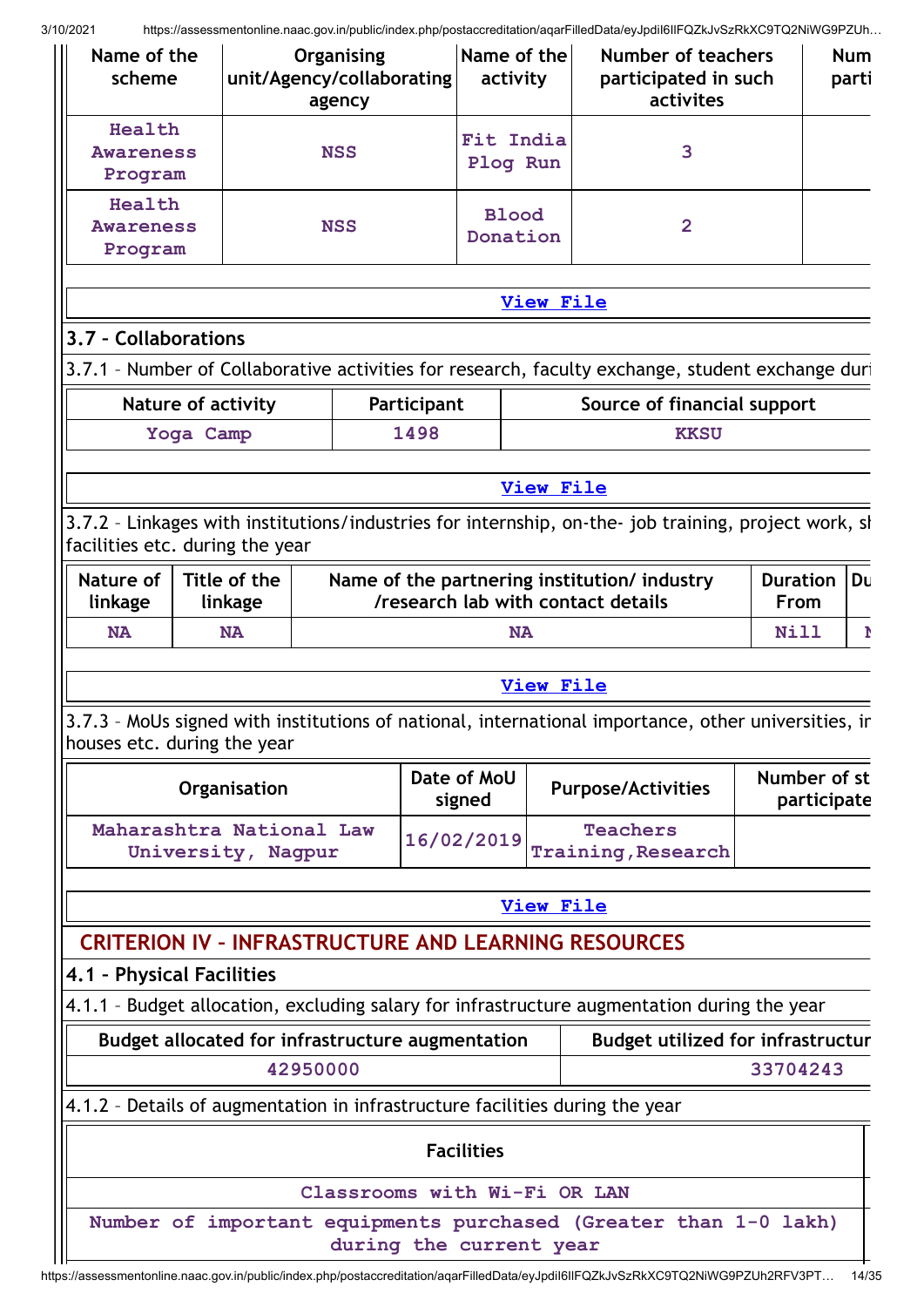| Value of the equipment purchased during the year (rs. in lakhs) |
|-----------------------------------------------------------------|
| Seminar halls with ICT facilities                               |
| Classrooms with LCD facilities                                  |
| Seminar Halls                                                   |
| Laboratories                                                    |
| Class rooms                                                     |
| <b>Campus Area</b>                                              |
|                                                                 |
| <b>View File</b>                                                |

# **4.2 – Library as a Learning Resource**

4.2.1 – Library is automated {Integrated Library Management System (ILMS)}

| Name of the ILMS software | Nature of automation (fully or patially) | <b>Version</b> | Ye |
|---------------------------|------------------------------------------|----------------|----|
| <b>SOUL</b>               | Fully                                    | 2.0            |    |
| <b>KOHA</b>               | Partially                                | Latest         |    |
| D-Space                   | Partially                                | Latest         |    |
| <b>URKUND</b>             | Partially                                | Latest         |    |

## 4.2.2 – Library Services

| <b>Library Service Type</b> |       | <b>Existing</b> | <b>Newly Added</b> |        |       |
|-----------------------------|-------|-----------------|--------------------|--------|-------|
| <b>Text Books</b>           | 13935 | 2751767         | 2620               | 904992 | 16555 |
| <b>Reference Books</b>      | 2124  | 546821          | 155                | 27652  | 2279  |
| CD & Video                  | 46    | 6558            |                    | 80     | 47    |
| Journals                    | 55    | 184137          | 10                 | 14530  | 65    |

## **[View](https://assessmentonline.naac.gov.in/public/Postacc/Library/9020_Library_1613971269.xlsx) File**

4.2.3 – E-content developed by teachers such as: e-PG- Pathshala, CEC (under e-PG- Pathshala C Graduate) SWAYAM other MOOCs platform NPTEL/NMEICT/any other Government initiatives & ins (Learning Management System (LMS) etc

| Name of the Teacher      | Name of the<br>Module | Platform on which module is<br>developed | Date of<br>content |
|--------------------------|-----------------------|------------------------------------------|--------------------|
| Dr Harekrishna<br>Agasti | <b>ILMS</b>           | Vyakarana                                | 28/11/             |
| Dr.Jaywant<br>Choudhari  | <b>ILMS</b>           | Vyakarana                                | 27/12/             |
| Mr. Kartik Bhagwat       | <b>ILMS</b>           | Vyakarana                                | 13/01/             |
| Mr. Amit Bhargav         | <b>ILMS</b>           | Vyakarana                                | 13/01/             |
| Dr Prasad Gokhale        | $e-$<br>PGPathashala  | Jyotisha                                 | 22/08/             |

|                              | View File |
|------------------------------|-----------|
| $  4.3 -  T $ Infrastructure |           |
| $\cdots$<br>.                |           |

 $\overline{\top}$ 

4.3.1 – Technology Upgradation (overall)llī

 $\mathbf{T}$ 

T

Τ  $\mathsf T$ https://assessmentonline.naac.gov.in/public/index.php/postaccreditation/aqarFilledData/eyJpdiI6IlFQZkJvSzRkXC9TQ2NiWG9PZUh2RFV3PT… 15/35

T

T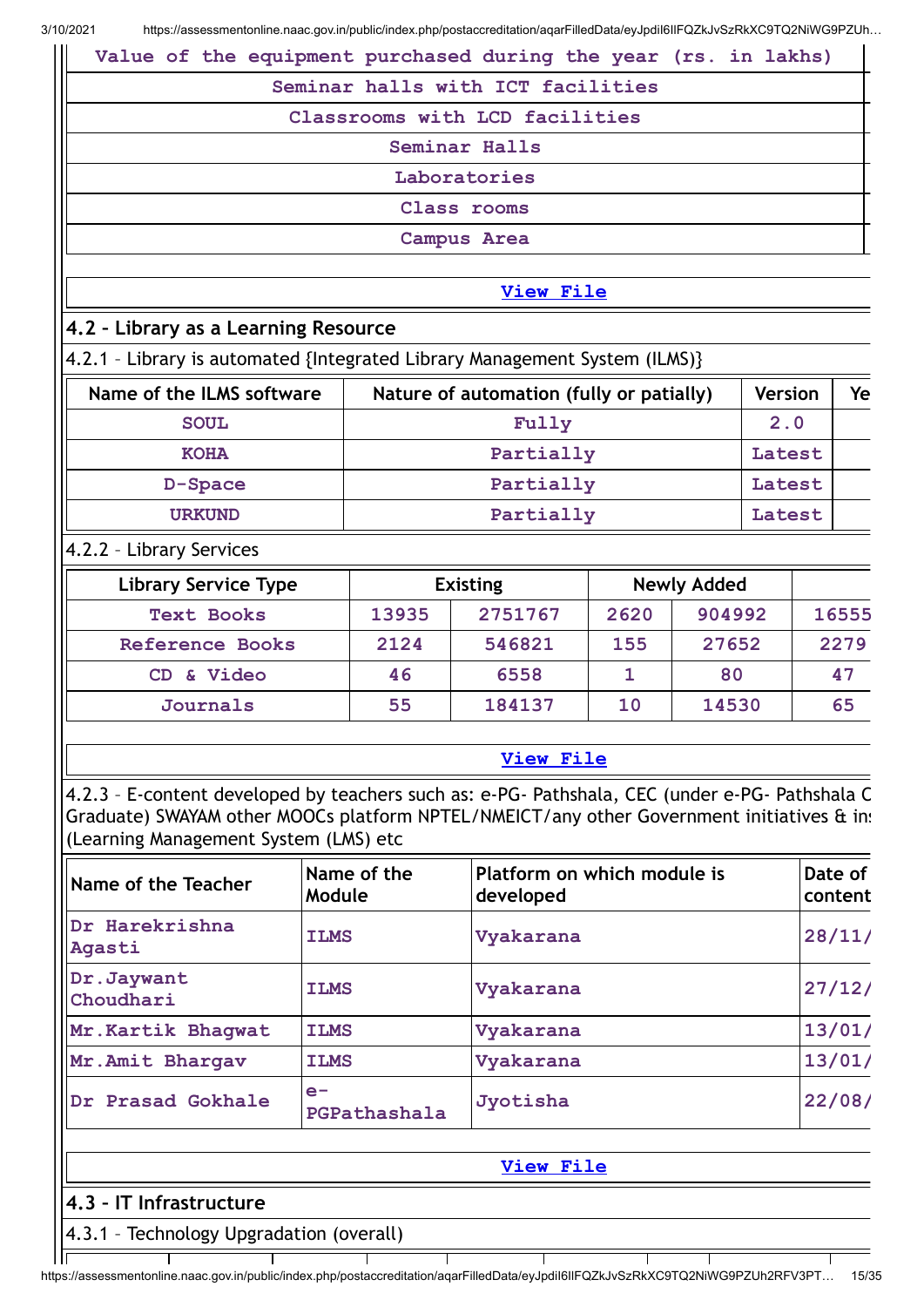| <b>Type</b>                                                                                                                                                                                                                                                                                                                                                                                                                                                                                                                                                                                                                                                                                                                                                                                                                                                                                                                                                                                                                                                                                                                                                                                                                                                                                                                                                                                                                                                                                                                                                                                            | <b>Total</b><br><b>Computers</b>                                                    | Lab            |                                                                         | centers        | <b>Centers</b>                            |             | Computer   Internet   Browsing   Computer   Office   Departments                                  | A<br>Ba<br>(ME |
|--------------------------------------------------------------------------------------------------------------------------------------------------------------------------------------------------------------------------------------------------------------------------------------------------------------------------------------------------------------------------------------------------------------------------------------------------------------------------------------------------------------------------------------------------------------------------------------------------------------------------------------------------------------------------------------------------------------------------------------------------------------------------------------------------------------------------------------------------------------------------------------------------------------------------------------------------------------------------------------------------------------------------------------------------------------------------------------------------------------------------------------------------------------------------------------------------------------------------------------------------------------------------------------------------------------------------------------------------------------------------------------------------------------------------------------------------------------------------------------------------------------------------------------------------------------------------------------------------------|-------------------------------------------------------------------------------------|----------------|-------------------------------------------------------------------------|----------------|-------------------------------------------|-------------|---------------------------------------------------------------------------------------------------|----------------|
| Existing                                                                                                                                                                                                                                                                                                                                                                                                                                                                                                                                                                                                                                                                                                                                                                                                                                                                                                                                                                                                                                                                                                                                                                                                                                                                                                                                                                                                                                                                                                                                                                                               | 168                                                                                 | $\mathbf{1}$   | $\mathbf 0$                                                             | $\mathbf 0$    | $\mathbf 0$                               | 40          | 10                                                                                                |                |
| <b>Added</b>                                                                                                                                                                                                                                                                                                                                                                                                                                                                                                                                                                                                                                                                                                                                                                                                                                                                                                                                                                                                                                                                                                                                                                                                                                                                                                                                                                                                                                                                                                                                                                                           | $\mathbf{0}$                                                                        | $\overline{0}$ | $\mathbf 0$                                                             | $\mathbf 0$    | $\mathbf 0$                               | $\mathbf 0$ | $\mathbf{0}$                                                                                      |                |
| Total                                                                                                                                                                                                                                                                                                                                                                                                                                                                                                                                                                                                                                                                                                                                                                                                                                                                                                                                                                                                                                                                                                                                                                                                                                                                                                                                                                                                                                                                                                                                                                                                  | 168                                                                                 | $\overline{1}$ | $\overline{0}$                                                          | $\overline{0}$ | $\overline{0}$                            | 40          | 10                                                                                                |                |
|                                                                                                                                                                                                                                                                                                                                                                                                                                                                                                                                                                                                                                                                                                                                                                                                                                                                                                                                                                                                                                                                                                                                                                                                                                                                                                                                                                                                                                                                                                                                                                                                        | 4.3.2 - Bandwidth available of internet connection in the Institution (Leased line) |                |                                                                         |                |                                           |             |                                                                                                   |                |
|                                                                                                                                                                                                                                                                                                                                                                                                                                                                                                                                                                                                                                                                                                                                                                                                                                                                                                                                                                                                                                                                                                                                                                                                                                                                                                                                                                                                                                                                                                                                                                                                        |                                                                                     |                |                                                                         |                | 1 MBPS/ GBPS                              |             |                                                                                                   |                |
|                                                                                                                                                                                                                                                                                                                                                                                                                                                                                                                                                                                                                                                                                                                                                                                                                                                                                                                                                                                                                                                                                                                                                                                                                                                                                                                                                                                                                                                                                                                                                                                                        | 4.3.3 - Facility for e-content                                                      |                |                                                                         |                |                                           |             |                                                                                                   |                |
| Name of the e-content<br>Provide the link of the videos and media centre and re<br>development facility                                                                                                                                                                                                                                                                                                                                                                                                                                                                                                                                                                                                                                                                                                                                                                                                                                                                                                                                                                                                                                                                                                                                                                                                                                                                                                                                                                                                                                                                                                |                                                                                     |                |                                                                         |                |                                           |             |                                                                                                   |                |
|                                                                                                                                                                                                                                                                                                                                                                                                                                                                                                                                                                                                                                                                                                                                                                                                                                                                                                                                                                                                                                                                                                                                                                                                                                                                                                                                                                                                                                                                                                                                                                                                        | Sanskrit E Journals                                                                 |                |                                                                         |                |                                           | ID=1268     | http://kksanskrituni.digitaluniversity.ac/(                                                       |                |
|                                                                                                                                                                                                                                                                                                                                                                                                                                                                                                                                                                                                                                                                                                                                                                                                                                                                                                                                                                                                                                                                                                                                                                                                                                                                                                                                                                                                                                                                                                                                                                                                        | E-Book                                                                              |                |                                                                         |                |                                           | $ID = 1284$ | http://kksanskrituni.digitaluniversity.ac/(                                                       |                |
|                                                                                                                                                                                                                                                                                                                                                                                                                                                                                                                                                                                                                                                                                                                                                                                                                                                                                                                                                                                                                                                                                                                                                                                                                                                                                                                                                                                                                                                                                                                                                                                                        | <b>E-Resources</b>                                                                  |                |                                                                         |                |                                           |             | http://kksanskrituni.digitaluniversity.ac/We<br>%20E-%20Journals.pdf                              |                |
| 4.4 - Maintenance of Campus Infrastructure                                                                                                                                                                                                                                                                                                                                                                                                                                                                                                                                                                                                                                                                                                                                                                                                                                                                                                                                                                                                                                                                                                                                                                                                                                                                                                                                                                                                                                                                                                                                                             |                                                                                     |                |                                                                         |                |                                           |             |                                                                                                   |                |
|                                                                                                                                                                                                                                                                                                                                                                                                                                                                                                                                                                                                                                                                                                                                                                                                                                                                                                                                                                                                                                                                                                                                                                                                                                                                                                                                                                                                                                                                                                                                                                                                        | component, during the year                                                          |                |                                                                         |                |                                           |             | 4.4.1 - Expenditure incurred on maintenance of physical facilities and academic support facilitie |                |
|                                                                                                                                                                                                                                                                                                                                                                                                                                                                                                                                                                                                                                                                                                                                                                                                                                                                                                                                                                                                                                                                                                                                                                                                                                                                                                                                                                                                                                                                                                                                                                                                        | <b>Assigned Budget on</b><br>academic facilities                                    |                | <b>Expenditure incurred on</b><br>maintenance of academic<br>facilities |                | Assigned budget on<br>physical facilities |             | Expenditu<br>maintenar                                                                            | fa             |
| 209574                                                                                                                                                                                                                                                                                                                                                                                                                                                                                                                                                                                                                                                                                                                                                                                                                                                                                                                                                                                                                                                                                                                                                                                                                                                                                                                                                                                                                                                                                                                                                                                                 |                                                                                     |                | 209574                                                                  |                |                                           | 725366      |                                                                                                   | 7 <sub>1</sub> |
|                                                                                                                                                                                                                                                                                                                                                                                                                                                                                                                                                                                                                                                                                                                                                                                                                                                                                                                                                                                                                                                                                                                                                                                                                                                                                                                                                                                                                                                                                                                                                                                                        |                                                                                     |                |                                                                         |                |                                           |             | 4.4.2 - Procedures and policies for maintaining and utilizing physical, academic and support faci |                |
| library, sports complex, computers, classrooms etc. (maximum 500 words) (information to be av<br>institutional Website, provide link)<br>The University has its own Maintenance Policy implemented in 2018.<br>of the University provide an excellent academic environment throug<br>constructed with state-of-the-art technologies consisting of energy<br>water conserving, and sustainable building materials. The Universit<br>over two campuses- namely, Nagpur and Ramtek, covering around 10 ac:<br>Ramtek and 3 floors at NIT building Nagpur . The University has a<br>buildings, auditorium, laboratories, sophisticated equipments, compi<br>facilities, sports and physical education amenities, which are the<br>academic activities. Besides, there are 2 numbers of hostels for gi:<br>and guesthouse for guest/faculty/ staff. There is a dedicated En<br>Section, which oversees periodic maintenance of all buildings, :<br>rainwater and grey-water drainage. The Engineering Section has<br>experienced civil and electrical engineers, and is headed by an of:<br>Deputy engineer rank. This section carries out painting of building<br>intervals apart from civil repairs and other maintenance as per the<br>on request. There are a number of roads connecting University gates<br>buildings, administrative buildings, sports grounds, hostels and Li<br>main campus. The academic infrastructure of the University, such as<br>teaching laboratories, classrooms, auditorium, library, etc., are how<br>15 departments and centers spread across the campus in addition, tl |                                                                                     |                |                                                                         |                |                                           |             |                                                                                                   |                |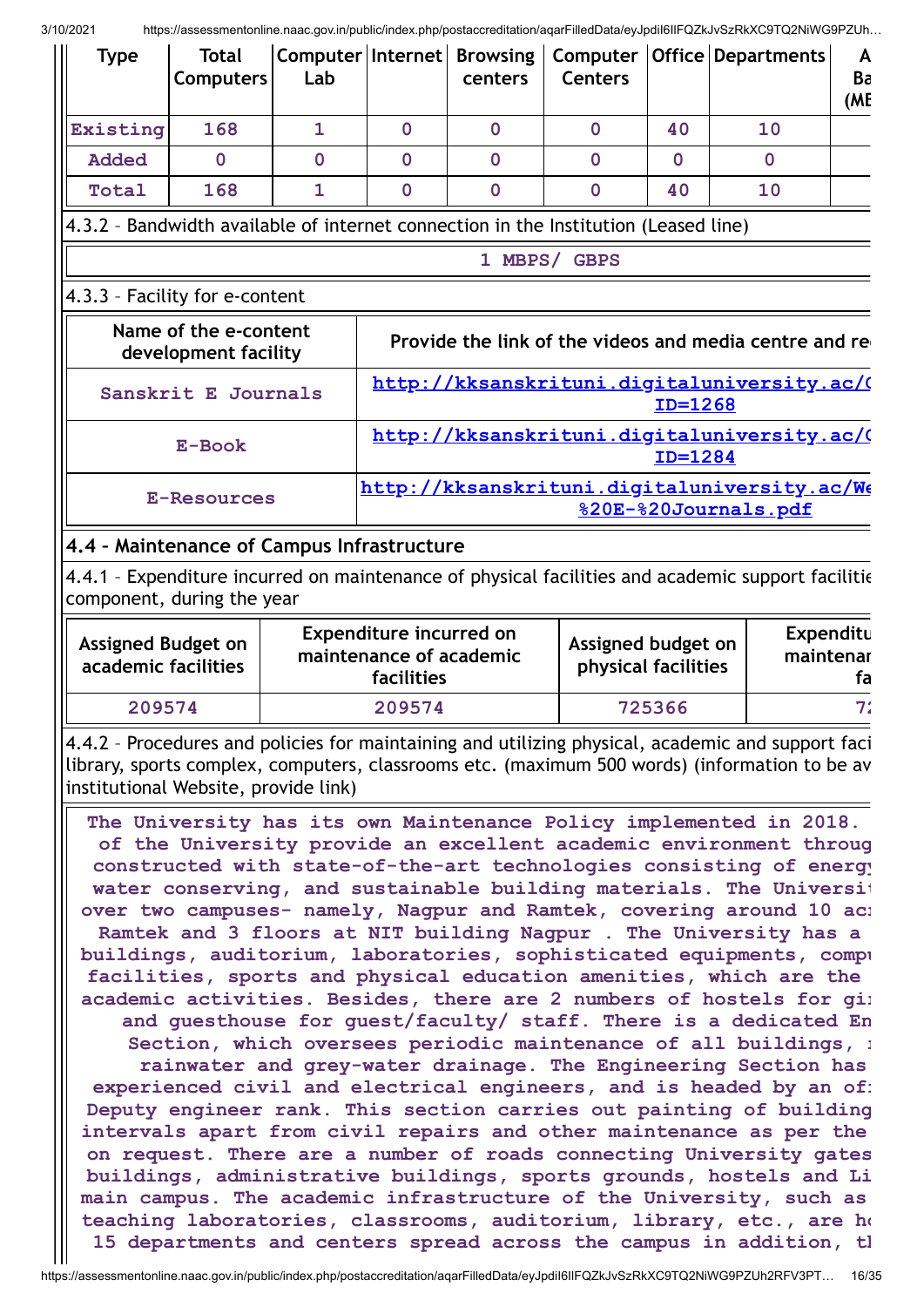**also has a large central library. The regular monitoring and mainten academic facilities is undertaken by the respective departments tha through dedicated AMCs and warranty, and all upgradation and repai conducted by the engineering Section and garden work maintain and s the by the security officer . In addition, Humble Registrar of unive team also undertakes periodic survey of the various infrastructures and takes proactive steps to ensure high standards of maintenance. substantial funding sanctioned under general funds to University, h pivotal role in physical maintenance of buildings and facilities. Bu rooms Maintenance The infrastructure facilities such as class-rooms hostels, sports facilities,Cafeterias facilities etc. are maintai Engineering section of university . Maintenance of sport facility facilities on the campus is actively managed by Director, physical e is headed by typically a sports-inclined faculty member and his team maintenance matters are internally managed by the sports Directorat major construction works are promptly addressed by the Engineerin Computers networking and laboratories The computers and the networ campus are maintained by an efficient group of technical assistance IT Section. IT Section is also responsible for the maintenance of en physical infrastructure on the campus, apart from playing a pivot setting up of a contemporary and comprehensive digital platform on Security and cleaning maintenance Security of University Campus academic and administrative buildings is done by the Third Party Sec who works under the supervision of University**

<https://kksu.co.in/uploads/finance/MAH%20UNI%20Account%20Code.pdf>

# **CRITERION V – STUDENT SUPPORT AND PROGRESSION**

#### **5.1 – Student Support**

5.1.1 – Scholarships and Financial Support

|                                         | Name/Title of the scheme              | Number of<br>students |
|-----------------------------------------|---------------------------------------|-----------------------|
| Financial Support from<br>institution   | Earn and Learn and Fees<br>Concession | 45                    |
| Financial Support from Other<br>Sources |                                       |                       |
| a) National                             | Government                            | 78                    |
| b) International                        | <b>NA</b>                             | N <sub>i</sub> 11     |

#### **[View](https://assessmentonline.naac.gov.in/public/Postacc/Scholarships/9020_Scholarships_1611557262.xlsx) File**

5.1.2 – Number of capability enhancement and development schemes such as Soft skill developm coaching, Language lab, Bridge courses, Yoga, Meditation, Personal Counselling and Mentoring et

| Name of the capability enhancement | Date of       | <b>Number of students</b> |
|------------------------------------|---------------|---------------------------|
| scheme                             | implemetation | enrolled                  |
| Soft skill development             | 13/08/2019    | 237                       |

#### **[View](https://assessmentonline.naac.gov.in/public/Postacc/Development_Schemes/9020_Development_Schemes_1613029990.xlsx) File**

5.1.3 – Students benefited by guidance for competitive examinations and career counselling offe institution during the year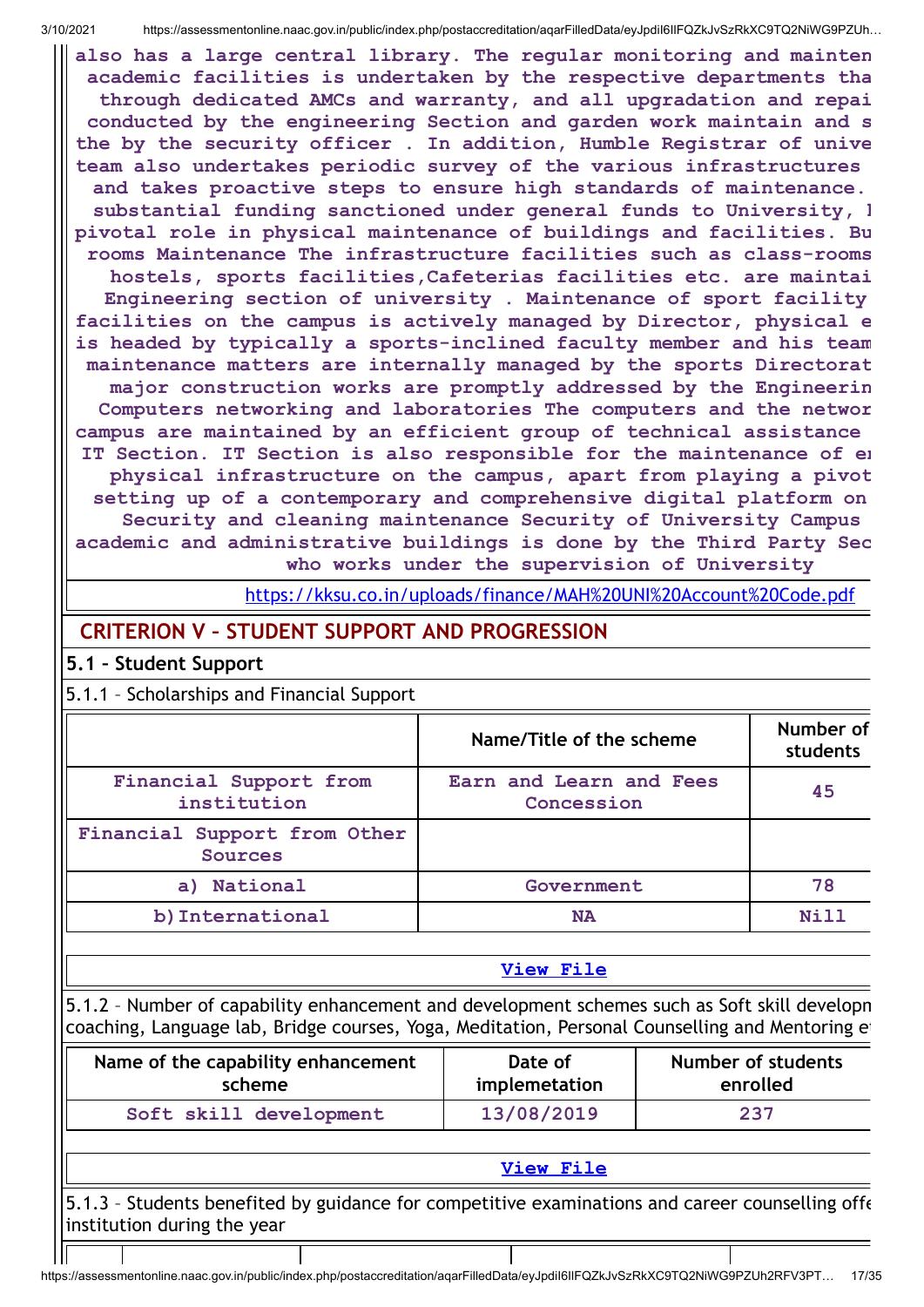| Year                                                    |                                                                                    | Name of the<br>scheme                                           |  | Number of benefited<br>students for<br>competitive<br>examination                                                                                                                      |                   | Number of benefited<br>students by career<br>counseling activities | Number of stu<br>who have pass<br>the comp. ex                                                      |
|---------------------------------------------------------|------------------------------------------------------------------------------------|-----------------------------------------------------------------|--|----------------------------------------------------------------------------------------------------------------------------------------------------------------------------------------|-------------------|--------------------------------------------------------------------|-----------------------------------------------------------------------------------------------------|
| 2019                                                    |                                                                                    | Guidance for<br>competitive<br>examinations                     |  | 151                                                                                                                                                                                    |                   | Nill                                                               | <b>Nill</b>                                                                                         |
| 2020                                                    |                                                                                    | Career<br>counselling                                           |  | <b>Nill</b>                                                                                                                                                                            |                   | 54                                                                 | <b>Nill</b>                                                                                         |
|                                                         |                                                                                    |                                                                 |  |                                                                                                                                                                                        | <b>View File</b>  |                                                                    |                                                                                                     |
|                                                         |                                                                                    | harassment and ragging cases during the year                    |  |                                                                                                                                                                                        |                   |                                                                    | 5.1.4 - Institutional mechanism for transparency, timely redressal of student grievances, Prevent   |
|                                                         |                                                                                    | Total grievances received                                       |  | Number of grievances redressed                                                                                                                                                         |                   |                                                                    | Avg. number of days for gri                                                                         |
|                                                         | $\mathbf{1}$                                                                       |                                                                 |  | 1                                                                                                                                                                                      |                   |                                                                    | 20                                                                                                  |
|                                                         |                                                                                    | 5.2 - Student Progression                                       |  |                                                                                                                                                                                        |                   |                                                                    |                                                                                                     |
|                                                         |                                                                                    |                                                                 |  | 5.2.1 - Details of campus placement during the year                                                                                                                                    |                   |                                                                    |                                                                                                     |
|                                                         |                                                                                    | On campus                                                       |  |                                                                                                                                                                                        |                   |                                                                    | Off campus                                                                                          |
|                                                         | <b>Nameof</b><br>Number of<br>organizations<br>students<br>visited<br>participated |                                                                 |  | Number of<br>stduents<br>placed                                                                                                                                                        |                   | <b>Nameof organizations</b><br>visited                             |                                                                                                     |
|                                                         | <b>NA</b>                                                                          | <b>Nill</b>                                                     |  | <b>Nill</b>                                                                                                                                                                            |                   | Aarogya Vibhag,<br>Jilha Parishad,<br>Nagpur                       |                                                                                                     |
|                                                         |                                                                                    |                                                                 |  |                                                                                                                                                                                        | <b>View File</b>  |                                                                    |                                                                                                     |
|                                                         |                                                                                    |                                                                 |  | 5.2.2 - Student progression to higher education in percentage during the year                                                                                                          |                   |                                                                    |                                                                                                     |
| Year                                                    |                                                                                    | <b>Number of students</b><br>enrolling into higher<br>education |  | Programme<br>graduated from                                                                                                                                                            |                   | Depratment graduated<br>from                                       | Name of<br>institution<br>joined                                                                    |
| 2020                                                    |                                                                                    | 5                                                               |  | P.G. Diploma<br>in Yogic<br>Science                                                                                                                                                    |                   | Bharatiya Darshan<br>Vibhag, KKSU,<br><b>Ramtek</b>                | KKSU,<br><b>Ramtek</b>                                                                              |
| 2020                                                    |                                                                                    | 4                                                               |  | <b>B.A.</b><br>Jyothirvijnan                                                                                                                                                           |                   | Veeedang Jyotish                                                   | KKSU,<br><b>Ramtek</b>                                                                              |
|                                                         |                                                                                    |                                                                 |  |                                                                                                                                                                                        | <b>View File</b>  |                                                                    |                                                                                                     |
|                                                         |                                                                                    |                                                                 |  | 5.2.3 - Students qualifying in state/ national/ international level examinations during the year<br>(eg:NET/SET/SLET/GATE/GMAT/CAT/GRE/TOFEL/Civil Services/State Government Services) |                   |                                                                    |                                                                                                     |
| <b>Items</b><br>Number of students selected/ qualifying |                                                                                    |                                                                 |  |                                                                                                                                                                                        |                   |                                                                    |                                                                                                     |
|                                                         | <b>NET</b>                                                                         |                                                                 |  |                                                                                                                                                                                        |                   | 7                                                                  |                                                                                                     |
|                                                         |                                                                                    |                                                                 |  |                                                                                                                                                                                        |                   |                                                                    |                                                                                                     |
|                                                         |                                                                                    |                                                                 |  |                                                                                                                                                                                        | No file uploaded. |                                                                    |                                                                                                     |
|                                                         |                                                                                    |                                                                 |  |                                                                                                                                                                                        |                   |                                                                    | 5.2.4 - Sports and cultural activities / competitions organised at the institution level during the |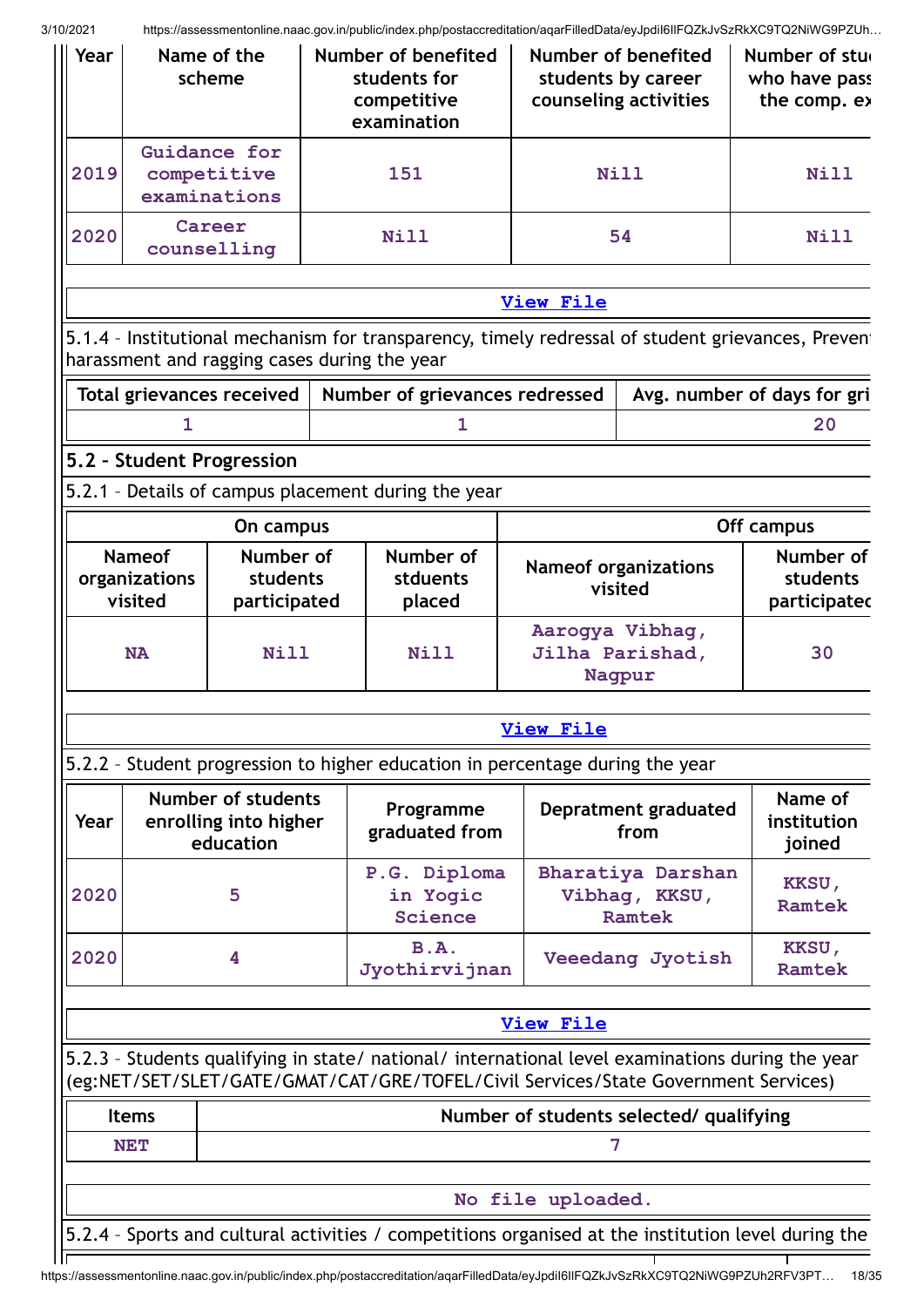| Activity                                   | Level     | <b>Numbe</b> |
|--------------------------------------------|-----------|--------------|
| Self-written poetry reading competition    | Institute |              |
| Sanskrit Shlok Antyakshari competition     | Institute |              |
| Speech competition                         | Institute |              |
| Dyeyawakya Competition                     | Institute |              |
| Sanskrit song singing competition          | Institute |              |
| Sanskrit Raksha Sutra Creation Competition | Institute |              |
| Sanskrit panel making competition          | Institute |              |
| Sanskrit Essay Writing Competition         | Institute |              |
| Meghduta Recitation Competition            | Institute |              |
| Vyakaran speech competition                | Institute |              |

## **[View](https://assessmentonline.naac.gov.in/public/Postacc/Activities_Organised/9020_Activities_Organised_1613028221.xlsx) File**

# **5.3 – Student Participation and Activities**

5.3.1 – Number of awards/medals for outstanding performance in sports/cultural activities at national/international level (award for a team event should be counted as one)

| Year | Name of the award/medal                                                  | National/<br>Internaional | <b>Sports</b> | Number of Number of Stu<br>awards for awards for<br><b>Cultural</b> | <b>Inu</b>                          |
|------|--------------------------------------------------------------------------|---------------------------|---------------|---------------------------------------------------------------------|-------------------------------------|
| 2020 | 1st Samskritam Video<br>Competition, America                             | International             | <b>Nill</b>   | 1                                                                   |                                     |
| 2020 | 1st Samskritam Video<br>Competition, America {First<br>Prize}            | International             | Nill          | 1                                                                   | $\mathbf{9}$<br>$\overline{2}$<br>3 |
| 2020 | 1st Samskritam Video<br>Competition, America {Second<br>Prize}           | International             | Nill          | 1                                                                   |                                     |
| 2020 | 14th All India Sanskrit<br>Student Talent Festival<br>{Bronze medal}     | National                  | <b>Nill</b>   | 1                                                                   |                                     |
| 2020 | 14th All India Sanskrit<br>Student Talent<br>Festival{Consolation Prize} | National                  | <b>Nill</b>   |                                                                     |                                     |

## **[View](https://assessmentonline.naac.gov.in/public/Postacc/awards_in_activities/9020_awards_in_activities_1613027854.xlsx) File**

5.3.2 - Activity of Student Council & representation of students on academic & administrative bo of the institution (maximum 500 words)

**The University believes in participatory management by stakeholders. an integral part of several academic and administrative bodies/committees/activities. The details of students representation and administrative bodies/committees of KKSU are as follows representation in Student council: The students are selected by nomi basis of their academic merit and category. The Director, Studen completes the process of selection of the students Special invitee Studies (BOS) meetings: In the BOS meetings of the University, th**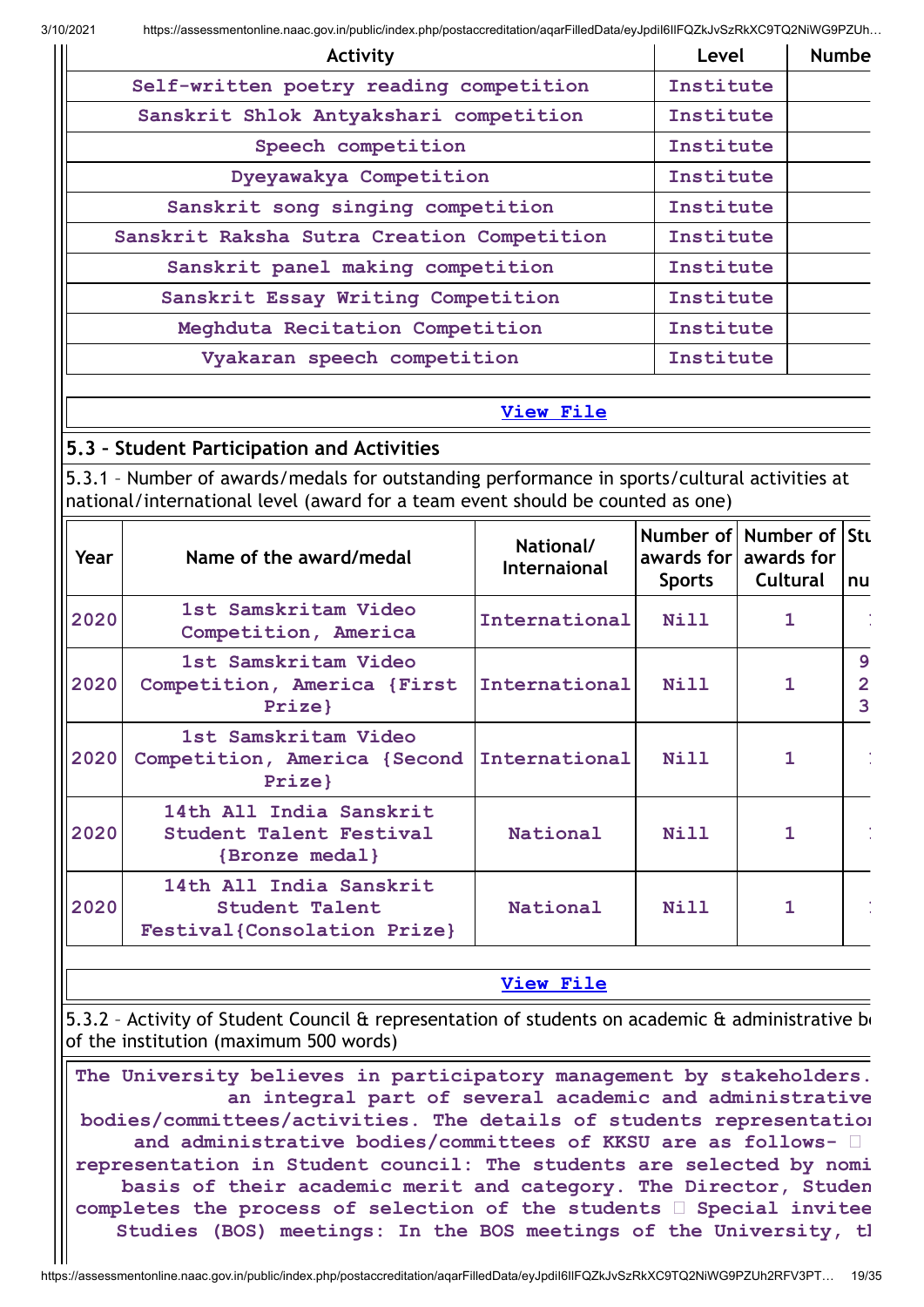**members take part as special invitees to participate in the collecti designing the curriculum/syllabus enabling them to get practical exp and outside the class room. Students in hostel administration comm students serve in hostel mess, maintenance and house keeping commi hostels are located in two places, one for girls and other for boy efficient way. IQAC Student Membership: The Internal Quality Assur the university has students/Research scholar representatives in syllabus/Curriculum. Student-Alumni Association: The student-alumn works at different levels. It interacts with the immediate and pa students for its annual periodical activities and plans the alumni with lasting benefit to all its stakeholders.**

## **5.4 – Alumni Engagement**

5.4.1 – Whether the institution has registered Alumni Association?

**Yes**

**Kavikulaguru Kalidas Sanskrit University has an Alumni Association S since 10.03.2011 and it is registered in 2020. It is an active assoc meetings are held twice a year The Association actively contributes university in the form of raising funds and in academic and , admini work. It arranges Yoga camps for the benefits of society and helps t in various cultural activities in a significant manner. The Alumni A the university function as role models to existing students. They ac rendered their services in various University programs and events li national level conference. It interacts with students and also promo functioning of the university in its development. It shares their kn skills, values, views, experience, feedback that plays a vital role policies in academics for better students progression and placement. Alumni are working in senior positions in in the University.**

5.4.2 – No. of registered Alumni:

**224**

5.4.3 – Alumni contribution during the year (in Rupees) :

**27845**

**1**

5.4.4 – Meetings/activities organized by Alumni Association :

# **CRITERION VI – GOVERNANCE, LEADERSHIP AND MANAGEMENT**

# **6.1 – Institutional Vision and Leadership**

6.1.1 – Mention two practices of decentralization and participative management during the last 500 words)

**The University follows decentralized and participative management ap academic and administrative activities, initiatives and decision involving Deans, Heads of Departments and faculty members at all l constitutions of various statutory bodies speak evidently of the p nature of management even at the highest levels. At the univers faculty representation in all important decision making bodies - Council, and Academic Council – is provided for either by Post hel nomination as per the provision in the University Act. In additio committees are constituted by the ViceChancellor from time to time administer the university functioning both at the academic and adm**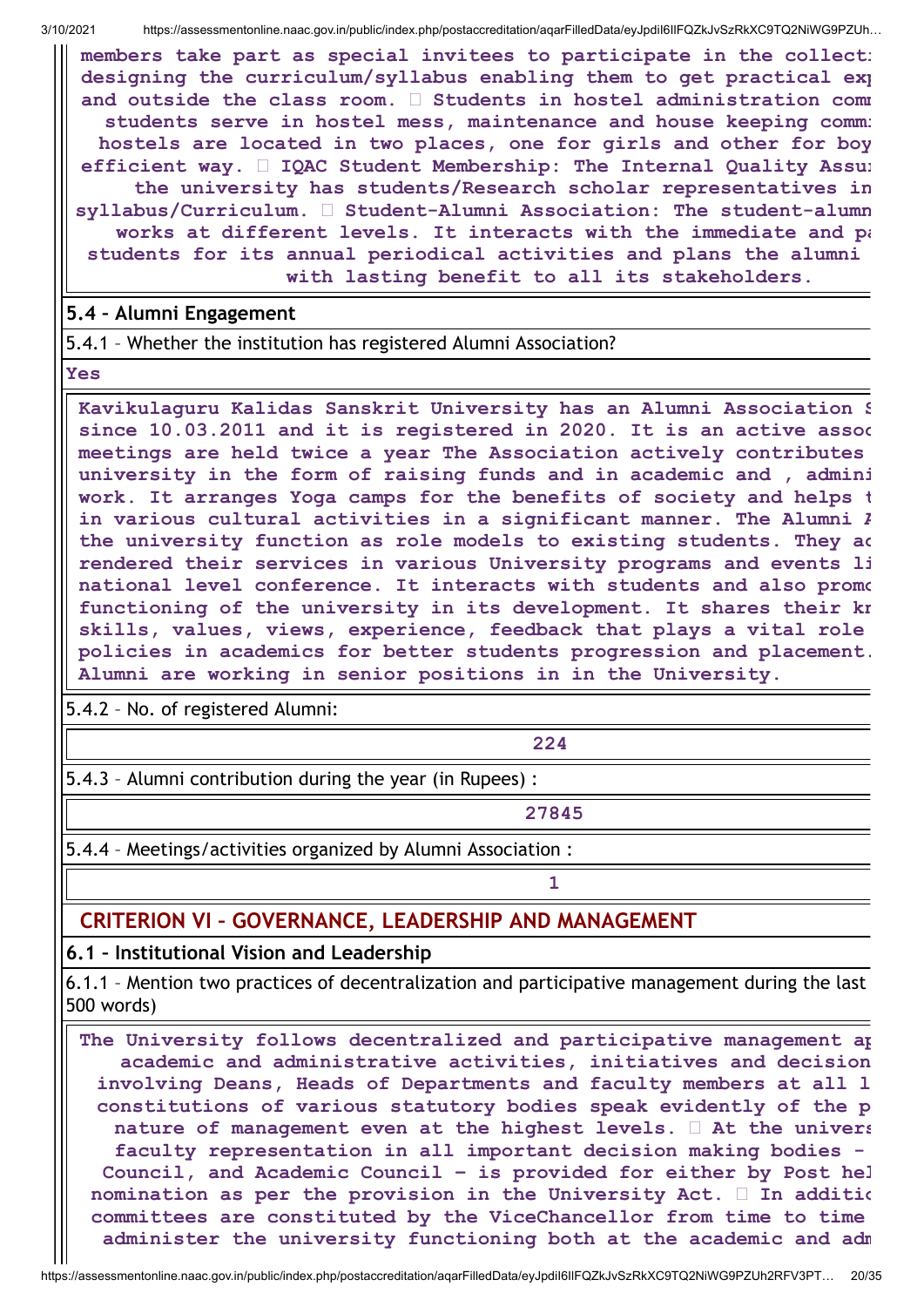**levels. At the departmental level, faculty is actively invo decisionmaking of the Boards of Studies and Departmental Committees Introduction of Choice Based Credit System The implementation proce a glaring example of decentralization and participative management. uniformity of academics at global level, introduction of CBCS was re prime need for academic excellence. For introduction of CBCS i programmes, it was discussed at various levels in the University a below: 1. Primarily, a deliberation on CBCS was held by the ViceCha the Deans of all the faculties and subsequently with the HoDs of t departments. 2. Afterwards, a Committee was constituted by the Vicedesign the CBCS ordinance and plan for implementation of Choice B System (CBCS) in various PG programs. 3. Workshops/meetings were o sensitize the teaching and non-teaching staff. Schemes and syllabi subjects prepared after deliberations in various meetings of the D Committees, Post Graduate Board of Studies of the concerned depar passed by concerned Faculties. 4. Departments of the University des for their respective open/foundation elective courses and were off students of other departments. 5. These courses were then considered by the CBCS Board comprising BoS Chairman's Deans of all the facult (IQAC) Registrar COE A.R. (Academic). 6. Recommendations on CBCS ord University and the schemes passed by various faculties were appro Academic Council dated 30/10/2012 Item No. 16 having representatio Heads, teachers of the University, 03 Factor No 6 Provosts, Libra teachers of affiliated colleges, students, outside experts, prin colleges. 7. CBCS ordinance was approved by the Management Counc University also and CBCS was started form 2013-14. Overall, it was t academic inputs of the teachers representing all the University departments and their intellectual participation that helped to des ordinance, schemes and syllabi for successful implementation on Ca affiliated colleges of the University.**

6.1.2 – Does the institution have a Management Information System (MIS)?

**Yes**

# **6.2 – Strategy Development and Deployment**

6.2.1 – Quality improvement strategies adopted by the institution for each of the following (with each):

| <b>Strategy Type</b>      | <b>Details</b>                                                                                                                                                                                                                                                                                                                                                                                                                                                                                                 |
|---------------------------|----------------------------------------------------------------------------------------------------------------------------------------------------------------------------------------------------------------------------------------------------------------------------------------------------------------------------------------------------------------------------------------------------------------------------------------------------------------------------------------------------------------|
| Teaching and<br>Learning  | The pedagogy/ tutorial system is rammed sensing the<br>the concepts in the formulation of academic programm<br>structure is also framed in order to achieve the tar<br>teaching learning orientation. The University has p<br>facilities, PPT Multimedia, Audio Visual aids, Projeo<br>Conferencing etc. are used in teaching.                                                                                                                                                                                 |
| Curriculum<br>Development | The Curriculum is designed and updated as per the grow<br>the stakeholders so that they are well versed, no<br>traditional Sanskrit subjects, but in modern subj<br>English, Computer Science, Civil Services, Hospitalit<br>Soft skills etc. as well, which enhance their global<br>The curriculum of teacher education programs are d<br>updated as per NCTE, UGC guidelines. Foreign langua<br>German, French, Russian are also included in the pro<br>B.Sc Hospitality studies and B.A. Travel and Tourism |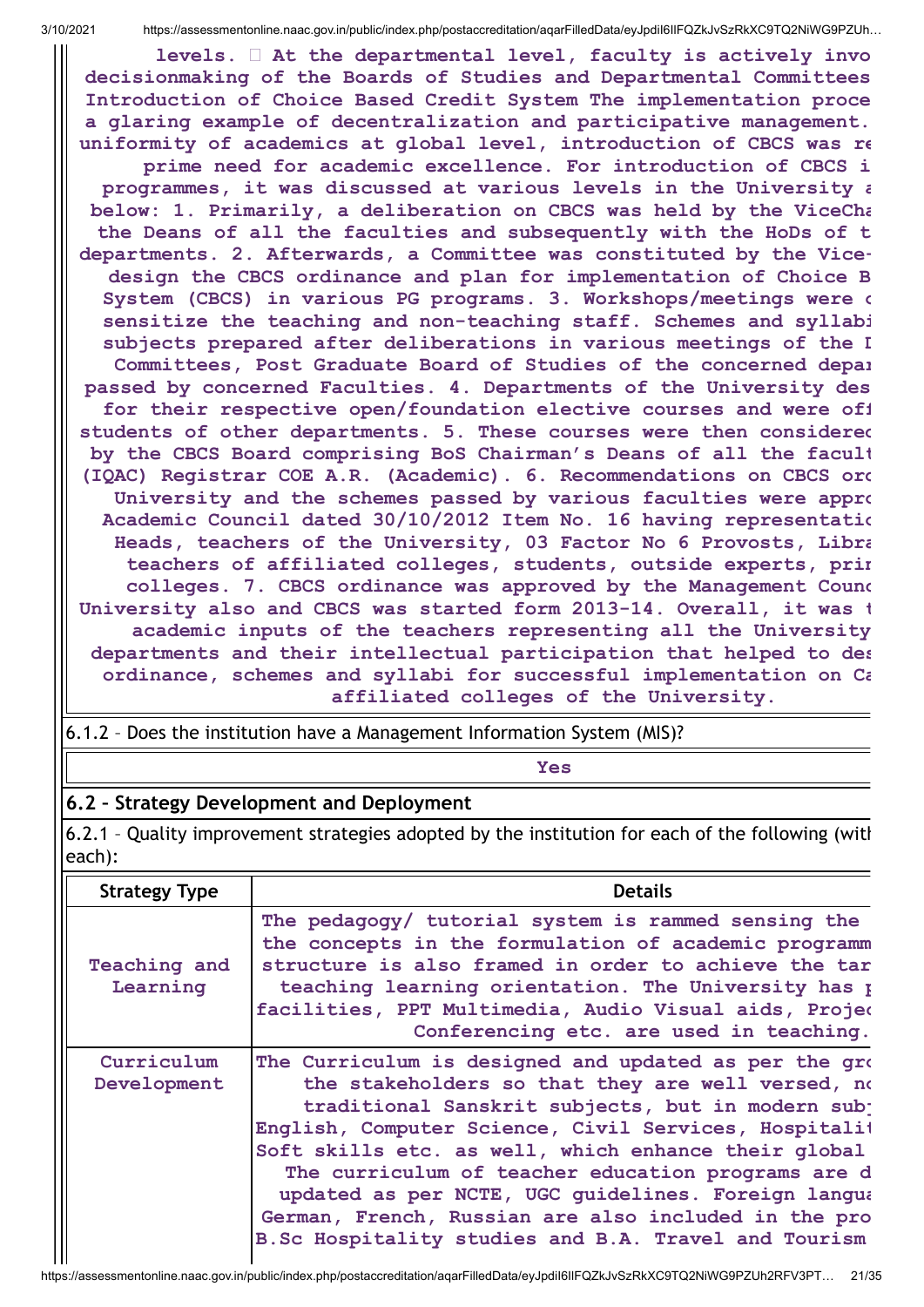|                                                | Education and Diploma in Ancient Indian Sciences etc<br>to foster global competencies among students. Inculc<br>value system among students: Sanskrit education is<br>value based education based on the eternal values of<br>Through the activities of the NSS, values like<br>responsibility and community participation are a<br>inculcated. The value system inculcated by the st<br>reflected in their activities in the public domain<br>Donation camps. (ii) Campus cleanliness drive. (<br>plantation drive and Green campus drive. (iv) NSS cam<br>service. (v) Disciplined campus with minimal inciden<br>breach of discipline. Quest for excellence Quest fo<br>reflects in every deed of the University whether it i<br>cocurricular or extracurricular activity. Teacher<br>curriculum is designed as per NCTE norms and the nee<br>society. It is focused on gender equality, marginal<br>weaker sections of the society so that the teacher<br>solve the problems of the students and society. (vi)                                                                                                                                                                                                                                                                                                                                             |
|------------------------------------------------|----------------------------------------------------------------------------------------------------------------------------------------------------------------------------------------------------------------------------------------------------------------------------------------------------------------------------------------------------------------------------------------------------------------------------------------------------------------------------------------------------------------------------------------------------------------------------------------------------------------------------------------------------------------------------------------------------------------------------------------------------------------------------------------------------------------------------------------------------------------------------------------------------------------------------------------------------------------------------------------------------------------------------------------------------------------------------------------------------------------------------------------------------------------------------------------------------------------------------------------------------------------------------------------------------------------------------------------------------------------|
|                                                | social service.<br>External and internal evaluation methods are adopted                                                                                                                                                                                                                                                                                                                                                                                                                                                                                                                                                                                                                                                                                                                                                                                                                                                                                                                                                                                                                                                                                                                                                                                                                                                                                        |
| Examination and<br>Evaluation                  | students in the rational objectives in an objective<br>programmes are taught in Sanskrit medium only and t<br>examination is Sanskrit. For modern subjects the<br>instruction and examination will be English/Hindi a<br>languages, the respective language will be the r<br>instruction and examination.                                                                                                                                                                                                                                                                                                                                                                                                                                                                                                                                                                                                                                                                                                                                                                                                                                                                                                                                                                                                                                                      |
| Research and<br>Development                    | The quality improvement strategy adopted by the Uni<br>Research Development is as follows. ? Quality The ma<br>quality in research is the major objective of the<br>Productive research work is the net gain in the bala<br>the end. ? Social Aptitude University takes speci<br>encourage the scholars to opt for subjects of social<br>? Uniqueness Scholars are quided to follow a unique<br>of traversing in a regular flow. Not just in the s<br>subjects, the mode of data collection and analysis wi<br>illuminate the truth has been identified as a tool<br>oriented research. ? Development In support of resea<br>development works have been undertaken mostly in th<br>library and departments. Facilities such as ICI, Il<br>ejournals etc. are provided for the development of 1<br>Departments of the University organize Conference<br>Workshops, training programmes to promote research c<br>University. ? The central library of the University<br>with internet facility for research scholars to assis<br>out research in their respective areas. ? SOUL, ej<br>library for outsiders are the facilities specially p<br>Central Library of the University provides useful in<br>the students and faculty. Besides this the faculty<br>career counseling cell provide the necessary inform<br>research students related to their research |
| Library, ICT<br>and Physical<br>Infrastructure | Establishment of Campus wide Area Network with<br>connectivity of 100 Mbps under NKN (National Knowle<br>Project of MHRD for eresource access. ? Free access                                                                                                                                                                                                                                                                                                                                                                                                                                                                                                                                                                                                                                                                                                                                                                                                                                                                                                                                                                                                                                                                                                                                                                                                   |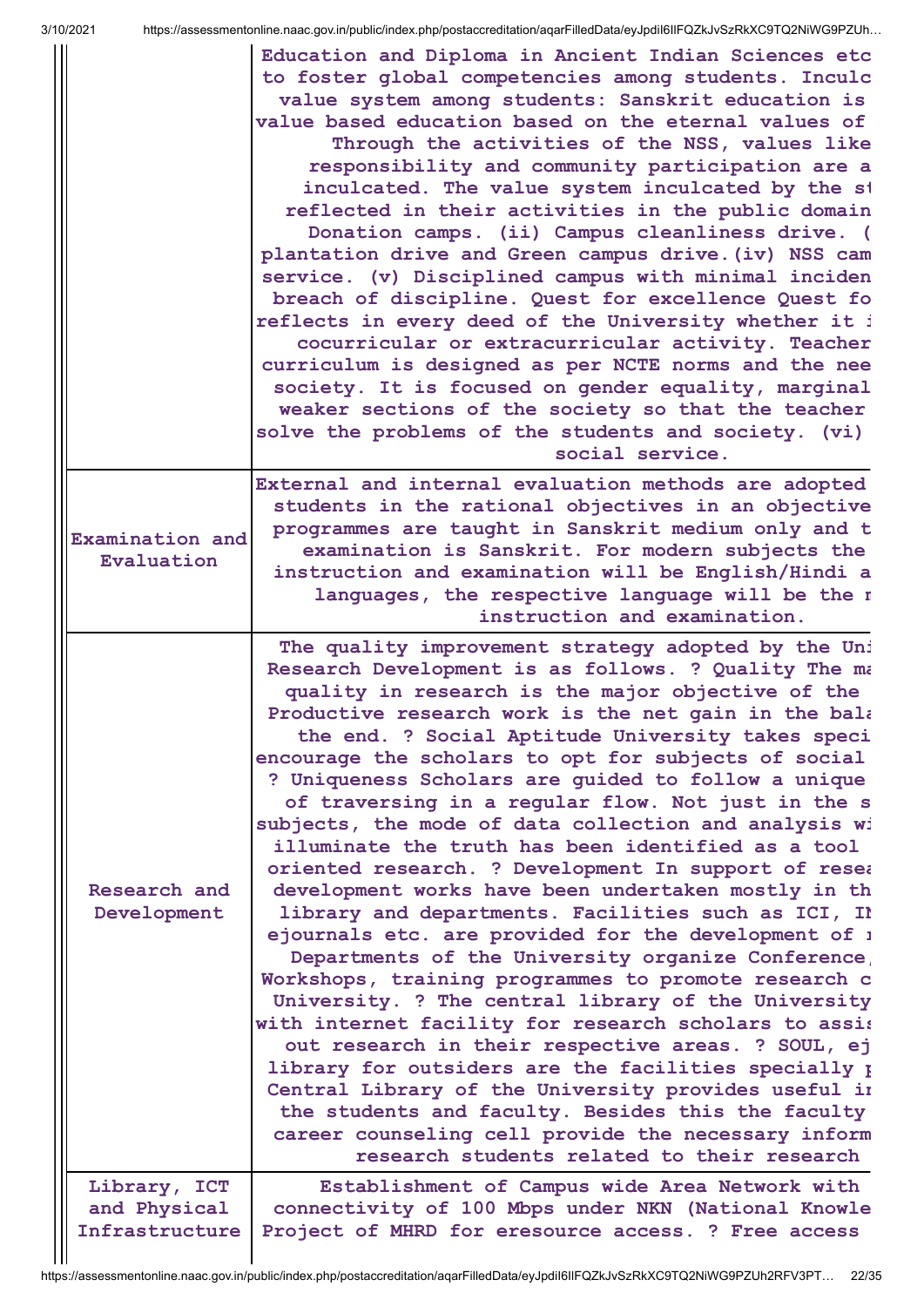| Instrumentation                            | databases, lecture videos, A View software and ot<br>resources through INFLIBNET UGC Infonet Digital<br>Consortium. ? Addition of specialist software such<br>(SOUL 2.0), EDPS, Admission and Examination software<br>MKCL. ? Created Video Conferencing facility at Unive<br>with the help of NMEICT 100 mbps connectivity and CIS<br>Provided esuvidha facility under Online Digital I<br>Framework developed by MKCL to facilitate affiliated<br>students. ? The necessary software and software deve<br>have been provided for the preparation of lecture<br>reports, application software etc. The faculty, rese<br>and students have free access to ejournals, databa<br>software and other online resources through INFLIBNE<br>Digital Library Consortium. |
|--------------------------------------------|--------------------------------------------------------------------------------------------------------------------------------------------------------------------------------------------------------------------------------------------------------------------------------------------------------------------------------------------------------------------------------------------------------------------------------------------------------------------------------------------------------------------------------------------------------------------------------------------------------------------------------------------------------------------------------------------------------------------------------------------------------------------|
| <b>Human Resource</b><br>Management        | Optimum utilization of the human resource by way of a<br>networking. Through equity and access in work cu<br>efficiency of human resource is enhanced                                                                                                                                                                                                                                                                                                                                                                                                                                                                                                                                                                                                              |
| Industry<br>Interaction /<br>Collaboration | people from industries often consult University'<br>departments such as Agama and Jyothisha for their v<br>such as Agama rituals, MuhurtaNirnaya to start new ve<br>Also, seeking the support and training from the Uni<br>Business Schools, for value based Management Prin<br>envisaged in ancient Sanskrit texts.                                                                                                                                                                                                                                                                                                                                                                                                                                               |
| Admission of<br><b>Students</b>            | loma/Degree/ PG degree courses are spot admission sy<br>courses Through merit list 4. M. Phil. Through entr<br>Ph.D. Through entrance test 6. M.Ed. Merit with com<br>test conducted by the state government.                                                                                                                                                                                                                                                                                                                                                                                                                                                                                                                                                      |
|                                            |                                                                                                                                                                                                                                                                                                                                                                                                                                                                                                                                                                                                                                                                                                                                                                    |
|                                            | 6.2.2 - Implementation of e-governance in areas of operations:                                                                                                                                                                                                                                                                                                                                                                                                                                                                                                                                                                                                                                                                                                     |
| E-governace area                           | <b>Details</b>                                                                                                                                                                                                                                                                                                                                                                                                                                                                                                                                                                                                                                                                                                                                                     |
| Administration<br>Finance and              | The Section is primarily responsible for implementat<br>and regulations and policies of Vidyapeetha as per it<br>of Association, University Grants Commission, regula<br>and Government of India in matters relating to estab<br>employees services. Functions and duties of the Secti<br>activities of the Section include works related to .<br>selection, training development . Salary . Employees<br>welfare measures . Maintenance of disciplines . Adve<br>printing works. . Implementation of Right to Informa<br>the function areas of Administration. . Replying to a<br>. Processing of medical bills of all the employees.<br>Maharashtra<br>The Department of Finance and Accounts functions                                                          |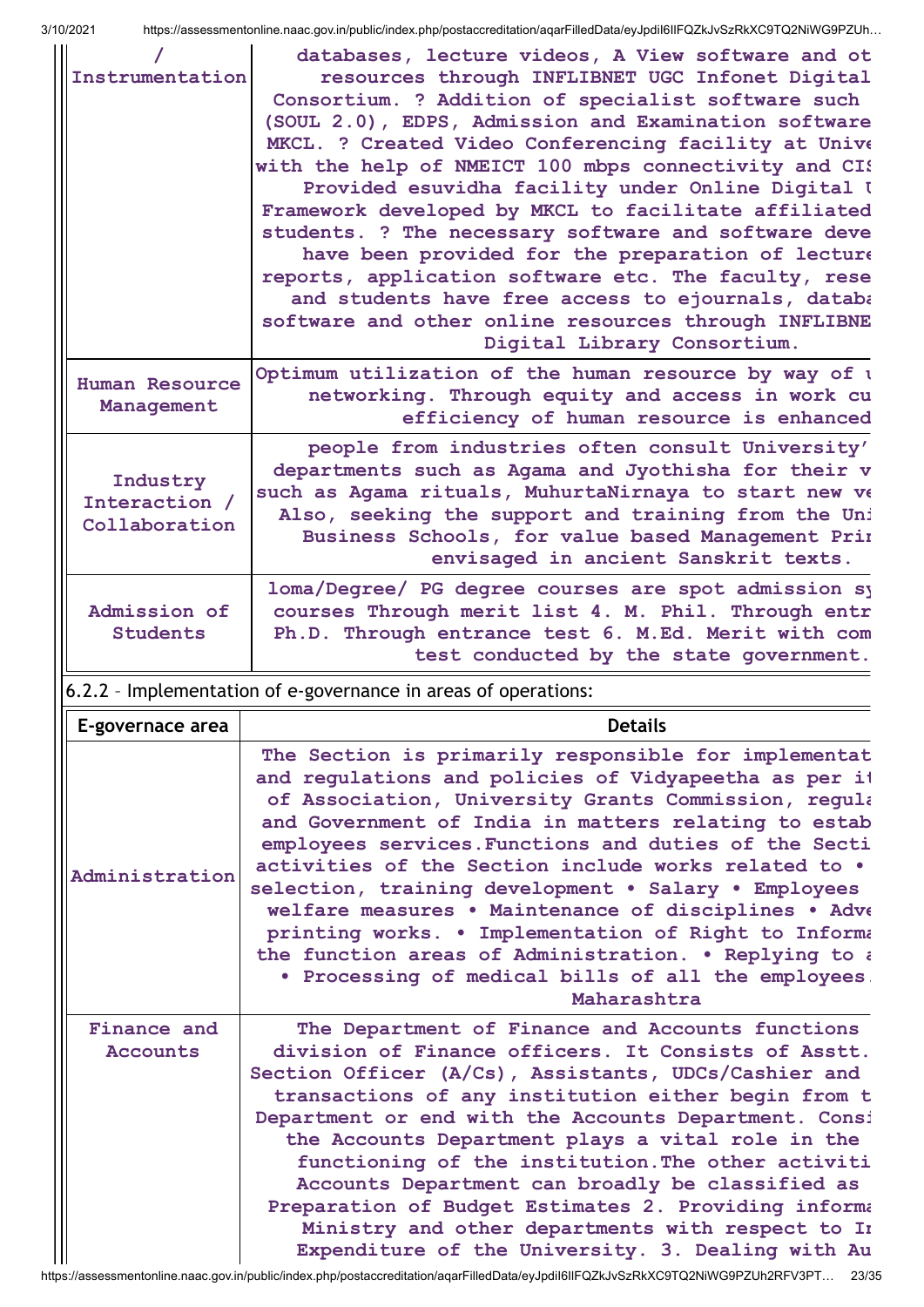|                                     | $\frac{1}{2}$ integrated control into the case of $\frac{1}{2}$ integrated in the control of the control of the control of $\frac{1}{2}$ into $\frac{1}{2}$ into $\frac{1}{2}$ into $\frac{1}{2}$ into $\frac{1}{2}$ into $\frac{1}{2}$ into $\frac{1}{2}$ into<br>Investment of GP fund 5. Maintenance of GP Fund and o                                                                                                                                                                                                                                                                                                                                                                                                                                                                                                                                                                                                                                                                                                                                                                                                                                                                                                                                                                                                                                                                                                                                                                                                                                                                                                                                                                      |
|-------------------------------------|-----------------------------------------------------------------------------------------------------------------------------------------------------------------------------------------------------------------------------------------------------------------------------------------------------------------------------------------------------------------------------------------------------------------------------------------------------------------------------------------------------------------------------------------------------------------------------------------------------------------------------------------------------------------------------------------------------------------------------------------------------------------------------------------------------------------------------------------------------------------------------------------------------------------------------------------------------------------------------------------------------------------------------------------------------------------------------------------------------------------------------------------------------------------------------------------------------------------------------------------------------------------------------------------------------------------------------------------------------------------------------------------------------------------------------------------------------------------------------------------------------------------------------------------------------------------------------------------------------------------------------------------------------------------------------------------------|
|                                     | 6. Preparation of monthly Salary and Pension bill. 7<br>of Income Tax on Salary and Pension. 8. Preparation of<br>Returns                                                                                                                                                                                                                                                                                                                                                                                                                                                                                                                                                                                                                                                                                                                                                                                                                                                                                                                                                                                                                                                                                                                                                                                                                                                                                                                                                                                                                                                                                                                                                                     |
| Student<br>Admission and<br>Support | Student Admission and Support: University has made a<br>facility of Online Application for Admission to th<br>students. Applicants seeking admission to the course<br>University affiliated colleges and institutes may<br>facility. The objective of OnlineApplication is to Hel<br>(and their parents) by providing thorough informat<br>courses and colleges which offer it Assist in apply<br>course in any college of this university without any<br>motivation behind the 'Online Application for Admis<br>provide an online mechanism through which applicants<br>apply online to various courses and colleges affi<br>university. This is also about enabling applicar<br>distant/remote locations to apply to colleges of th<br>without physically going to college for purchasing bi<br>etc. The class mentor is also appointed for each cla<br>mentor the students. The University has the followi<br>support systems: ? Career guidance and counseling ce<br>Association ? The University has well established N.<br>support the students in overall development ? Yoga<br>enable the students to cope up with stress in life<br>facilities for girl students and female staff like of<br>napkin vending machine etc. are provided ? Securit<br>lighting in campus and CC cameras in the campus. ?<br>career oriented courses such as certificate, diploma<br>diploma courses of University in Yoga, Manuscript<br>Jyotish. ? SET/NET Coaching Centre. ? Internet fa<br>Library. ? Access to the information through websi<br>University. ? Antiragging committee is formed to cur<br>of ragging ? Scholarship is provided for all the elig<br>through various Government schemes |
| Examination                         | . The University has been successfully declaring re<br>stipulated time every year Examination work (pre<br>UG/PG courses through MKCL Digital University Porta<br>degree certificates are issued with 7 security fe<br>Transparency in the evaluation process by keeping a<br>for students demanding a copy of answer sheet, is<br>significant feature which University has adopted. Exa<br>of regular students as well as external or exstuden<br>accepted by HOD/Principal within the prescribed for<br>university time to time. The forms so accepted s<br>scrutinized and corrected and categories wise numeri<br>examiner appearing from that college/university shall<br>to the office of the pariksha Niyantrak before the s<br>along with demand draft of fees so collect                                                                                                                                                                                                                                                                                                                                                                                                                                                                                                                                                                                                                                                                                                                                                                                                                                                                                                             |
| Planning and<br>Development         | Various presentations, seminars, workshops etc., ar<br>with a view to develope human resources of the Univer<br>scholars. . The University has always selected and<br>highly qualified people for teaching and nonteaching<br>The recruitment is done strictly in accordance with 1                                                                                                                                                                                                                                                                                                                                                                                                                                                                                                                                                                                                                                                                                                                                                                                                                                                                                                                                                                                                                                                                                                                                                                                                                                                                                                                                                                                                           |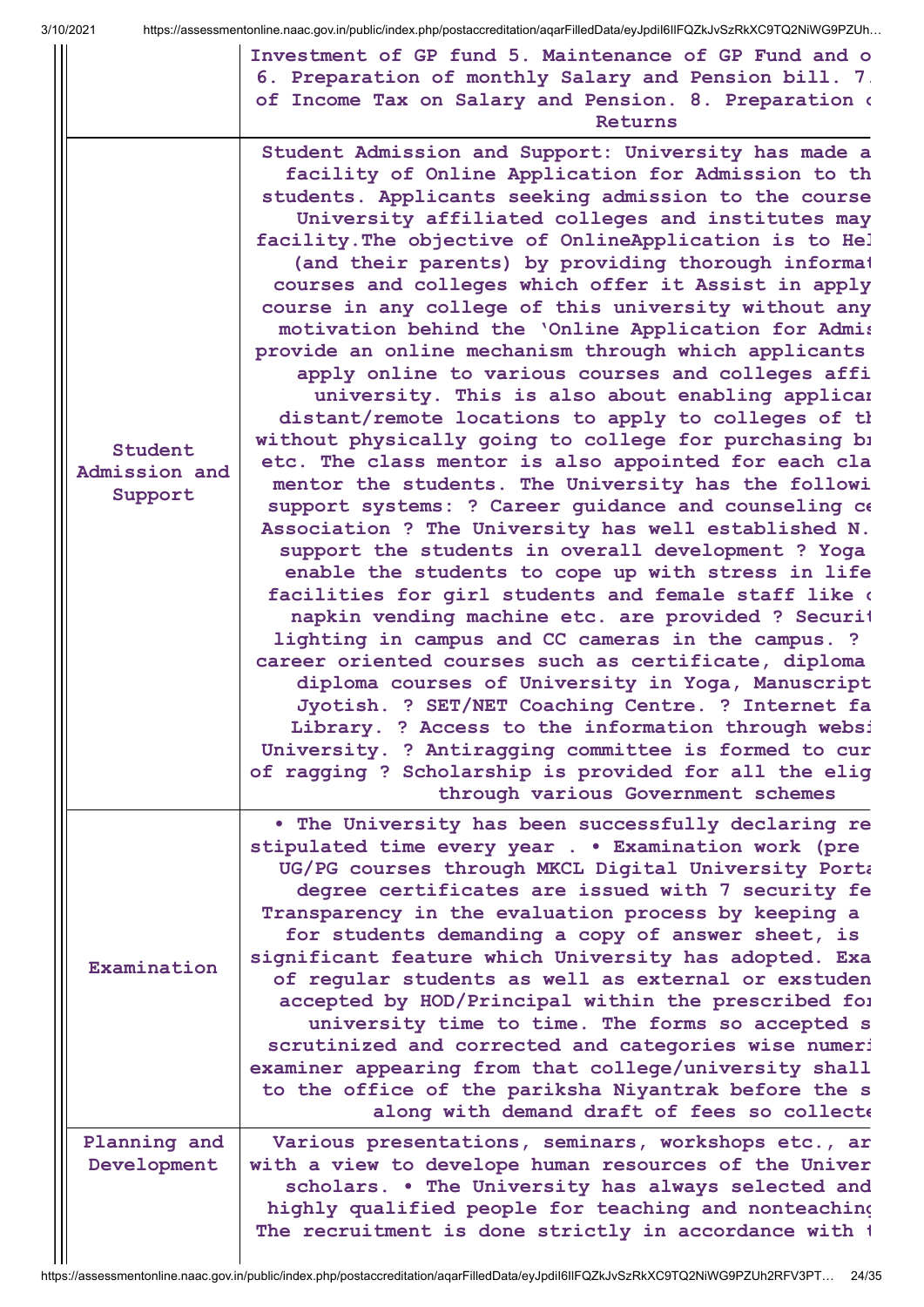**and merit of the candidate. • To develop the skills, members are encouraged to participate in Orientation Refresher Courses and other training camps. • By seminars, conferences, workshops at national and in level, the Faculty enhance their teaching skills. • B seminars, conferences, symposia and meeting scholar institutions, the Faculty, while improving their m skills, keeps abreast of the new developments in thei ViceChancellor is Principal Academic and Executive O Registrar, Director, Board of Planning and Develop Controller of Examinations, Finance Officer, Dean Faculties and Heads of the Departments participate in making process. • There are authorities delegated wit to take policy decisions. The Management council, t Council, the Finance Committee, the Planning and D Board, Board of Examinations and Board of Studies co both the teaching and nonteaching staff are the bodie for governance of the institution**

# **6.3 – Faculty Empowerment Strategies**

6.3.1 – Teachers provided with financial support to attend conferences / workshops and towards of professional bodies during the year

| Year | Name of<br><b>Teacher</b>                  | Name of conference/ workshop<br>attended for which financial support<br>provided | Name of the professional b<br>which membership fee is p |  |  |
|------|--------------------------------------------|----------------------------------------------------------------------------------|---------------------------------------------------------|--|--|
| 2020 | Nanda J.<br>Dr.<br>Puri                    | AIOC Registration Fee                                                            | <b>KKSU</b>                                             |  |  |
| 2020 | Dr.<br>Madhusudan<br>Penna                 | AIOC Registration Fee                                                            | <b>KKSU</b>                                             |  |  |
| 2020 | Dr. Lalita<br>P <sub>1</sub><br>Chandratre | AIOC Registration Fee                                                            | <b>KKSU</b>                                             |  |  |
| 2020 | Dr. Kavita<br>S. Holey                     | FDP Fees concession                                                              | <b>KKSU</b>                                             |  |  |
| 2020 | Dr. Kalapini<br>Agasti<br>Η.               | FDP Fees concession                                                              | <b>KKSU</b>                                             |  |  |
| 2020 | Dr.<br>Harekrishna<br>S. Agasti            | FDP Fees concession                                                              | <b>KKSU</b>                                             |  |  |
|      | View File                                  |                                                                                  |                                                         |  |  |

6.3.2 – Number of professional development / administrative training programmes organized by teaching and non teaching staff during the year

| Year | Title of the professional<br>development<br>programme organised<br>for teaching staff | Title of the<br>administrative training<br>programme organised<br>for non-teaching staff | From date             | <b>To Date</b> | <b>Numb</b><br>partici<br><b>Teac</b><br>stai |
|------|---------------------------------------------------------------------------------------|------------------------------------------------------------------------------------------|-----------------------|----------------|-----------------------------------------------|
| 2020 | Faculty                                                                               | <b>NIL</b>                                                                               | 18/06/2020 27/06/2020 |                | 15                                            |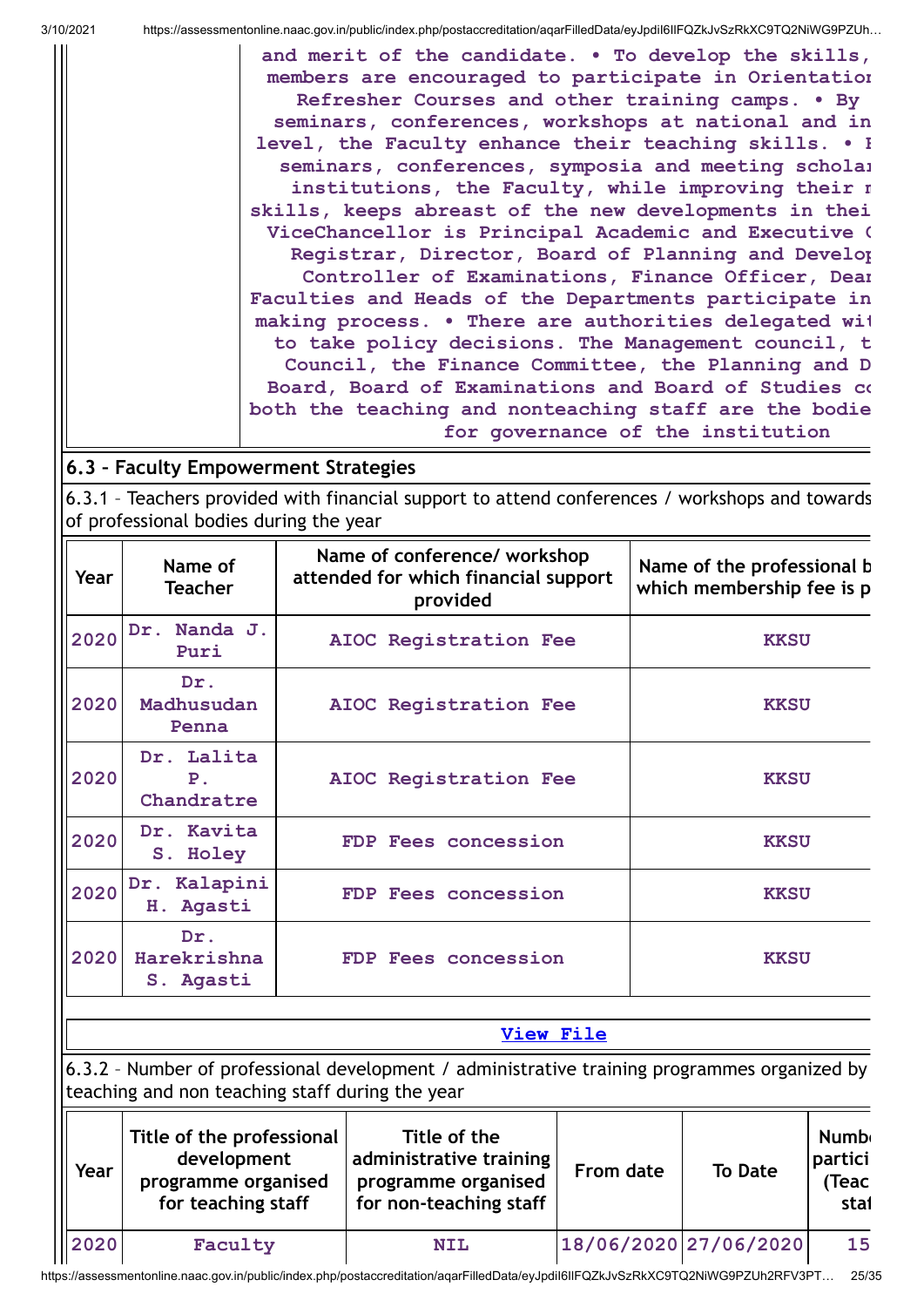|      | Development<br>Program with<br><b>INFLIBNET</b>                            |            |                       |                |
|------|----------------------------------------------------------------------------|------------|-----------------------|----------------|
| 2020 | Online National<br>Shastrarth Sabha                                        | <b>NIL</b> | 17/06/2020 18/06/2020 | 30             |
| 2020 | Webinar on Digital<br>qlassroom :<br><b>Teaching Learning</b><br>Platform  | <b>NIL</b> | 12/05/2020 12/05/2020 | 40             |
| 2020 | Online<br>Pragyabharti Shri.<br>Bha. Vernekar<br>Lecture Series<br>Program | <b>NIL</b> | 13/05/2020 15/05/2020 | 29             |
| 2020 | Workshop on<br>Integrated<br>University<br>Mangement System                | <b>NIL</b> | 17/07/2020 17/07/2020 | 2 <sup>c</sup> |

**[View](https://assessmentonline.naac.gov.in/public/Postacc/Development_training_programmes/9020_Development_training_programmes_1611553933.xlsx) File**

6.3.3 – No. of teachers attending professional development programmes, viz., Orientation Progra Course, Short Term Course, Faculty Development Programmes during the year

| Title of the professional development programme                                                                  | Number of<br>teachers who<br>attended | <b>From Date</b>  | Tc |
|------------------------------------------------------------------------------------------------------------------|---------------------------------------|-------------------|----|
| Two Week National Level Online Faculty<br>Development Program on "E-Content Design,<br>Development and Delivery" | 30                                    | 18/06/2020 27/0   |    |
| One week International FDP on Technology<br>assisted Teaching and Virtual Learning<br>through ICT Tools          |                                       | 25/05/2020 30/0   |    |
| Faculty Induction Programme organized by<br>Internal                                                             |                                       | $11/07/2020$ 13/0 |    |

## **[View](https://assessmentonline.naac.gov.in/public/Postacc/Training_Programmes/9020_Training_Programmes_1611554599.xlsx) File**

6.3.4 – Faculty and Staff recruitment (no. for permanent recruitment):

| <b>Teaching</b> | Non-teaching |             |  |
|-----------------|--------------|-------------|--|
| Permanent       | Permanent    |             |  |
| Ni 11           |              | <b>Nill</b> |  |

## 6.3.5 – Welfare schemes for

| <b>Teaching</b>                | Non-teaching                      |   |
|--------------------------------|-----------------------------------|---|
| Inter University Sports        | Inter University Sports           |   |
| Competition, Easy loan         | Competition, Best department      |   |
| Facility available from        | awards, Best employee, Easy loan  | E |
| private bank upto 5 Lakh, Fees | Facility available from private   |   |
| concession to employees        | bank upto 5 Lakh, Fees concession |   |
| children, Spouse and near      | to employees children, Spouse and |   |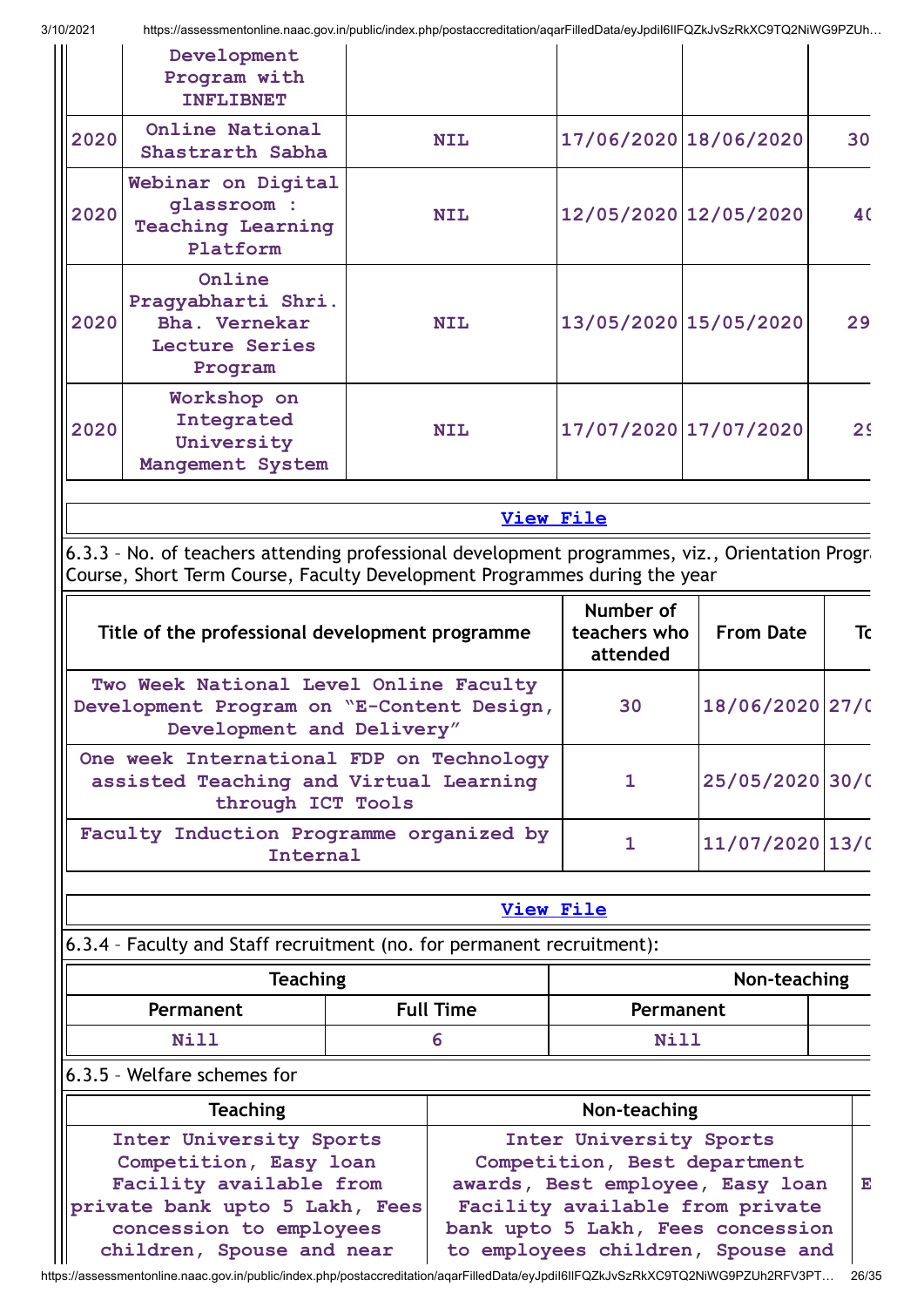| relative. Study leave for part |  |          |  |  |
|--------------------------------|--|----------|--|--|
| time Ph.D., Prior Festival     |  |          |  |  |
|                                |  | advance. |  |  |

|         |  | near relatives. Study leave for |  |  |  |  |
|---------|--|---------------------------------|--|--|--|--|
|         |  | part time Ph.D., Prior Festival |  |  |  |  |
| advance |  |                                 |  |  |  |  |

## **6.4 – Financial Management and Resource Mobilization**

6.4.1 – Institution conducts internal and external financial audits regularly (with in 100 words ea

 **Budget provisions are formally identified and approved yearly. The are made in the most economical and transparent manner in conformi procedures prescribed in the rules. The income and expenditur University are subjected to the regular audit. Procedure of audit o given under University Act. Internal Audit The University has a m its internal and external financial audits. Internal audit is a continuous process in addition to the external auditors to verify an entire Income and Expenditure and the Capital Expenditure of the Un year. Auditors from Local Audit, and staff under them do a thorou verification of all vouchers of the transactions that are carried financial year towards internal audit. External Audit In the sam external audit is also carried out in an elaborate way by Princip General, Govt. of Maharashtra. A team of 3-4 auditors is sent by Au (AG) every year to verify/check the accounts of some months selecte the team so sent. The University accounts are audited regularl internal and external statutory audits. Omissions and commissions out by the audit team are immediately corrected / rectified and pr steps are taken to avoid recurrence of such errors in futu**

6.4.2 – Funds / Grants received from management, non-government bodies, individuals, philanth year(not covered in Criterion III)

| Name of the non government funding agencies<br>/individuals | <b>Funds/ Grnats received in</b><br>Rs. |              |
|-------------------------------------------------------------|-----------------------------------------|--------------|
| M/s Ramprakash Bhelave                                      | 103100                                  | $F_{\Omega}$ |

**[View](https://assessmentonline.naac.gov.in/public/Postacc/Funds_or_Grants/9020_Funds_or_Grants_1611555203.xlsx) File**

**0**

6.4.3 – Total corpus fund generated

# **6.5 – Internal Quality Assurance System**

6.5.1 – Whether Academic and Administrative Audit (AAA) has been done?

| <b>Audit Type</b> |            | <b>External</b>                                                                   |       |  |  |  |  |
|-------------------|------------|-----------------------------------------------------------------------------------|-------|--|--|--|--|
|                   | Yes/No     | Agency                                                                            | Yes/N |  |  |  |  |
| Academic          | <b>Yes</b> | Expert committee of Under the chairmanship<br>of the University Prof. H Shatpathy | Yes   |  |  |  |  |
| Administrative    | Yes        | Jodh and Joshi company                                                            | Yes   |  |  |  |  |

6.5.2 – What efforts are made by the University to promote autonomy in the affiliated/constitue applicable)

**1)All the affiliated colleges/institutions are permanently on nongr The Board of Planning Development (BPD) serves as academic and adm**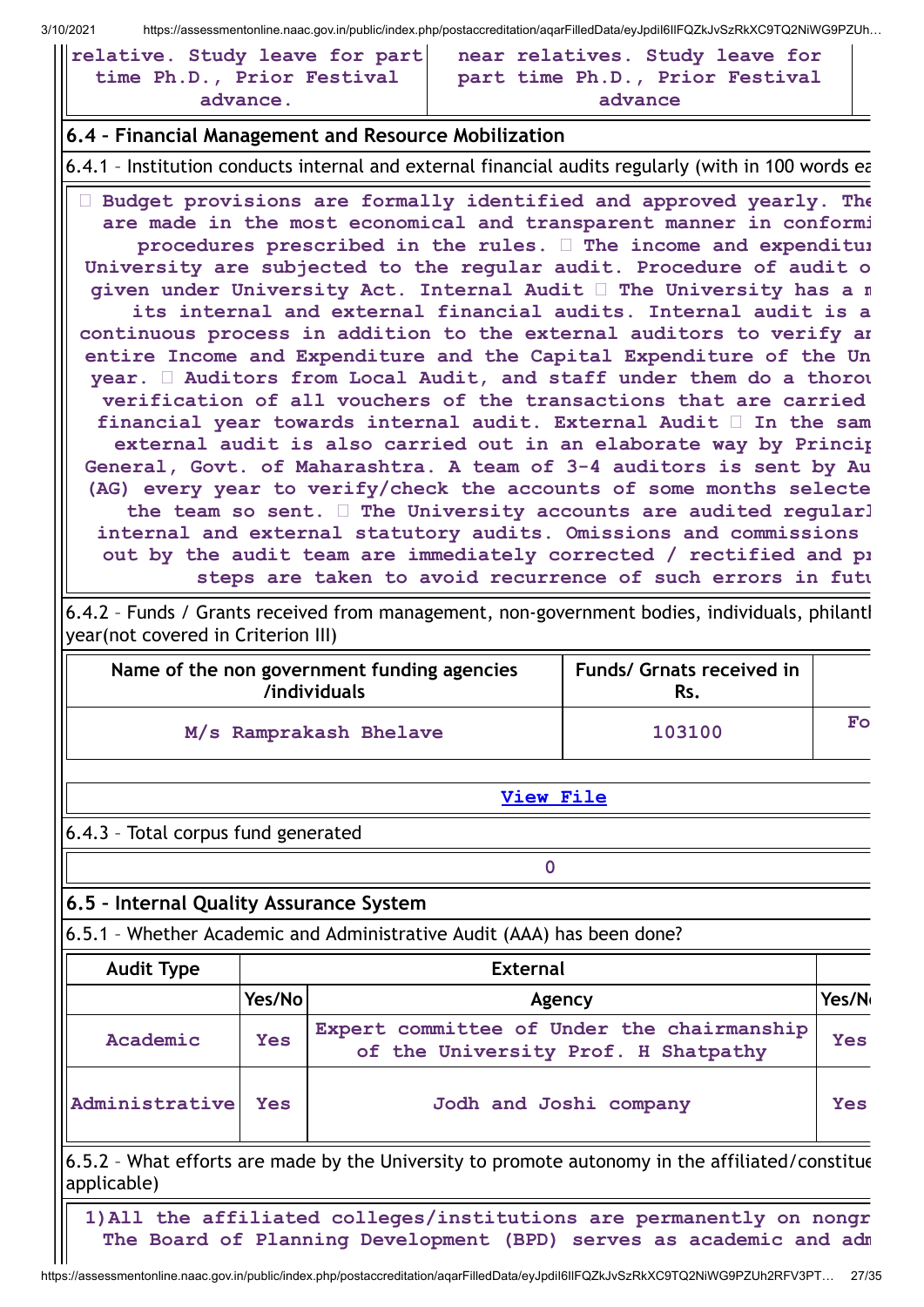**link between the University and its affiliated colleges/instit**

6.5.3 – Activities and support from the Parent – Teacher Association (at least three)

**1) Renovation of the Canteen are one of the major project complete auspices of the PTA recently. 2) Distributing proficiency prize and rank holders with cash awards and medals, are major programme of t Students who excel in arts, sports and in othe**

6.5.4 – Development programmes for support staff (at least three)

**1) All India Oriental Conference 2) Two Week National Level Onli Development Program on "E-Content Design, Development and Delivery" FDP- SWAYAM (NPTEL Online Certification) Course on "Effective Writin Research Methodology Workshop**

6.5.5 – Post Accreditation initiative(s) (mention at least three)

**1) Energy Audit and Environmental Audit 2) Copy Right 3) Organi International, National and State level conferences. More of r publications by faculty and students in reputed journals. Interna publications. 4) Participation ISO 5) Establishment of Gurukulam fo Shastric Learning . 6) Arrangement of Facility like a) Hostels for G Cafeteria c) Mess d) Theater e) Wi-Fi Campus f) Multi-Media Libr Resources 7) Collection of rare books Manuscript, E-books 8) Knowle Centre**

6.5.6 – Internal Quality Assurance System Details

a) Submission of Data for AISHE portal

b)Participation in NIRF

c)ISO certification

d)NBA or any other quality audit

6.5.7 – Number of Quality Initiatives undertaken during the year

| Year | Name of quality initiative by IQAC                          | Date of<br>conducting<br><b>IQAC</b> | <b>Duration</b><br><b>From</b> | <b>Duratio</b> |
|------|-------------------------------------------------------------|--------------------------------------|--------------------------------|----------------|
| 2020 | National level online FDP                                   | 18/06/2020                           | 18/06/2020 27/06/              |                |
| 2020 | Webinar on Digital Class Room<br>Teaching-Learning Platform | 12/05/2020 12/05/2020 12/05/         |                                |                |
| 2020 | 10 Days worksop on Sanskrit<br>education skill development  | 19/05/2020 19/05/2020 28/05/         |                                |                |

## **[View](https://assessmentonline.naac.gov.in/public/Postacc/Quality_Initiatives_B/9020_Quality_Initiatives_B_1611556679.xlsx) File**

# **CRITERION VII – INSTITUTIONAL VALUES AND BEST PRACTICES**

**7.1 – Institutional Values and Social Responsibilities**

7.1.1 – Gender Equity (Number of gender equity promotion programmes organized by the institu year)

| Title of the programme | <b>Period from   Period 1</b> |  |
|------------------------|-------------------------------|--|
|                        |                               |  |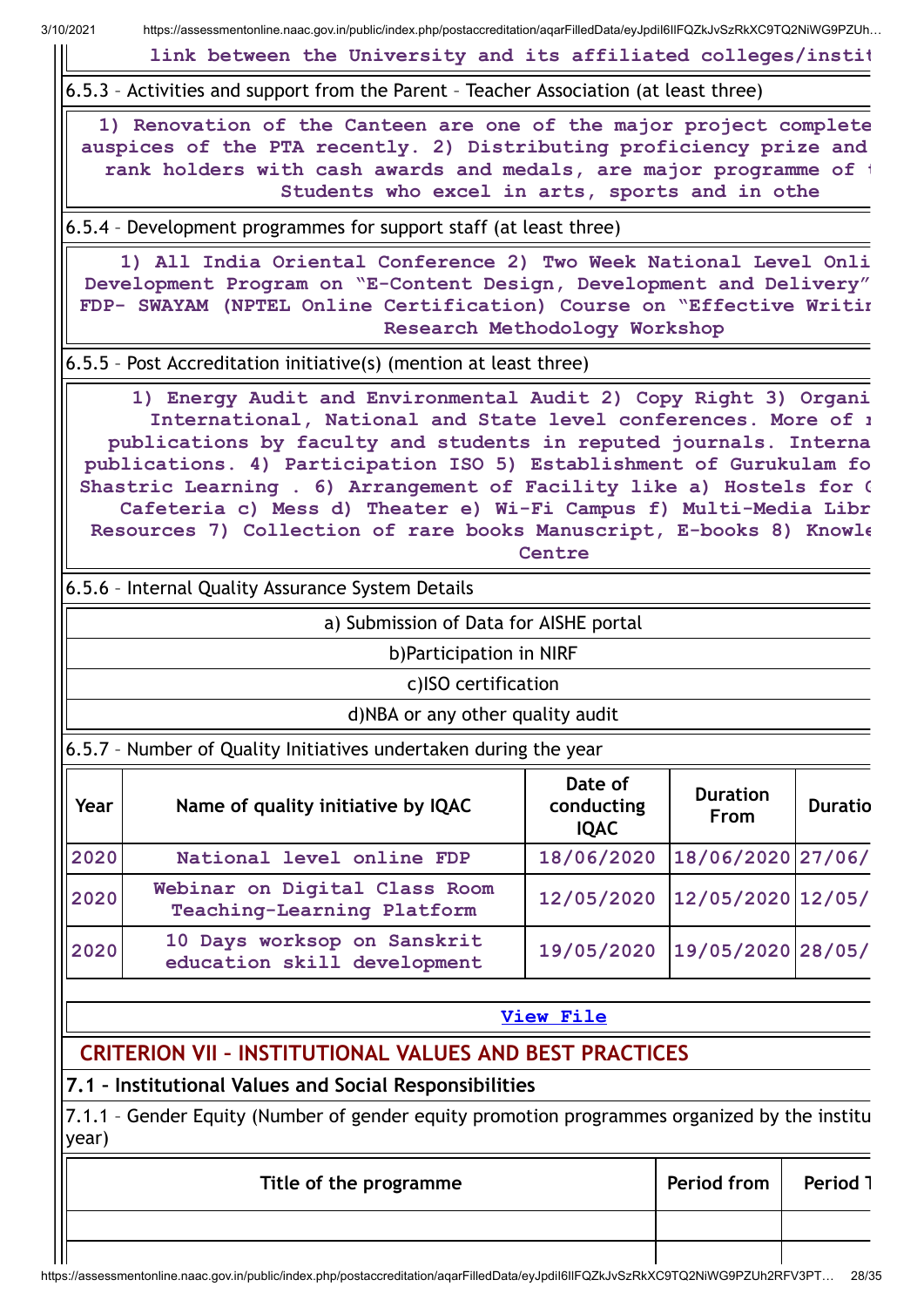|                                                                                                                                         | Inaguguration of 'Hirkani Kaksh' and girls Common 02/08/2019 02/08/20<br>Room                |                                                                                                |             |                 |                                |            |                                                                               |  |  |
|-----------------------------------------------------------------------------------------------------------------------------------------|----------------------------------------------------------------------------------------------|------------------------------------------------------------------------------------------------|-------------|-----------------|--------------------------------|------------|-------------------------------------------------------------------------------|--|--|
|                                                                                                                                         | Special lecture on Counselling of students and                                               | Emotional Intelligence                                                                         |             |                 |                                |            | 23/08/2019 23/08/2                                                            |  |  |
| Special lecture on Need of Nutritious Diet for<br>19/12/2019 19/12/2<br>students                                                        |                                                                                              |                                                                                                |             |                 |                                |            |                                                                               |  |  |
| Special lecture on Awareness of Cancer and<br>06/03/2020 06/03/2<br>Vaccination                                                         |                                                                                              |                                                                                                |             |                 |                                |            |                                                                               |  |  |
| Participation in Workshop on 'Safe campus and<br>22/01/2020 23/01/2<br>Implementation of UGC guidelines on Gender<br>Champions and POSH |                                                                                              |                                                                                                |             |                 |                                |            |                                                                               |  |  |
|                                                                                                                                         | 7.1.2 - Environmental Consciousness and Sustainability/Alternate Energy initiatives such as: |                                                                                                |             |                 |                                |            |                                                                               |  |  |
|                                                                                                                                         |                                                                                              | Percentage of power requirement of the University met by the renewable energy                  |             |                 |                                |            |                                                                               |  |  |
|                                                                                                                                         | Total Annual Power requirement (in KWH) : 150 KW Annual power requi                          | the renewable energy sources (in KWH) : 214602 W                                               |             |                 |                                |            |                                                                               |  |  |
|                                                                                                                                         | 7.1.3 - Differently abled (Divyangjan) friendliness                                          |                                                                                                |             |                 |                                |            |                                                                               |  |  |
|                                                                                                                                         |                                                                                              | <b>Item facilities</b>                                                                         |             |                 |                                |            | Yes/No Numb                                                                   |  |  |
|                                                                                                                                         | Physical facilities<br><b>Yes</b>                                                            |                                                                                                |             |                 |                                |            |                                                                               |  |  |
| Provision for lift                                                                                                                      |                                                                                              |                                                                                                |             |                 |                                |            | <b>Yes</b>                                                                    |  |  |
| Ramp/Rails                                                                                                                              |                                                                                              |                                                                                                |             |                 |                                |            | <b>Yes</b>                                                                    |  |  |
|                                                                                                                                         |                                                                                              | <b>Braille Software/facilities</b>                                                             |             |                 |                                | <b>Yes</b> |                                                                               |  |  |
|                                                                                                                                         |                                                                                              | <b>Rest Rooms</b>                                                                              |             |                 |                                | <b>Yes</b> |                                                                               |  |  |
|                                                                                                                                         |                                                                                              | Scribes for examination                                                                        |             |                 |                                | <b>Yes</b> |                                                                               |  |  |
|                                                                                                                                         |                                                                                              | Any other similar facility                                                                     |             |                 |                                | <b>Yes</b> |                                                                               |  |  |
|                                                                                                                                         | Special skill development for differently abled students                                     |                                                                                                |             |                 |                                | <b>No</b>  |                                                                               |  |  |
|                                                                                                                                         | 7.1.4 - Inclusion and Situatedness                                                           |                                                                                                |             |                 |                                |            |                                                                               |  |  |
| Year                                                                                                                                    | Number of<br>initiatives to<br>address<br>locational<br>advantages and<br>disadvantages      | Number of<br>initiatives<br>taken to<br>engage with<br>and contribute<br>to local<br>community | <b>Date</b> | <b>Duration</b> | Name of<br>initiative          |            | <b>Issues</b><br>addresse                                                     |  |  |
| 2019                                                                                                                                    | $\mathbf{1}$                                                                                 | <b>Nill</b>                                                                                    | 12/07/2019  | $\mathbf{1}$    | Green<br>Initiative<br>program |            | To<br>inculca<br>awarene<br>about<br>environm<br>among<br>student<br>and soci |  |  |
| 2019                                                                                                                                    | $\mathbf{1}$                                                                                 | <b>Nill</b>                                                                                    | 24/09/2019  | 1               | Plantation<br>Drive            |            | to.<br>inculca<br>environm<br>awarene                                         |  |  |
|                                                                                                                                         |                                                                                              |                                                                                                |             |                 |                                |            |                                                                               |  |  |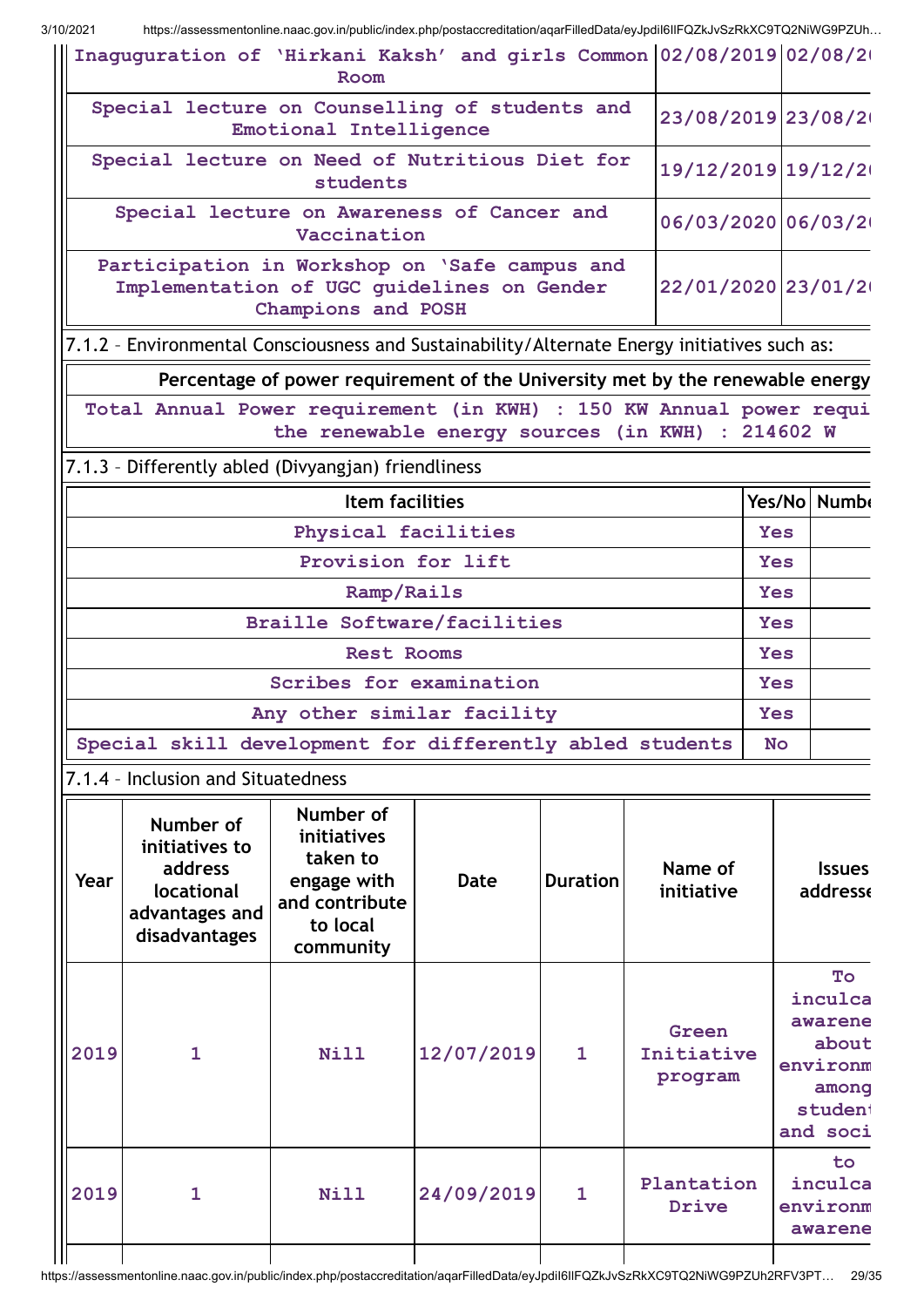| 3/10/2021                                               |  |              |              |            |                  | https://assessmentonline.naac.gov.in/public/index.php/postaccreditation/aqarFilledData/eyJpdil6llFQZkJvSzRkXC9TQ2NiWG9PZUh                                                                                                                                                                                                                                                                                                                                                                                                                                                                                                 |                                                                    |
|---------------------------------------------------------|--|--------------|--------------|------------|------------------|----------------------------------------------------------------------------------------------------------------------------------------------------------------------------------------------------------------------------------------------------------------------------------------------------------------------------------------------------------------------------------------------------------------------------------------------------------------------------------------------------------------------------------------------------------------------------------------------------------------------------|--------------------------------------------------------------------|
| 2020                                                    |  | $\mathbf{1}$ | Nill         | 14/04/2020 | $\mathbf{1}$     | Provide<br>Hostel for<br>Covid-19<br>care center                                                                                                                                                                                                                                                                                                                                                                                                                                                                                                                                                                           | to.<br>inculca<br>healtl<br>awarene                                |
| 2020                                                    |  | $\mathbf{1}$ | <b>Nill</b>  | 12/01/2020 | $\mathbf{1}$     | Plastic free<br>campus made<br>and Wear<br>Khadi Yojana<br>in the<br>campus                                                                                                                                                                                                                                                                                                                                                                                                                                                                                                                                                | to<br>inculca<br>environm<br>awarene                               |
| 2019                                                    |  | <b>Nill</b>  | $\mathbf{1}$ | 16/08/2019 | $\mathbf{1}$     | Uniform<br>distribution<br>for<br>ShehaSadan<br>Mentally<br>Retarded<br>School<br>Students.                                                                                                                                                                                                                                                                                                                                                                                                                                                                                                                                | to<br>inculca<br>habit (<br>helpin<br>differen<br>abled<br>childro |
| 2019                                                    |  | <b>Nill</b>  | $\mathbf{1}$ | 05/12/2019 | $\mathbf{1}$     | One day<br>Public<br>awareness<br>camp at<br>Pindakapar,<br>Ramtek.                                                                                                                                                                                                                                                                                                                                                                                                                                                                                                                                                        | to spre<br>awarene<br>ampng<br>societ                              |
| 2020                                                    |  | <b>Nill</b>  | 1            | 28/02/2020 | 30               | 1 Month<br>Beauty<br>parlor<br>training at<br>Shitalwadi<br>Gram<br>Panchayat                                                                                                                                                                                                                                                                                                                                                                                                                                                                                                                                              | caree:<br>guiden<br>for<br>student                                 |
|                                                         |  |              |              |            |                  |                                                                                                                                                                                                                                                                                                                                                                                                                                                                                                                                                                                                                            |                                                                    |
|                                                         |  |              |              |            | <b>View File</b> |                                                                                                                                                                                                                                                                                                                                                                                                                                                                                                                                                                                                                            |                                                                    |
|                                                         |  | Date of      |              |            |                  | 7.1.5 - Human Values and Professional Ethics Code of conduct (handbooks) for various stakehold                                                                                                                                                                                                                                                                                                                                                                                                                                                                                                                             |                                                                    |
| <b>Title</b>                                            |  | publication  |              |            |                  | Follow up(max 100 words)                                                                                                                                                                                                                                                                                                                                                                                                                                                                                                                                                                                                   |                                                                    |
| Code of 14/11/2019<br>Conduct<br>for<br><b>Students</b> |  |              |              |            |                  | 1. This Code shall apply to all kinds of conduct<br>that: occurs on the Faculty premises including i<br>sponsored activities, functions hosted by other<br>student organizations and any off-campus conduct<br>may have serious consequences or adverse impa<br>University's Interests or reputation. I. At the<br>admission, each student must sign a statement ad<br>Code and by giving an undertaking that a. He/s<br>regular and must complete his/her studies<br>Department/Faculty. b. In the event, a student<br>discontinue studies for any legitimate reason, s<br>may be relieved from the University subject to |                                                                    |

**consent of the Deans c. As a result of such rel student shall be required to clear pending hoste** and if a student had joined the Faculty/Departm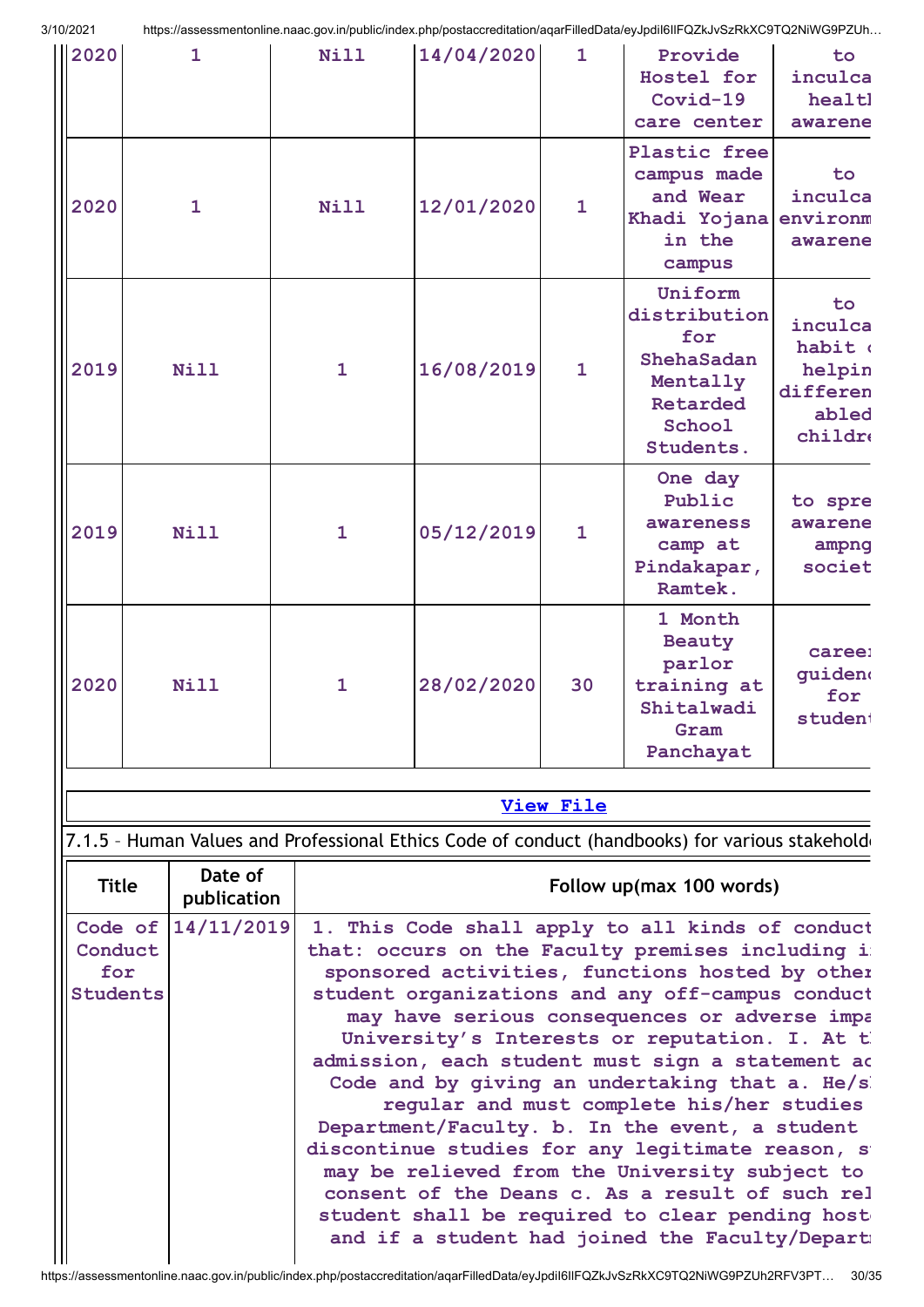| ∠∪∠ ⊧    |                    | Thips.//assessment0hine.naac.gov.im/public/index.php/postaccreditation/aqammedData/ey3puholimQZNJV3ZNNAC9TQZNIVVG9FZ0H…                                |
|----------|--------------------|--------------------------------------------------------------------------------------------------------------------------------------------------------|
|          |                    | University on a scholarship, the said grant shal<br>II. University believes in promoting a safe an<br>climate by enforcing behavioral standards. All a |
|          |                    | uphold academic integrity, respect all persons                                                                                                         |
|          |                    | rights and property and safety of others etc.                                                                                                          |
|          |                    | students must deter from indulging in any and a                                                                                                        |
|          |                    | misconduct including partaking in any activity                                                                                                         |
|          |                    | which can affect the University's interests and                                                                                                        |
|          |                    | substantially. The various forms of misconduct                                                                                                         |
|          |                    | Any act of discrimination (physical or verbal co                                                                                                       |
|          |                    | on an individual's gender, caste, race, religion                                                                                                       |
|          |                    | beliefs, color, region, language, disability, or                                                                                                       |
|          |                    | Kalidas Sanskrit Vishvavidyalaya (University)                                                                                                          |
|          |                    | orientation, marital or family status, physica                                                                                                         |
|          |                    | disability, gender identity, etc V. Intentionall                                                                                                       |
|          |                    | destroying University property or property of ot                                                                                                       |
|          |                    | and/or faculty members VI. Any disruptive act                                                                                                          |
|          |                    | classroom or in an event sponsored by the Univ                                                                                                         |
|          |                    | Unable to produce the identity card, issued by th                                                                                                      |
|          |                    | or refusing to produce it on demand by campus se                                                                                                       |
|          |                    | VIII. Participating in activities including : [                                                                                                        |
|          |                    | meetings and processions without permission                                                                                                            |
|          |                    | University. I Accepting membership of religious                                                                                                        |
|          |                    | groups banned by the University/Government o                                                                                                           |
|          |                    | Unauthorized possession, carrying or use of a                                                                                                          |
|          |                    | ammunition, explosives, or potential weapons,                                                                                                          |
|          |                    | contrary to law or policy. $\Box$ Unauthorized possess                                                                                                 |
|          |                    | harmful chemicals and banned drugs I Smoking on                                                                                                        |
|          |                    | the University D Possessing, Consuming, distribu                                                                                                       |
|          |                    | of alcohol in the University and/or throwing emp                                                                                                       |
|          |                    | the campus of the University I Parking a vehic                                                                                                         |
|          |                    | parking zone or an area earmarked for parking an                                                                                                       |
|          |                    | vehicles I Rash driving on the campus that may                                                                                                         |
|          |                    | inconvenience to others I Not disclosing a pre-ex-                                                                                                     |
|          |                    |                                                                                                                                                        |
|          |                    | condition, either physical or psychological, t                                                                                                         |
|          |                    | Medical Officer which may cause hindrance to t                                                                                                         |
|          |                    | progress. I Theft or unauthorized access to othe                                                                                                       |
|          |                    | Engaging in disorderly, lewd, or indecent conduc                                                                                                       |
|          |                    | but not limited to, creating unreasonable noise                                                                                                        |
|          |                    | shoving inciting or participating in a riot                                                                                                            |
|          |                    | disruption at the University.                                                                                                                          |
|          | Code of 14/11/2019 | The university expects its Employees to foster a                                                                                                       |
| Conduct  |                    | which reflects the value of caring, learning, in                                                                                                       |
| for      |                    | respect adhering to high ethical standards whil-                                                                                                       |
| Employee |                    | their duties. The code of conduct offers guida                                                                                                         |
|          |                    | employees on the standard of dignity and pro                                                                                                           |
|          |                    | conduct:- 1. Maintain absolute integrity at al                                                                                                         |
|          |                    | Maintain absolute devotion to duty at all times.                                                                                                       |
|          |                    | independence Im any partiality in the discharge                                                                                                        |
|          |                    | duties. 4. Must not absent without sanctioned                                                                                                          |
|          |                    | Maintain a responsible and decent standard of                                                                                                          |
|          |                    | private life. I Must not indulge in bigamy except                                                                                                      |
|          |                    | religious personal laws. I Must not give dowry, t                                                                                                      |
|          |                    |                                                                                                                                                        |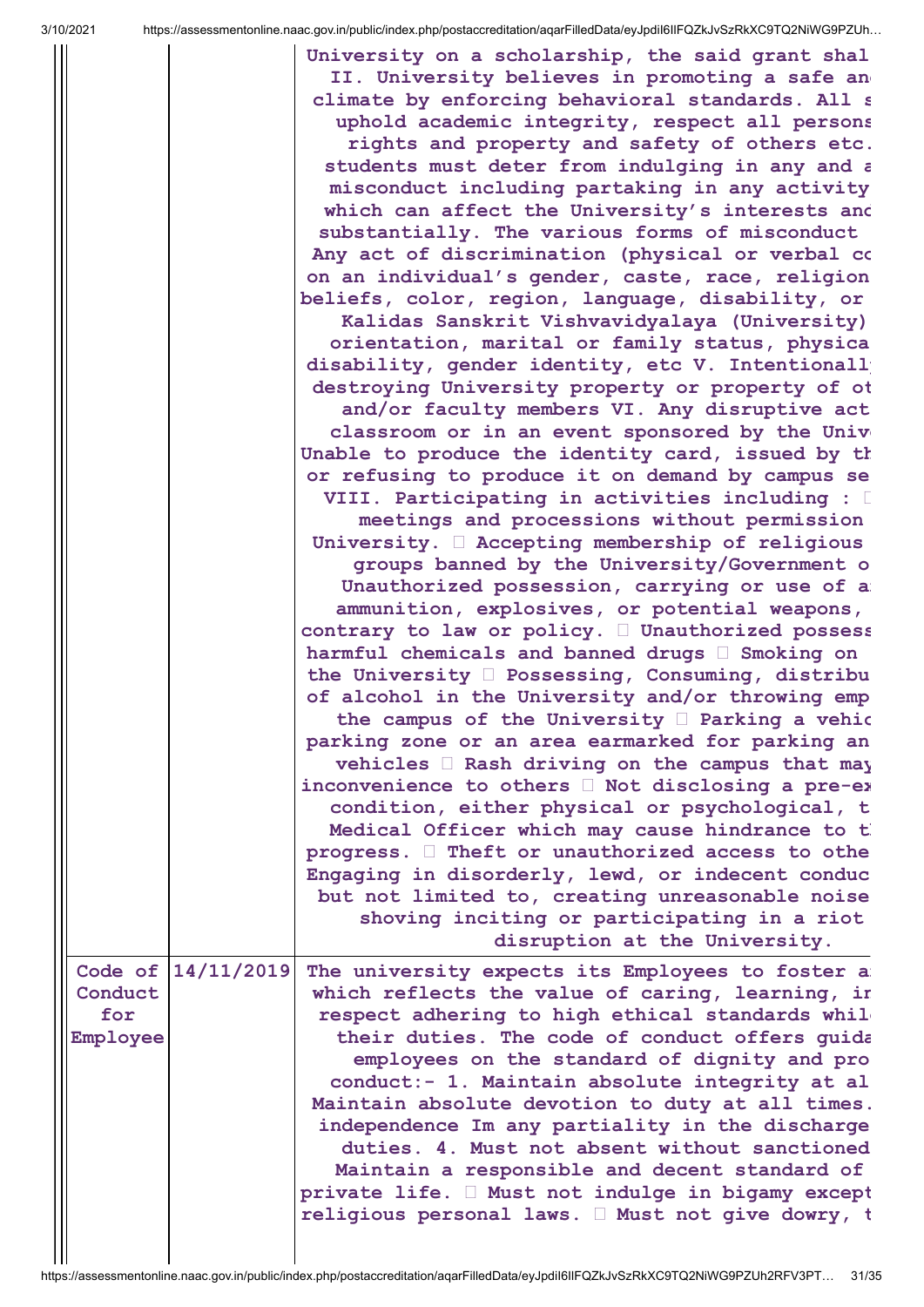| UZUZ I                                       |            | riups.//assessmenionime.naac.gov.im/public/index.php/postaccreditation/aqarFilledData/eyJpunoliFQZKJVSZRKAU9TQZNIWG9PZUN…                                                                                                                                                                                                                                                                                                                                                                                                                                                                                                                                                                                                                                                                                                                                                                                                                                                                                                                                                                                                                                                                                                                                                                                                                                                                                                                                                         |
|----------------------------------------------|------------|-----------------------------------------------------------------------------------------------------------------------------------------------------------------------------------------------------------------------------------------------------------------------------------------------------------------------------------------------------------------------------------------------------------------------------------------------------------------------------------------------------------------------------------------------------------------------------------------------------------------------------------------------------------------------------------------------------------------------------------------------------------------------------------------------------------------------------------------------------------------------------------------------------------------------------------------------------------------------------------------------------------------------------------------------------------------------------------------------------------------------------------------------------------------------------------------------------------------------------------------------------------------------------------------------------------------------------------------------------------------------------------------------------------------------------------------------------------------------------------|
|                                              |            | demand dowry. I Must not neglect wife, children,<br>Must not employ child labor at home.                                                                                                                                                                                                                                                                                                                                                                                                                                                                                                                                                                                                                                                                                                                                                                                                                                                                                                                                                                                                                                                                                                                                                                                                                                                                                                                                                                                          |
| Code of<br>Conduct<br>for<br><b>Teachers</b> | 14/11/2019 | The teaching profession has a distinguished reco<br>in our country. This code of Professional Conduct<br>reiterates and makes explicit the values and st<br>have long been experienced by pupils/students t<br>participation in education. Purpose of the Code<br>Professional Conduct for Teachers applies to all<br>It serves as a guiding compass as teachers seek<br>ethical and respectful course through their caree<br>and to uphold the honor and dignity of the<br>profession. 2. It may be used by the education o<br>the wider public to inform their understand<br>expectations of the teaching profession in Irela<br>an important-legal standing and will be used by<br>council as a reference point in exercising its i<br>and disciplinary functions. Structure of the O<br>regard to the three purposes set out above, the C<br>setting out the ethical foundation for the<br>profession. This is encapsulated in the values<br>Care, Integrity and Trust that are reflected th<br>Code. These core values underpin the work of the<br>the practice of his or her profession. The Code<br>the standards which are central to the practice<br>and expected of teachers. The standards identi<br>professional responsibilities and are framed as<br>under seven separate headings: 1. Teachers a<br>Responsibilities 2. Teachers and students 3. T<br>Colleagues 4. Teachers and Authorities 5. Teach<br>Teaching Staff 6. Teachers and Guardians 7. Te<br>Society |
| Code of<br>Conduct<br>for<br>Kulguru         | 14/11/2019 | The Kulaguru Shall: 1. Ensure faithful observa<br>provisions of the Act, the statutes and the ord<br>shall, without prejudice to the powers of the F<br>possess all such powers as may be necessary on t<br>Be responsible for the maintenance of discipl<br>University. 3. Have the powers to convene, meet<br>authorities of the university committee of whic<br>Chairman. 4. Have the rights to attend speak in<br>any other Authority or body of the University but<br>to vote unless he is the member of their Body.<br>such powers as he may deem necessary to an<br>staff/faculty of the University. 6. Exercise s<br>performs other function that may be specific<br>ordinance. The Kulaguru shall adhere to the<br>principles to maintain standards in Public<br>Selflessness D Objectivity D Accountability D<br>Leadership The Kulaguru shall uphold core values<br>the University as listed below $\Box$ Integrity $\Box$ Hone<br>□ Innovation □ Excellence □ Service □ Hospitality<br>Thought and Expression I The actions of Kulag<br>promote and protect the good reputation of the Ur<br>the trust and confidence of those with whom                                                                                                                                                                                                                                                                                                                              |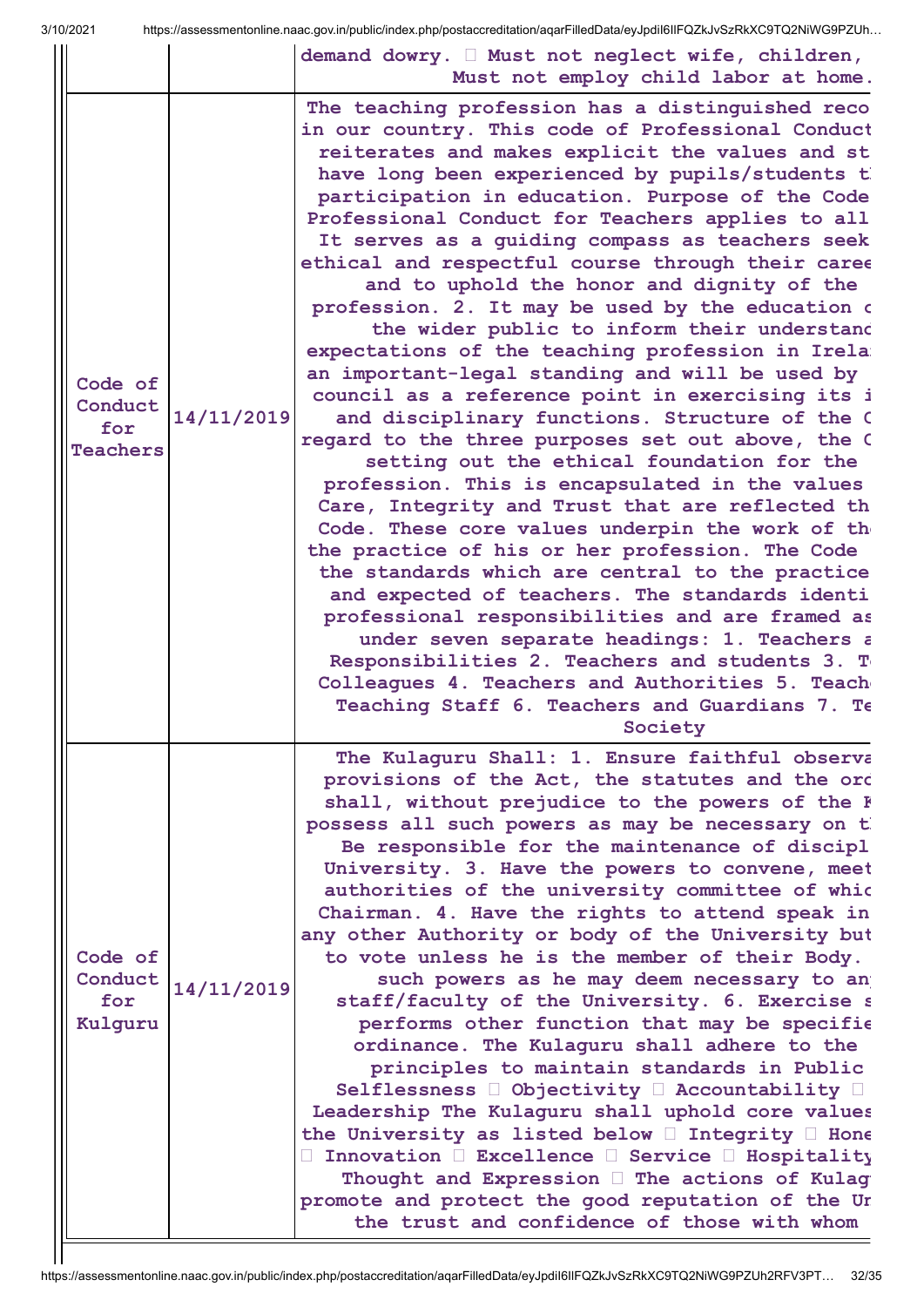#### 7.1.6 – Activities conducted for promotion of universal Values and Ethics

| Activity                     | <b>Duration From</b> | <b>Duration To</b> | <b>Number</b> |
|------------------------------|----------------------|--------------------|---------------|
| Dr. Shrikant Jichkar Jayanti | 14/09/2019           | 14/09/2019         |               |
| Samvidhan Din                | 26/11/2019           | 26/11/2019         |               |
| Mahaparinirvana Din          | 06/12/2019           | 06/12/2019         |               |
| Savitribai Phule Jayanti     | 03/01/2020           | 03/01/2020         |               |
| Maharashtra Din              | 01/05/2020           | 01/05/2020         |               |
| Anti Terrorist Day           | 21/05/2020           | 21/05/2020         |               |

#### **[View](https://assessmentonline.naac.gov.in/public/Postacc/promotion_activities/9020_promotion_activities_1611552719.xlsx) File**

7.1.7 – Initiatives taken by the institution to make the campus eco-friendly (at least five)

**1) Green Audit 2) Plastic Free Campus 3) Paperless Office 4) Energy Water Harvesting**

## **7.2 – Best Practices**

#### 7.2.1 – Describe at least two institutional best practices

**1. Title of the Practice: Contribution to Gurukulam Traditional Lear Objectives of the Practice Objectives are: India has a rich tradi Shastra and practices in the form of various customs that need to be the next generation to preserve the cultural and intellectual values of this nation. Traditional learning and research give way to ori authenticity in the subject. If the students are traditionally we the discipline it will get reflected in their research and directly contribute to the national strength. 3. The Context In this co University has established the Gurukulam to strengthen the traditio methods in the University. 4. The Practice Gurukul Sthapana Sri Guruji Gurukulam at Ramtek is especially established in the Ramte encourage traditional learning and research in various subjects University offers. The University has obtained the necessary appro Management Council. For the regular maintenance of the gurukulam, provision has been made that 20 of the general fund of the Universa spent on the Gurukulam annuallyTeachers appointment for Gurukula Th has recruited skilled teachers in the traditional subjects on Term basis and the process to get regular teachers is also in swing. Th has made it mandatory for the Gurukulam teachers to reside in Ra available to the students any time for pursuing study of and rese subject. Vidvat- saptapadi The University has initiated a novel pr Vidvatsaptapadi for the overall development of the students. Accord reputed scholars will be invited to spend Factor No 7 time with the share their valuable knowledge and experience in the Shastra and ot The students will thus get an opportunity to spend some valuable t scholar invited and learn many life changing principles. Dhisha There are many National and International programs and competition year by reputed institutions across India to encourage students in learning. Many students are new to the tradition and face hesitatio participation. The student should be given a training in the Uni showcase their hidden talents in the shastra. With this view the Parishad has been created in which the students speak on some given is held every month. Shastra Prishad for Vakyartha Vakyartha or S a traditional practice in India that was always held in the courts**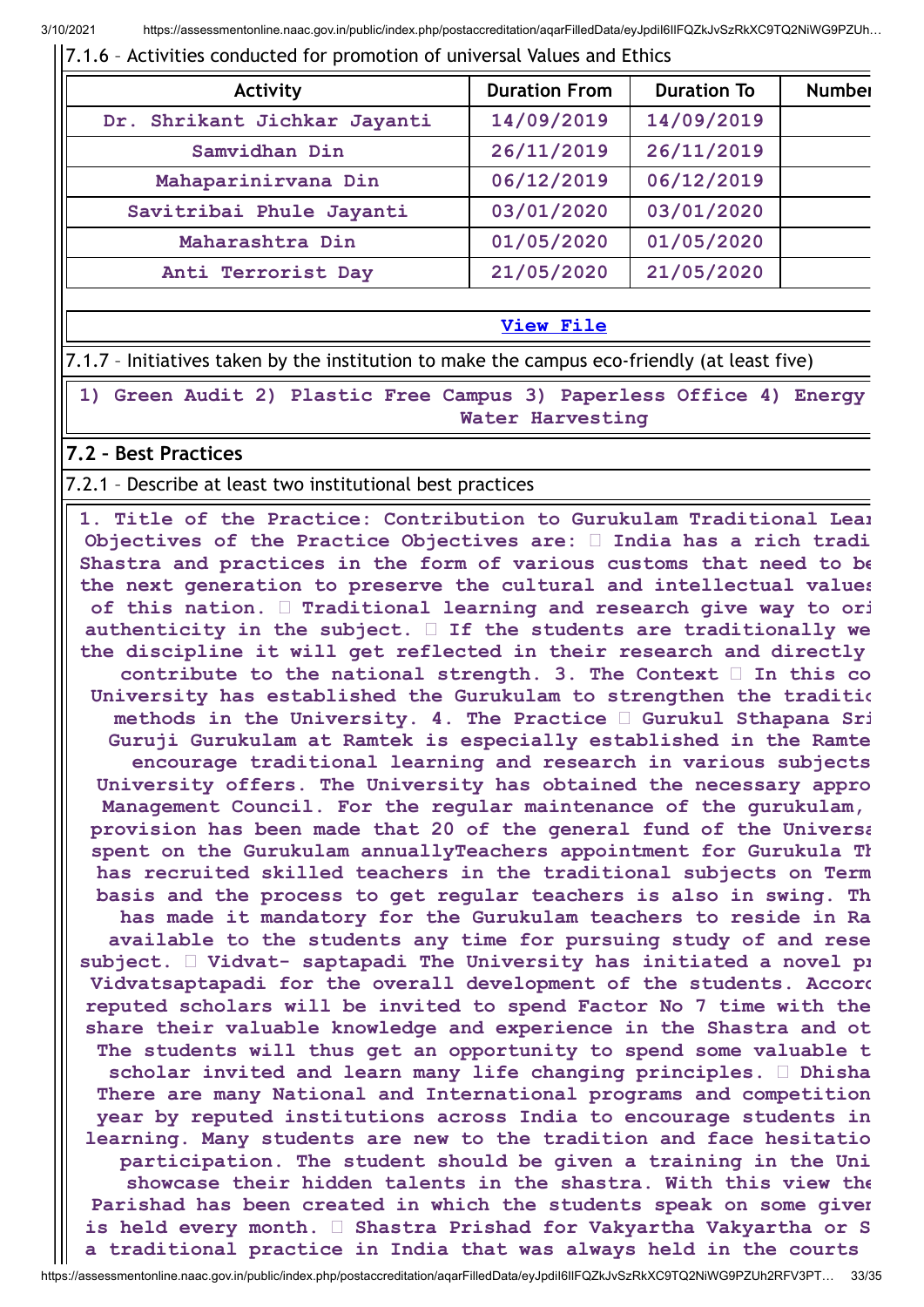**or in various Math of some tradition. Students of the modern gene should be trained in this tradition so that they will be able to kno of the Shastra and establish the theory with all confidence. The Parishad is specially created with this motive. Scholarship/Fr students For this encouragement of Shastra studies and research, th offers scholarships and freeships to the students on regular basis. list) 5. Evidence of Success The students are participating in vari and Regional Shastra competitions and winning medals or position University. 6. Problems Encountered and Resources Required 1. KKS efforts to get Govt. funds for the Gurukulam but has not received s far. So KKSU has initiated its own fund generating efforts. 2. KKSU 20 of its annual income from general fund for Gurukulam. 3. KKSU h bungalow outside the campus for boys hostel for Gurukulam. Factor N grants required for the smooth run of the Gurukulam. 2. Title of t Making Self sufficient Institute 1. Objectives of the Practice Objec Achieving self-Sufficiency 2. Less dependence on the Government 3. University to development 2. The Context Self-sustainability is ve for the growth of any institute. KKSU has kept this objective in devised several methods like the one specified here. Total depend Government always creates developmental problems due to paucity of Practice The University has designed methods to get self-sustainab levels, by introducing self-finance programs in subjects like: 1. Centers -Jyotish, Yoga and other. 2. Out reach programs, 3. Exten activities and 4. Self Finance Department 5. Yoga Therapy Center activities through which the University generates funds to cater to regular function. 6. RISS and Affiliation The University invites a from the eligible institutions to start various academic programs t institutions. The Institutions pay affiliation fee and processing University. This also is one of the sources of income of the Unive Generated Income Source Rupees 2015-16 2016-17 2017-18 2018-19 2019 Fees 4,56,000 5,08,000 8,77,000 7,56,000 29,76,560 MoU process fee 1,26,750 Affiliation Fee/ 31,71,750 26,59,300 27,31,950 31,84,000 Evidence of Success In the last five years the University has sig reduced financial burden on the Government and has developed its generating sources. This has made the University accomplish some objectives and vision. 5. Problems Encountered and Resources Requ sustainability requires recurring income to strengthen the syst University that is established on language basis, it may vary. KK problem in maintaining sustainability throughout. But, the success very encouraging that the entire Gurukulam structure is build on thi maintenance grant is obtained for the Gurukulam, the University ca amount from general fund on other development activities**

Upload details of two best practices successfully implemented by the institution as per NA<sub></sub> **institution website, provide the link**

**[http://kksanskrituni.digitaluniversity.ac/Content.aspx?ID=](http://kksanskrituni.digitaluniversity.ac/Content.aspx?ID=1599)**

## **7.3 – Institutional Distinctiveness**

7.3.1 – Provide the details of the performance of the institution in one area distinctive to its visi thrust in not more than 500 words

**Distinctiveness of KKSU Kavikulaguru Kalidas Sanskrit University distinct features among Sanskrit Universities in the country. This which is established in Ramtek where great poet Kavi Kalidas is bel composed his world famous poem Meghasandesha. The university in it**